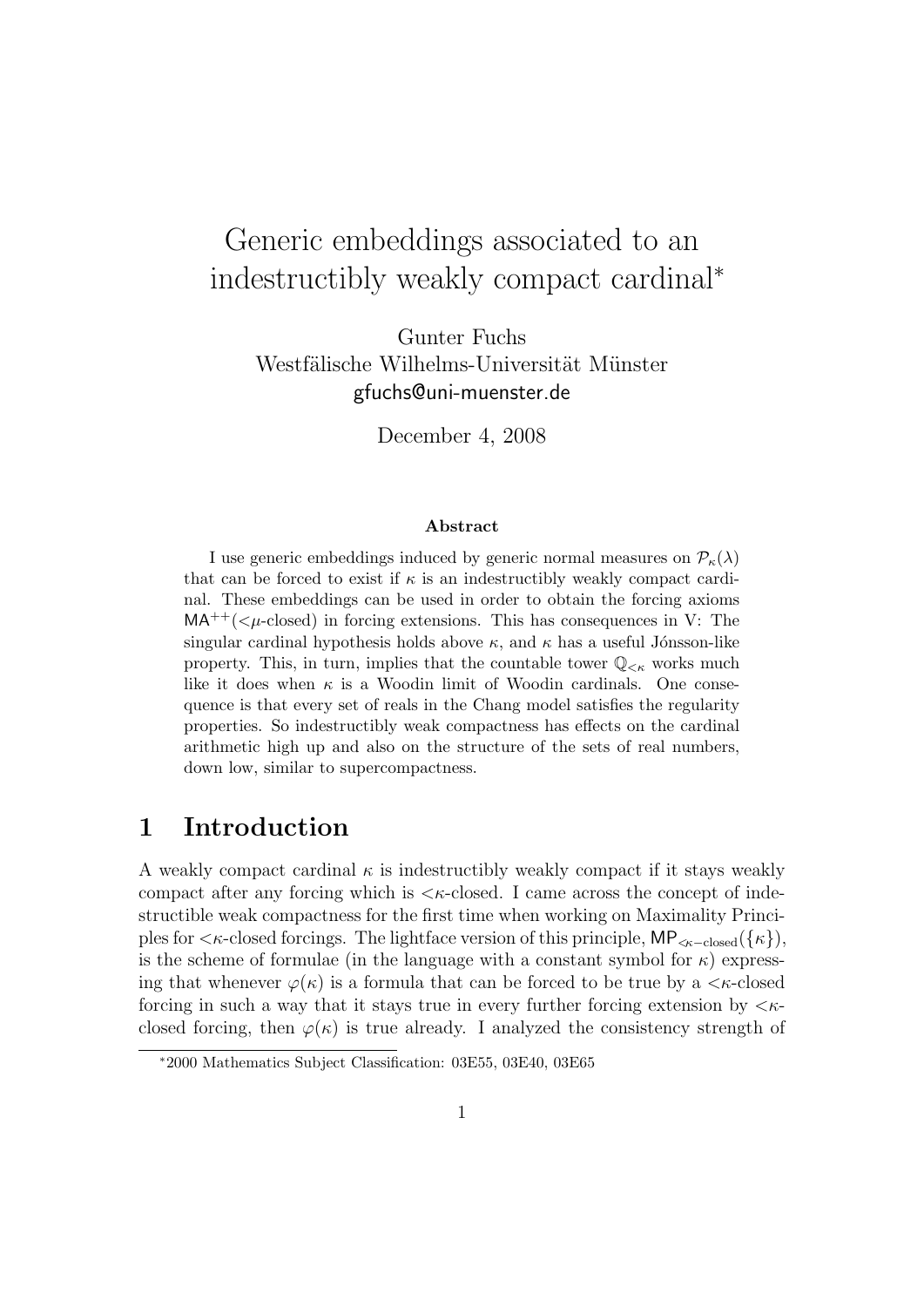this principle, together with various large cardinal properties of  $\kappa$ . Concerning weak compactness, the strength is given by the following:

**Lemma 1.1** (Fuc08, Lemma 3.14). The following theories in the language of set theory with an additional constant symbol  $\kappa$  are equiconsistent.

- 1.  $ZFC + MP_{\leq \kappa-\text{closed}}(\{\kappa\}) + \kappa$  is weakly compact",
- 2.  $ZFC+$  " $\kappa$  is indestructibly weakly compact."

Writing  $MP_{\Gamma}(\{\kappa\})$  for the maximality principle for all forcings in Γ, with  $\kappa$ as a parameter, the proof in fact shows that also the theory  $\mathsf{ZFC} + \mathsf{MP}_{\Gamma}(\{\kappa\}) +$  $\kappa$  is indestructibly weakly compact" is equiconsistent with the theories 1. and 2. from the lemma above, where  $\Gamma$  is the class of forcings of the form  $\text{Col}(\kappa, \xi)$  or Col( $\kappa$ ,  $\langle \xi \rangle$ , or the class of all  $\langle \kappa$ -directed closed forcings.

So indestructible weak compactness occurs naturally in the context of maximality principles. Unfortunately, the consistency strength of indestructible weak compactness, in turn, is not known. It is known that (something slightly stronger than) the  $AD_{\mathbb{R}}$  hypothesis is a lower bound (see [JSSS07]). The only consequence of an indestructibly weakly compact  $\kappa$  that's needed in order to run this argument is that in a forcing extension,  $\kappa$  is weakly compact and  $(\kappa^+)^{\text{HOD}} < \kappa^+$ . This can be achieved by forcing with  $Col(\kappa, (\kappa^+)^{\text{HOD}})$ , since this forcing is homogeneous and hence, HOD of the forcing extension is contained in the HOD of the ground model. So this argument, which can be viewed as a weak covering theorem at weakly compact cardinals for HOD, does not need the full power of indestructible weak compactness, but just that the indestructibility degree  $\mathsf{ID}(\kappa)$  which I introduce in section 2 is greater than  $(\kappa^+)^{\text{HOD}}$ . In the other direction, a supercompact cardinal is an upper bound: In [Fuc08, Lemma 3.12, plus the following remark] it is shown that the consistency strength of  $\mathsf{ZFC} + \mathsf{MP}_{\mathrm{Col}(\kappa)}(\{\kappa\}) + \kappa$  is weakly compact", which is the same as an indestructibly weakly compact, is at most a supercompact cardinal. See also section 2 for another way to prove this.

There is also a result by Apter and Hamkins which connects indestructible weak compactness to supercompactness: If  $\kappa$  is indestructibly weakly compact, and if the universe is the forcing extension of a ground model by a forcing which has a closure point less than  $\kappa$ , then  $\kappa$  is supercompact in that inner model (see [AH01]). The latter argument uses certain generic embeddings that indestructible weak compactness gives rise to.

In this paper, I am using generic embeddings of a similar kind without the hypothesis on closure point forcing.

In section 2, I develop the properties of generic normal measures on  $\mathcal{P}_{\kappa}(\lambda)$  in a general setting and show that they exist assuming  $\kappa$  is indestructibly weakly compact.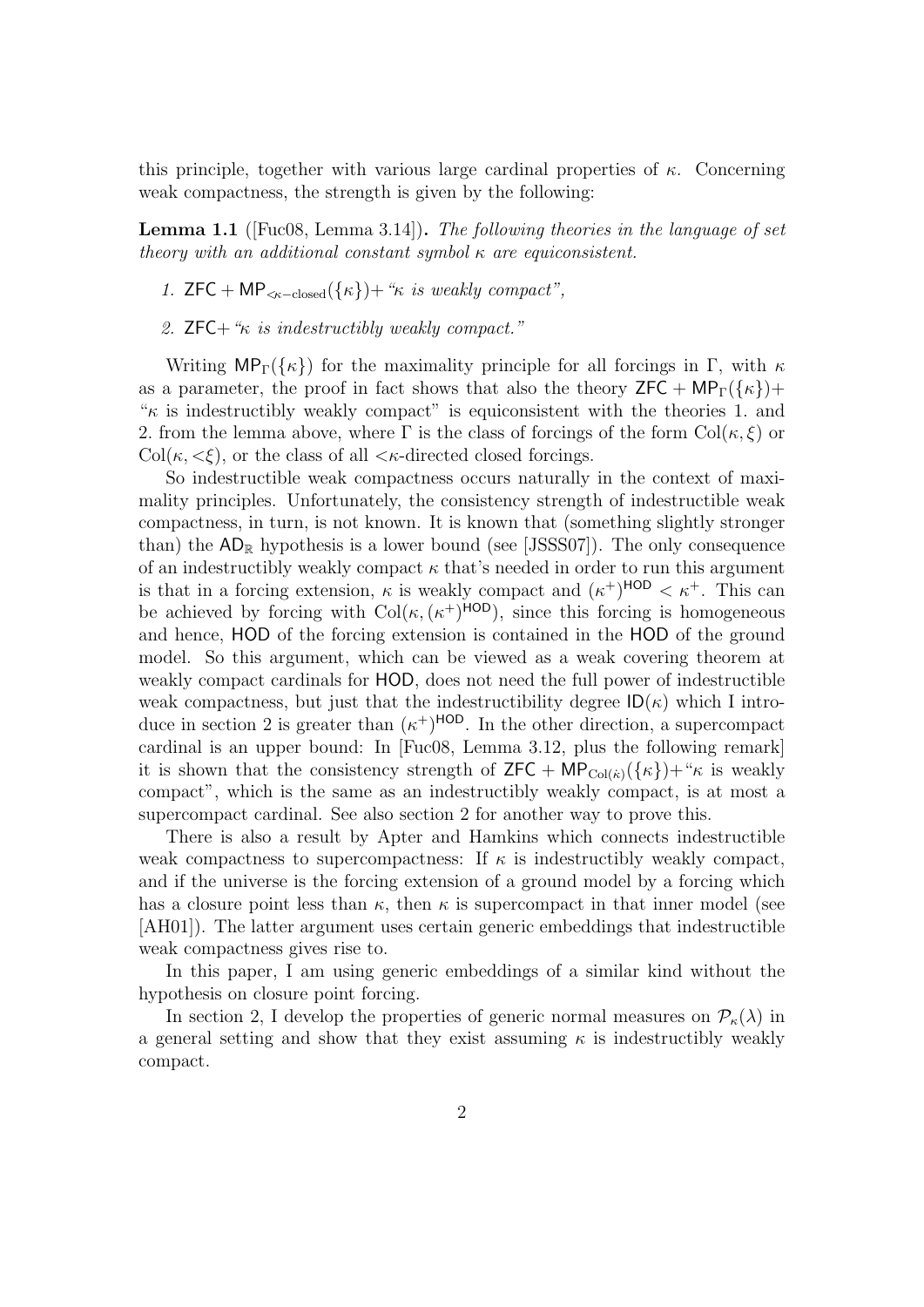In section 3, I turn to forcing axioms. I show among other things that one can force  $MA^{++}(\sigma$ -closed) over a model in which there is an indestructibly weakly compact cardinal, using the embeddings the properties of which were developed in section 2. This is a forcing axiom that has many of the consequences that MM has, some of which are not known to have consistency strength less than a supercompact cardinal. A consequence of this is that the singular cardinal hypothesis holds above an indestructibly weakly compact cardinal, which is reminiscent of the classical result due to Solovay that SCH holds above a strongly compact cardinal. Another fact is that indestructibly weakly compact cardinals are countably completely  $\omega_1$ -Jónsson, a large cardinal property that I introduce because of its usefulness in connection with the countable tower. I also introduce versions of  $MA^{++}(\sigma\text{-closed})$ for more highly closed forcings.

The fact that indestructibly weakly compact cardinals are countably completely  $ω_1$ -Jónsson is made use of in section 4. I show that if  $κ$  is indestructibly weakly compact, then the generic embeddings obtained from forcing with  $\mathbb{Q}_{\leq \kappa}$ , the countable stationary tower at  $\kappa$ , are well-founded, and ultimately that every set of reals in the Chang model has the regularity properties. This is just an example, the main point being that the machinery used in the context of  $\mathbb{Q}_{\leq \kappa}$  works if  $\kappa$  is indestructibly weakly compact.

The status of indestructible weak compactness as a large cardinal axiom is somewhat ambiguous. On the one hand, the concept behaves like supercompactness or strong compactness in many ways, as the results above show. On the other hand, indestructibly weakly compact cardinals have only very weak reflection properties (I elaborate on this in section 3, one known relevant fact in this context being that the least weakly compact cardinal may be indestructible). Another key difference to customary large cardinal concepts is that it is not preserved by small forcing, as was shown by Hamkins - see the end of section 4. So it is a very subtle large cardinal concept.

Altogether, the results of this article support Conjecture 1 of [AH01], stating that the existence of an indestructibly weakly compact cardinal is equiconsistent over ZFC with a supercompact cardinal. Many other applications of indestructible weak compactness are thinkable.

## 2 Generic Weak Compactness Measures

In this section, I first introduce the concepts of the weak compactness indestructibility degree of a cardinal and of indestructible weak compactness. After that, I develop abstractly the properties of external supercompactness measures, in particular of generic supercompactness measures that arise from indestructible weak compactness.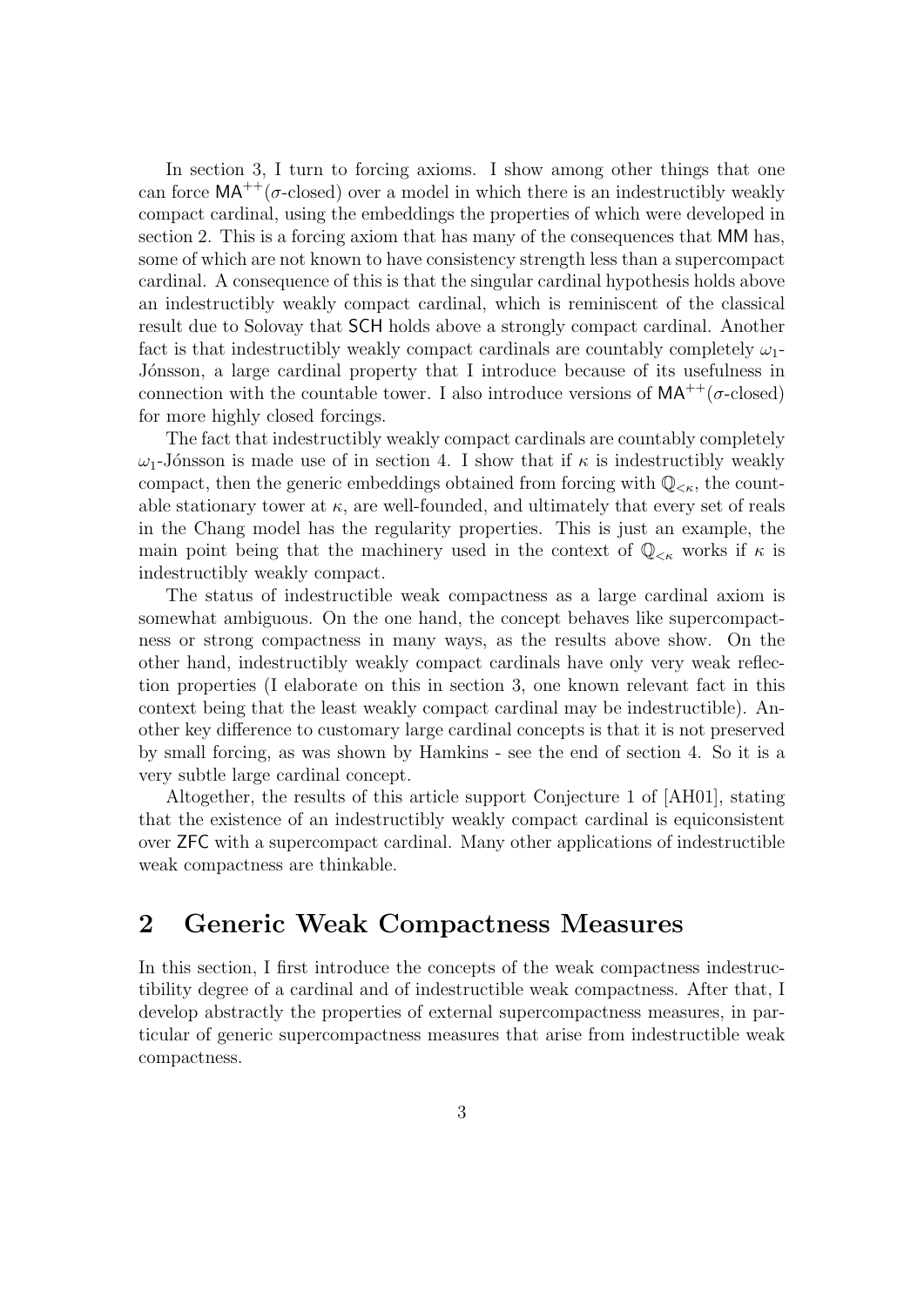#### 2.1 Indestructible Weak Compactness

**Definition 2.1.** Let  $\kappa$  be an ordinal. Let the *weak compactness indestructibility* degree of  $\kappa$  be:

$$
ID(\kappa) = \sup \{ \alpha \mid \ \Vdash_{Col(\kappa,\alpha)} \text{``\kappa is weakly compact''} \}.
$$

Let's say that an ordinal  $\alpha > 0$  is  $\lt \kappa$ -closed if for all  $\gamma < \alpha$ ,  $\gamma^{<\kappa} < \alpha$ . Since  $(\beta^{<\kappa})^{<\kappa} = \beta^{<\kappa}$  in general,  $\alpha$  is  $<\kappa$ -closed if and only if  $\alpha$  is a limit of ordinals  $\gamma$  such that  $\gamma^{<\kappa} = \gamma$ . The phenomenon underlying the following observation was noted by Thomas Johnstone in his dissertation.

**Observation 2.2.** Let  $\alpha$  be  $\lt$   $\kappa$ -closed. Then following are equivalent:

- 1.  $ID(\kappa) \geq \alpha$ .
- 2. κ is weakly compact in every forcing extension obtained by forcing with a  $\lt$ κ-closed poset of size less than  $\alpha$ .

*Proof.* 1  $\implies$  2: Let a  $\lt$  *k*-closed forcing  $\mathbb P$  of size less than  $\alpha$  be given. Note that since  $\mathsf{ID}(\kappa) > 0$ , it follows that  $\kappa$  is regular. Let  $\delta < \alpha$  be such that  $\overline{\mathbb{P}} \leq \delta = \delta^{<\kappa}$ . Then  $\mathbb{P} \times \text{Col}(\kappa, \delta)$  has size  $\delta$  and is hence forcing equivalent to  $\text{Col}(\kappa, \delta)$  – see [Fuc08, Lemma 2.2] for a proof. Let G be P-generic. To see that  $\kappa$  is weakly compact in  $V[G]$ , pick  $G' \text{Col}(\kappa, \delta)$ -generic over  $V[G]$  and H Col $(\kappa, \delta)$ -generic over V in such a way that  $V[G][G'] = V[H]$ . Since  $\delta < \alpha \leq \text{ID}(\kappa)$ ,  $\kappa$  is weakly compact in V[H]. Suppose it were not weakly compact in V[G]. This is a  $\Sigma_2^1(\kappa)$ -property true in V[G]: There is a  $\kappa$ -tree  $T \subseteq \kappa \times \kappa$  such that for all  $b \subseteq \kappa$ , b is not a cofinal branch of T. Pick a witness  $T \subseteq \kappa$  of which the latter  $\Pi_1^1(\kappa)$ -statement is true in V[G]. Since  $V[H] = V[G][G']$  is a  $\lt \kappa$ -closed generic extension of V[G], it follows from  $\langle \kappa$ -closed-generic  $\Pi_1^1(\kappa)$ -absoluteness (due to Silver; cf. [Kun80, p. 298, (I6)]) that the same statement is true in  $V[H]$ , so  $\kappa$  is not weakly compact in  $V[H]$  after all, a contradiction.

 $2 \implies 1$ : Let  $\gamma < \alpha$ . Then Col $(\kappa, \gamma)$  has size  $\gamma^{<\kappa} < \alpha$ , so by assumption,  $\kappa$  is weakly compact in  $Col(\kappa, \gamma)$ -generic extensions of V.  $\Box$ 

Note that the proof of this observation also shows that if  $\gamma < \delta$  and  $\kappa$  is weakly compact in  $Col(\kappa, \delta)$ -generic extensions, then it is also weakly compact in  $Col(\kappa, \gamma)$ -generic extensions.

**Definition 2.3.** A cardinal  $\kappa$  is indestructibly weakly compact if  $\mathsf{ID}(\kappa) = \infty$ .

So if  $\kappa$  is indestructibly weakly compact, then the weak compactness of  $\kappa$  is preserved by arbitrary  $\langle \kappa$ -closed forcing.

Note that the supercompactness of a supercompact cardinal  $\kappa$  can always be forced to be indestructible under  $\langle \kappa \text{-}directed$  closed forcing, using the Laver preparation [Lav78]. Since the forcings  $Col(\kappa, \lambda)$  are  $\lt \kappa$ -directed closed, it follows that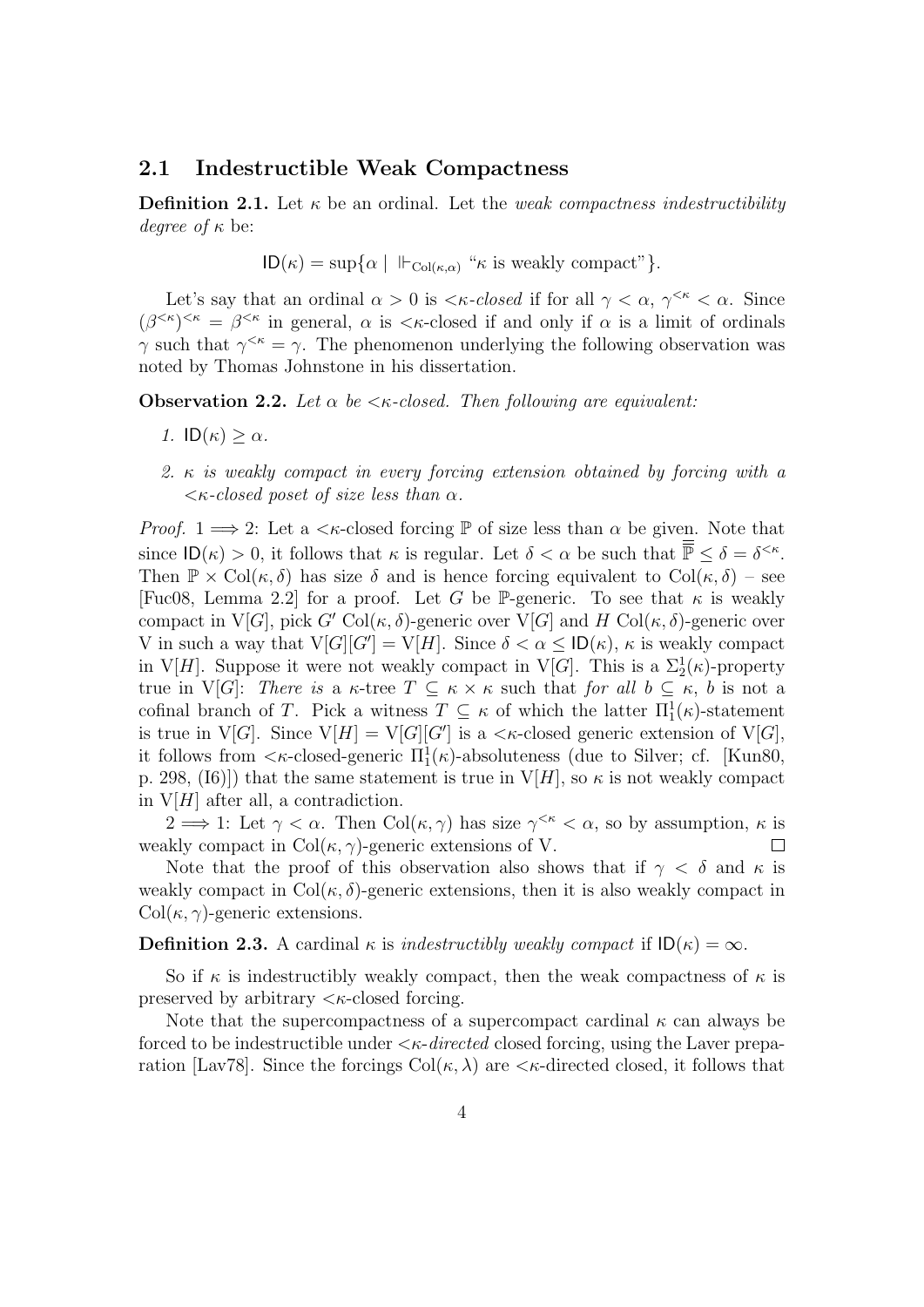after the Laver preparation,  $\kappa$  is weakly compact with indestructibility degree  $ID(\kappa) = \infty$ , so that  $\kappa$ 's weak compactness is indestructible under arbitrary  $\langle \kappa \cdot \rangle$ closed forcing.

### 2.2 External Supercompactness Ultrapowers

I shall now state a very general lemma on external supercompactness ultrapowers of a transitive model N by a fine, N-normal measure  $\mathcal F$  on  $\mathcal P_\kappa(\lambda)^N$ , where  $\kappa$  is an infinite cardinal in N. An ultrafilter  $\mathcal{F} \subseteq \mathcal{P}(\mathcal{P}_{\kappa}(\lambda))^N$  is fine here if for every  $\alpha < \lambda$ , the set of all  $x \in \mathcal{P}_{\kappa}(\lambda)^N$  with  $\alpha \in x$  has *F*-measure 1, i.e., is a member of F. F is very fine if for every  $a \in \mathcal{P}_{\kappa}(\lambda)^N$ , the set of all  $x \in \mathcal{P}_{\kappa}(\lambda)^N$  with  $a \subseteq x$ is in F. Note that if F is  $\lt$   $\lt$  -closed over N, then fineness implies very fineness. F is N-normal if it has the property that whenever  $A \in \mathcal{F}$  and  $f : A \longrightarrow \lambda$  is a function in N such that  $f(x) \in x$  for every  $x \in A$ , then f is constant on a set of  ${\mathcal F}\text{-measure}$  1.

I will apply the following lemma in  $V[G]$  to  $N = V$  later, where G is generic over V for a  $\lt k$ -distributive or a  $\lt k$ -closed forcing. The gaps in the proof can easily be filled by consulting standard treatments of supercompactness measures (or normal, fine ultrafilters on  $\mathcal{P}_{\kappa}(\lambda)$ ) like [Jec03] or [Kan03].

**Lemma 2.4.** Let N be an inner model of ZFC, and let  $\mathcal F$  be a fine N-normal measure on  $\mathcal{P}_{\kappa}(\lambda)^N$  which is  $\sigma$ -complete, meaning that the intersection of countably many F-measure 1 sets is non-empty. Let  $j : N \longrightarrow_{\mathcal{F}} M$  be the ultrapower and embedding given by  $F$ . Then:

- 1. M is well-founded, and hence can in the following be assumed to be transitive.
- 2. Los's theorem holds:

$$
M \models \varphi([\vec{f}]_{\mathcal{F}}) \iff \{x \in \mathcal{P}_{\kappa}(\lambda)^N \mid N \models \varphi(\vec{f}(x))\} \in \mathcal{F}^1
$$

3. If  $\vec{f} = \langle f_{\alpha} | \alpha < \lambda \rangle \in N$ , where each  $f_{\alpha}$  is a function with domain  $\mathcal{P}_{\kappa}(\lambda)^N$ , then the set  $\{[f_{\alpha}]_{\mathcal{F}} | \alpha < \lambda\}$  is a member of M, i.e., there is a  $g: \mathcal{P}_{\kappa}(\lambda)^N \longrightarrow$ N in N such that for any  $f: \mathcal{P}_{\kappa}(\lambda)^N \longrightarrow N$  in N,  $[f]_{\mathcal{F}} \in [g]_{\mathcal{F}}$  iff there is an  $\alpha < \lambda$  such that  $[f]_{\mathcal{F}} = [f_{\alpha}]_{\mathcal{F}}$ .

<sup>&</sup>lt;sup>1</sup>This is true in general whenever  $\mathcal F$  is an ultrafilter on some set in N.

<sup>&</sup>lt;sup>2</sup>This statement is weaker than the assertion that  $^{\lambda}M \subseteq M$ . For if  $\vec{x} \in \bigcap^{\lambda}M$ , while it is true that each  $x_{\alpha}$  is of the form  $[f_{\alpha}]_{\mathcal{F}}$ , and such a sequence of functions exists in V (where  $\mathcal{F}$  exists), it is unclear that such a sequence of representing functions exists in N. If  $^{\lambda}N \subseteq N$ , then that stronger assertion follows.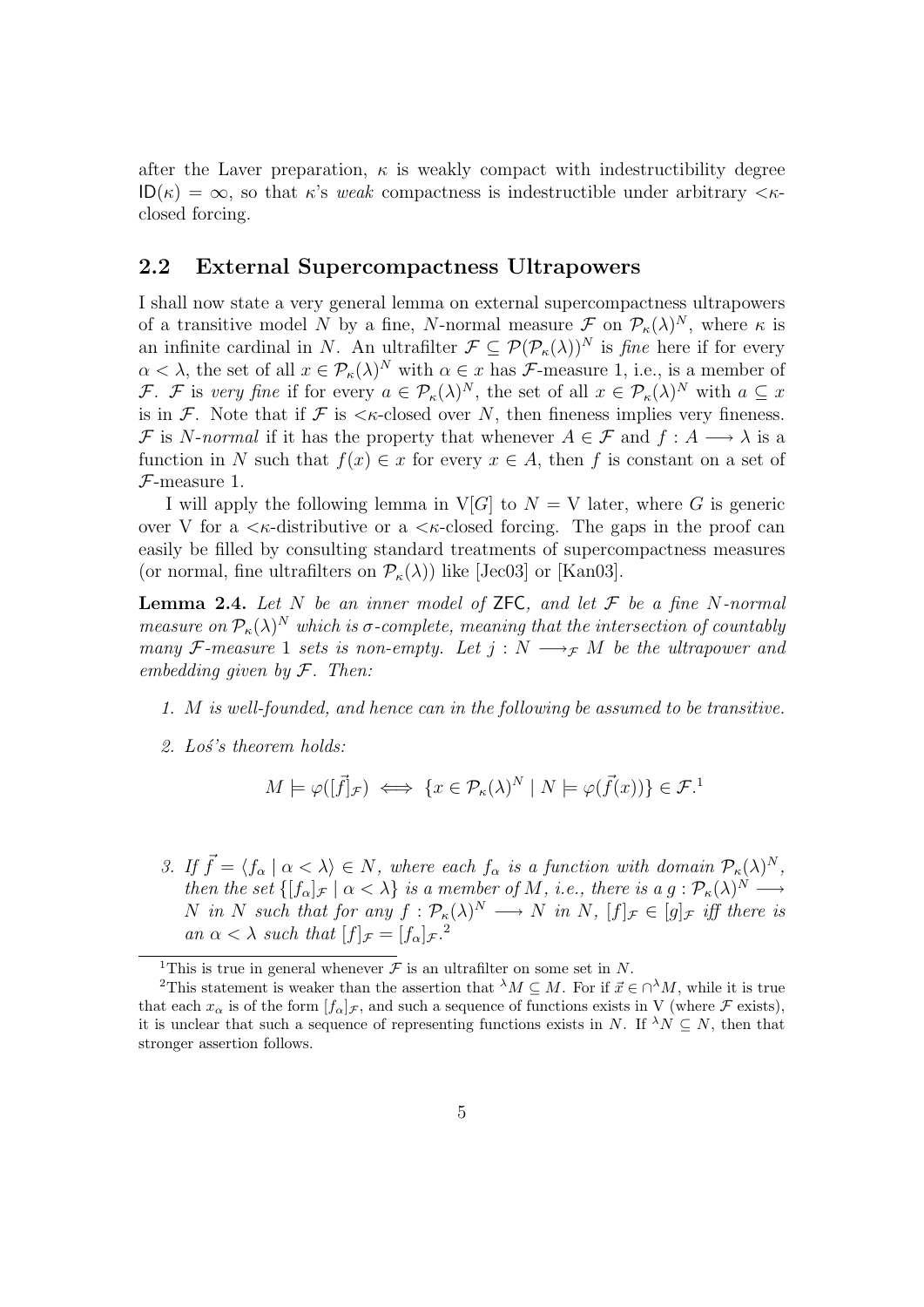- 4.  $j^{\mu}\lambda = [\text{id}]_{\mathcal{F}} \in M^{3}$
- 5.  $\alpha = [x \mapsto \mathrm{otp}(\alpha \cap x)]_{\mathcal{F}}$ , for  $\alpha < \lambda$ .
- 6.  $[f]_{\mathcal{F}} = j(f)(j''\lambda)$ .
- 7. For  $X \in \mathcal{P}(\mathcal{P}_{\kappa}(\lambda))^N$ ,  $X \in \mathcal{F} \iff j``\lambda \in j(X)$ .
- 8. The critical point of j is at most  $\kappa$ , and  $j(\kappa) > \lambda$ .
- 9. If F is very fine, then  $\kappa$  is the critical point of j.

*Proof.* The usual proofs work. As an example, using "Los's theorem" 2, 3 is obvious by the usual argument: Given a sequence  $\vec{f}$  as in 3, let g on  $\mathcal{P}_{\kappa}(\lambda)^N$  be defined in N by setting  $g(x) = \{f_\alpha(x) \mid \alpha \in x\}$ . To check that g is as wished, two things have to be verified: Firstly that  $[f_{\alpha}]_{\mathcal{F}} \in [g]_{\mathcal{F}}$ , which is equivalent to showing that  $X:=\{x \in \mathcal{P}_{\kappa}(\lambda)^N \mid f_{\alpha}(x) \in g(x)\}\in \mathcal{F}$ . But this is the case, since  $\{x \in \mathcal{P}_{\kappa}(\lambda)^N \mid \alpha \in x\}$  is a measure one subset of X, by fineness of F. And vice versa, if  $[f]_{\mathcal{F}} \in [g]_{\mathcal{F}}$ , then this means that the set  $A = \{x \in \mathcal{P}_{\kappa}(\lambda)^N \mid f(x) \in g(x)\}\$ has F-measure one. By definition of g, for every  $x \in A$ , there is some  $h(x) \in x$  with  $f(x) = f_{h(x)}(x)$ , where h can be chosen in N. So by N-normality, h is constant on a measure one subset of A. Letting  $\alpha_0$  be this constant value, this means that  $[f]_{\mathcal{F}}=[f_{\alpha_0}]_{\mathcal{F}}.$  $\Box$ 

Let's now look at the special case that an external supercompactness measure on  $\mathcal{P}_{\kappa}(\lambda)$  is added by a  $\lt\kappa$ -distributive forcing.

**Corollary 2.5.** Let  $\kappa$  be a regular cardinal, and assume the existence of a  $\kappa$ distributive notion of forcing  $\mathbb P$  such that if G is V-generic for  $\mathbb P$ , then there is a V-normal fine measure  $\mathcal F$  on  $\mathcal P_\kappa(\lambda)$ , where  $\kappa \leq \lambda$ . Note that  $\mathcal P_\kappa(\lambda)^V = \mathcal P_\kappa(\lambda)^{V[G]},$ so there's no need to distinguish between the two.

Let's subsume this assumption by saying that there is  $a < \kappa$ -distributive generic V-normal fine measure on  $\mathcal{P}_{\kappa}(\lambda)$ . Analogously, if the forcing which adds the measure is  $\lt$  *K*-closed, I'll refer to it as a  $\lt$  *K*-closed generic V-normal fine measure on  $\mathcal{P}_{\kappa}(\lambda)$ .

Then the ultrapower of V by  $\mathcal F$  is well-founded. Let  $j: V \longrightarrow_{\mathcal F} M$  be the corresponding embedding and transitivized ultrapower. Then the following assertions hold:

- 1.  $V[G] \cap {}^{<\kappa}M \subseteq M$ .
- 2. If  $T \in V$  is a transitive set of V-cardinality at most  $\lambda$  and  $a \subseteq T$  is a member of V, then  $j \restriction a \in M$ . This is true, in particular, for  $a \subseteq \lambda$ .

<sup>&</sup>lt;sup>3</sup>Here, id denotes the restriction of the identity function to  $\mathcal{P}_{\kappa}(\lambda)^N$ .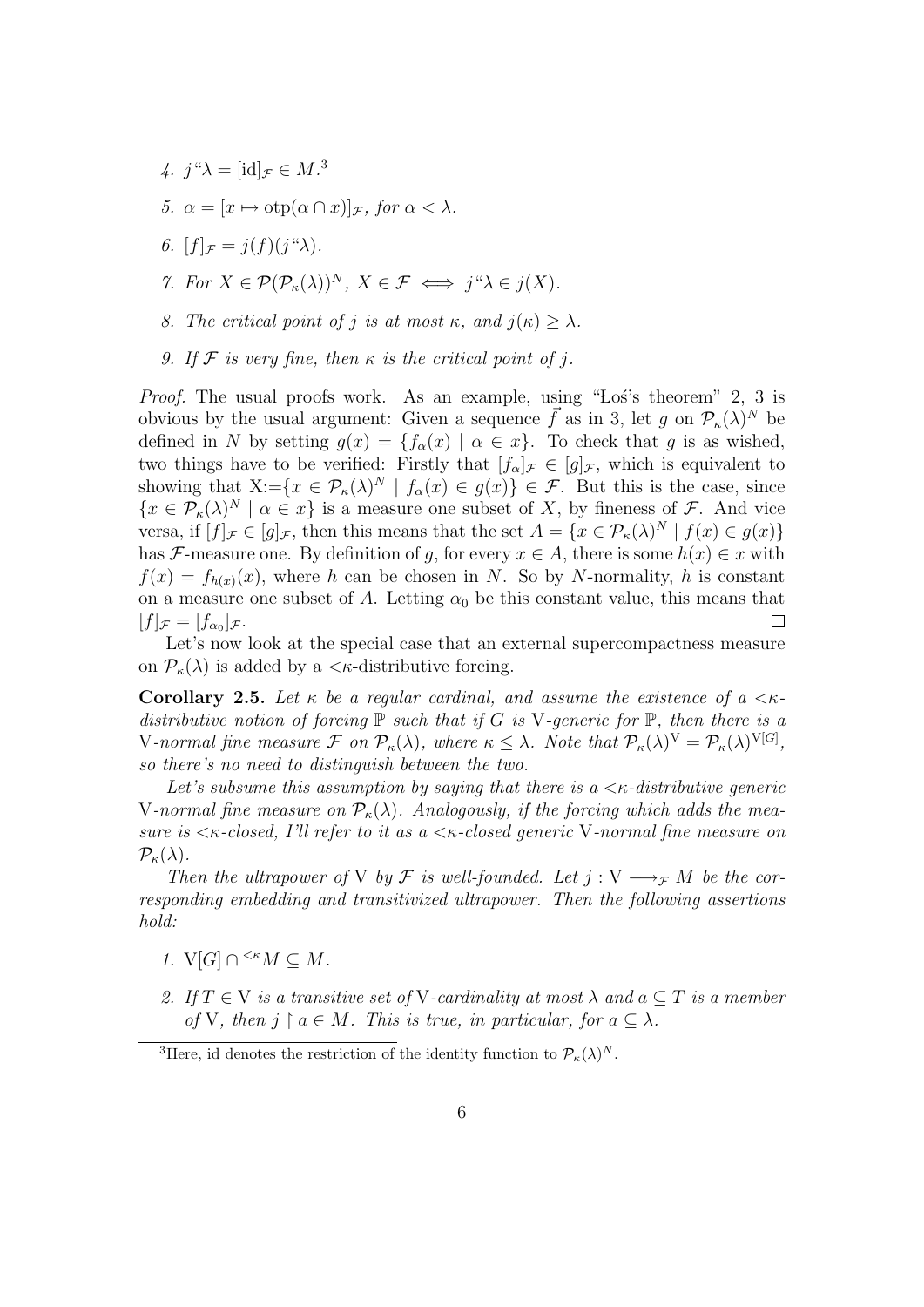### 3. If F is very fine, then  $\kappa$  is inaccessible and  $V_{\kappa}^{V} = V_{\kappa}^{M}$ .

*Proof.* I shall apply Lemma 2.4 in  $V[G]$  here, where V will play the role of the model  $N$  in the statement of that lemma. Note that 1 implies that  $M$  is wellfounded, so this doesn't need to be proved separately.

For 1, if  $\vec{x} = \langle x_\alpha | \alpha < \gamma \rangle \in {}^{\gamma}M$ ,  $\vec{x} \in V[G]$  and  $\gamma < \kappa$ , then there is a sequence  $\vec{f} = \langle f_{\alpha} | \alpha < \gamma \rangle$  in V[G] such that every  $f_{\alpha}$  is a function in V with domain  $\mathcal{P}_{\kappa}(\lambda)$ and  $[f_{\alpha}]_{\mathcal{F}} = x_{\alpha}$ . Since  $\mathbb{P}$  is  $\langle \kappa$ -distributive, it follows that  $\vec{f} \in V$ , and from this it follows by Lemma 2.4, item 3 that  $\{[f_\alpha]_{\mathcal{F}} \mid \alpha < \kappa\} \in M$ . So in particular, M is well-founded and can hence, a posteriori, be assumed to be transitive.

For 2,  $j^{\mu}a = \{[\text{const}_x]_{\mathcal{F}} \mid x \in a\} \in M$ , by Lemma 2.4, item 3. For the same reason,  $j''T \in M$ . Since  $j \restriction T$  is the inverse of the Mostowski collapse of the set j"T, which is in M, it follows that  $k := j \upharpoonright T \in M$ , as well. But then  $a = k^{-1}$ " $(j$ "a), so that  $a \in M$ . So  $j \restriction a = k \restriction a \in M$ .

Finally, let's prove 3. If  $\mathcal F$  is very fine, then by Lemma 2.4, item 9,  $\kappa$  is the critical point of j. Since moreover,  $V_{\kappa}^{M} \subseteq V_{\kappa}^{V[G]} = V_{\kappa}^{V}$  by the  $\langle \kappa$ -distributivity of  $\mathbb{P}$ , it follows that  $\kappa$  is a strong limit cardinal in V: Otherwise there would be a surjective function  $f: \mathcal{P}(\alpha) \longrightarrow \mathcal{P}(\alpha)$  for some  $\alpha < \kappa$ . But  $\mathcal{P}(\alpha)^V = \mathcal{P}(\alpha)^W =$  $j(\mathcal{P}(\alpha)^{\vee})$ . So  $j(f) : \mathcal{P}(\alpha) \longrightarrow j(\kappa)$ . But for  $x \subseteq \alpha$ ,  $j(f)(x) = j(f)(j(x)) = j(\kappa)$  $j(f(x)) = f(x)$ , so that  $ran(j(f)) \subseteq \kappa < j(\kappa)$ , a contradiction. So since  $\kappa$  is regular, it is inaccessible in V. It follows that  $j \restriction V_{\kappa} = id$ , and hence,  $V_{\kappa}^{V} =$  $j "V_{\kappa}^V \subseteq V_{\kappa}^M \subseteq V_{\kappa}^{V[G]} = V_{\kappa}^V.$  $\Box$ 

It turns out that weakly compact cardinals of a certain indestructibility degree give rise to external V-normal supercompactness measures. I'll apply the following very useful characterization of weak compactness, which is folklore, but there is a proof outline in [Lar04].

**Fact 2.6.** Let  $\kappa$  be an inaccessible cardinal. Then the following are equivalent:

- 1.  $\kappa$  is weakly compact,
- 2. For every transitive model  $M = \langle |M|, \in, \ldots \rangle$  with  $\overline{\overline{M}} = \kappa$  of a language which extends the language of set theory, such that  $\kappa \in |M|$  and  $\in^M = \in |M|$ , there is a function  $\pi$  and another model N of that language, again transitive with  $\in^N = \in \upharpoonright |N|$ , such that  $\pi : M \longrightarrow N$  is elementary and  $\kappa$  is the critical point of  $\pi$ . Call  $\pi : M \longrightarrow N$  a weakly compact embedding.

The following is implicit in [AH01, Thm. 3] as well.

**Theorem 2.7.** Let  $\lambda$  be an ordinal greater than or equal to  $\kappa$ . Set  $\Omega = \Omega(\lambda)$ :=  $2^{(\lambda^{<\kappa})}$  and assume that  $\kappa$  is weakly compact with  $\mathsf{ID}(\kappa) > \Omega$ .

Then there is a  $\lt$ κ-closed-generic V-normal, very fine measure on  $\mathcal{P}_{\kappa}(\lambda)$ . This is witnessed by  $Col(\kappa, \Omega)$ : If G is V-generic for that partial order, then there is a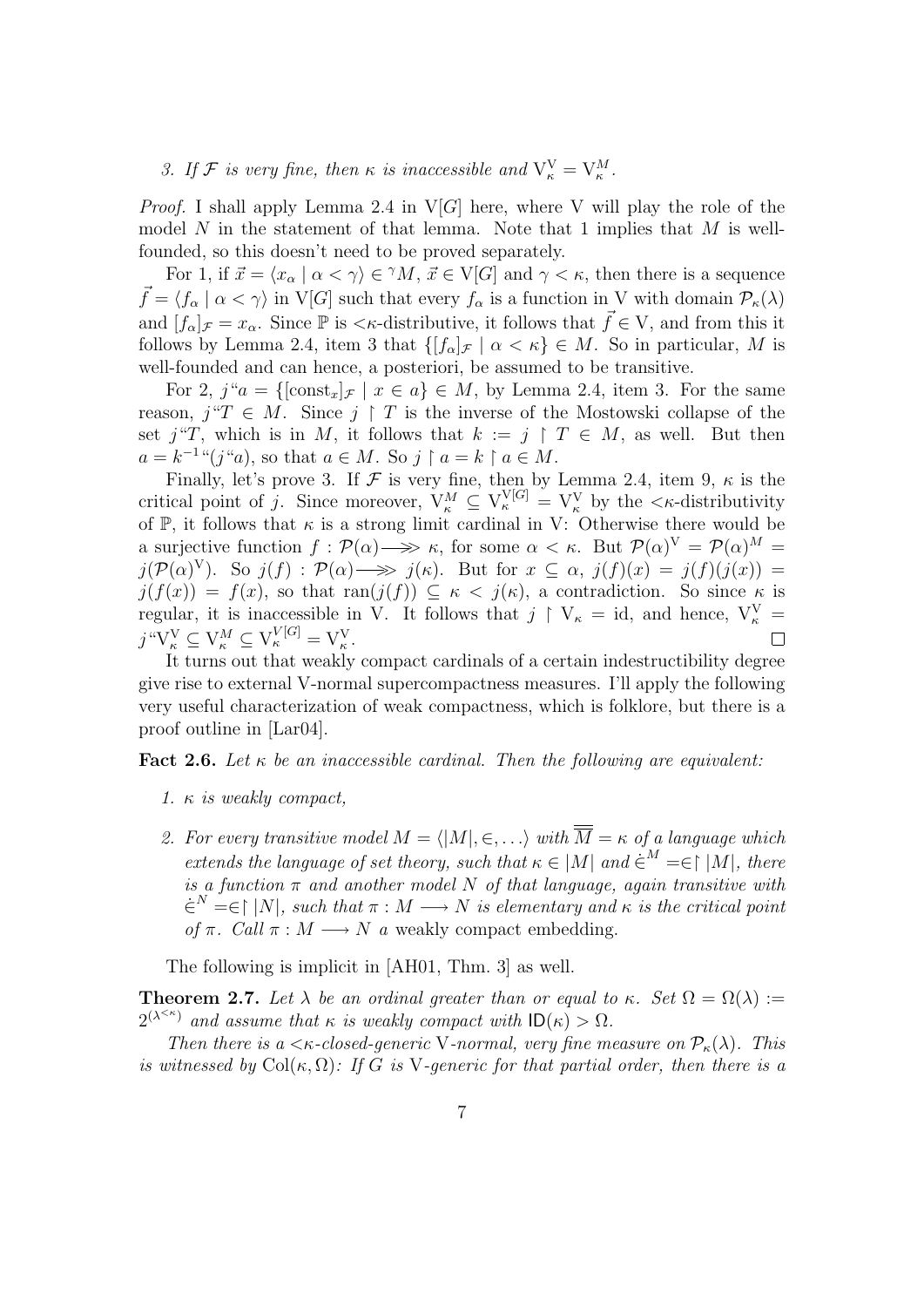V-normal very fine ultrafilter  $\mathcal{F} \in V[G]$  on  $\mathcal{P}_{\kappa}(\lambda)$ . This ultrafilter is  $\langle \kappa$ -complete. I shall refer to such F as an indestructible weak compactness measure on  $\mathcal{P}_{\kappa}(\lambda)$ .

*Proof.* Let G be Col $(\kappa, \Omega)$ -generic over V. In V[G],  $\mathcal{P}(\mathcal{P}_{\kappa}(\lambda))^V$  has size  $\kappa$ , and  $\kappa$ is still weakly compact. So I can pick a model  $N \in V[G]$  which has the following properties:

- 1. N is a transitive ZFC<sup>-</sup> model of size  $\kappa$ ,
- 2.  $({<^{\kappa}N}) \cap V[G] \subseteq N$ ,
- 3.  $\mathcal{P}(\mathcal{P}_{\kappa}(\lambda)) \cap V \subseteq N$ ,
- 4.  $N \models " \lambda \text{ has cardinality } \kappa".$

Note that  $\mathcal{P}_{\kappa}(\lambda)$  is the same in V, V[G] and N, by the closedness of the forcing and the closedness of N. Since  $\kappa$  is weakly compact in V[G], I can pick  $\pi : N \longrightarrow N'$ to be a weakly compact embedding. So  $N'$  is transitive,  $\pi$  is elementary, and  $\kappa = \text{crit}(\pi)$ . Note that  $\pi^{\omega} \lambda \in N'$ . This is because if  $f : \kappa \longrightarrow \lambda$  is a surjection with  $f \in N$  (and such an f exists, because  $\lambda$  has cardinality  $\kappa$  in N), then  $\pi^{\mu}\lambda = \pi^{\mu}(f^{\mu}\kappa) = \pi(f)^{\mu}\kappa \in N'.$  Moreover, this argument shows that  $\pi^{\mu}\lambda$  has size  $\kappa$  in N' and is hence a member of  $\mathcal{P}_{\pi(\kappa)}(\pi(\lambda))^{N'}$ . So it is possible to derive an ultrafilter  $\mathcal{F}'$  on  $\mathcal{P}_{\kappa}(\lambda)^N$  from  $\pi$  by setting:

$$
\mathcal{F}' = \{ X \subseteq \mathcal{P}_{\kappa}(\lambda) \mid X \in N \wedge \pi \text{``}\lambda \in \pi(X) \}.
$$

Let  $\mathcal{F} = \mathcal{F}' \cap V$ . I claim that  $\mathcal{F}$  is a very fine V-normal measure on  $\mathcal{P}_{\kappa}(\lambda)$ .

To see that F is an ultrafilter, let  $X \subseteq \mathcal{P}_{\kappa}(\lambda), X \in V$  be such that  $X \notin \mathcal{F}$ . Let  $Y = \mathcal{P}_{\kappa}(\lambda) \setminus X$ . Since  $\mathcal{P}_{\kappa}(\lambda)$  is the same in V and in N, it is also true in N that  $Y = \mathcal{P}_{\kappa}(\lambda) \setminus X$ . So  $\pi(Y) = \mathcal{P}_{\pi(\kappa)}(\pi(\lambda))^{N'} \setminus \pi(X)$ , since  $\pi$  is fully elementary. That  $X \notin \mathcal{F}$  means that  $\pi \to X \notin \pi(X)$ . But since  $\pi \to X \in \mathcal{P}_{\pi(\kappa)}(\pi(\lambda))^{N'}$ , it follows that  $\pi$  " $\lambda \in \pi(Y)$ , the relative complement. So by definition,  $Y \in \mathcal{F}$ .

Turning to  $\langle \kappa$ -completeness, let  $\delta \langle \kappa \rangle \langle \kappa \rangle \langle \alpha \rangle \langle \delta \rangle \langle \delta \rangle \langle \delta \langle \mathcal{F} \rangle$ . Then  $\vec{X} \in \mathbb{N}$ , by the closedness of N. By definition of  $\mathcal{F}, \pi^*\lambda \in \pi(X_\alpha)$ , for each  $\alpha$ . Since  $\kappa = \text{crit}(\pi), \pi(\langle X_\alpha \mid \alpha < \delta \rangle) = \langle \pi(X_\alpha) \mid \alpha < \delta \rangle$ . So

$$
\pi^{\omega}\lambda \in \bigcap_{\alpha < \delta} \pi(X_{\alpha}) = \pi(\bigcap_{\alpha < \delta} X_{\alpha}),
$$

which means that  $\bigcap_{\alpha<\delta} X_{\alpha} \in \mathcal{F}'$ . Note that  $\vec{X} \in V$ , since each  $X_{\alpha}$  is in  $\mathcal{F}$  and hence in V. So  $\bigcap_{\alpha<\delta} X_{\alpha} \in \mathcal{F}' \cap V = \mathcal{F}.$ 

Let's now check that F is very fine. So let  $x \in \mathcal{P}_{\kappa}(\lambda)$ , and set  $\hat{x} = \{y \in$  $\mathcal{P}_{\kappa}(\lambda) \mid x \subseteq y$ . It has to be shown that  $\pi^{\alpha} \lambda \in \pi(\hat{x})$ . It is now crucial again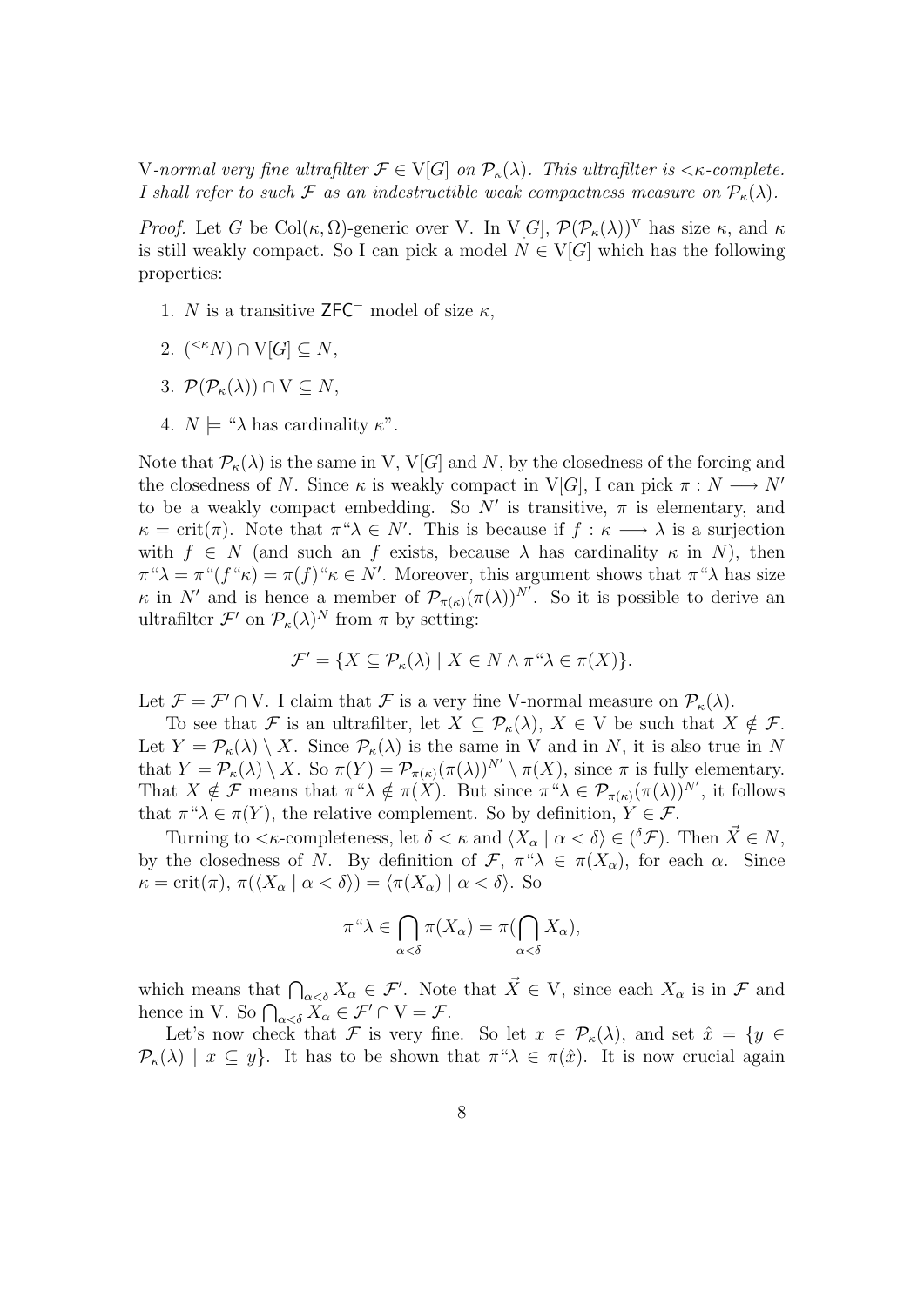that  $\mathcal{P}_{\kappa}(\lambda)$  is the same in V and in N. For as a consequence,  $\hat{x}$  is the same when computed in V and in N. Now  $\pi(\hat{x})$  consists of those  $y \in \mathcal{P}_{\pi(\kappa)}(\pi(\lambda))^{N'}$  with  $\pi(x) \subseteq y$ . So it has to be shown that  $\pi(x) \subseteq \pi^x \lambda$ . But this is clear, because x has cardinality less than  $\kappa$ , so that  $\pi(x) = \pi^x x \subseteq \pi^x \lambda$ .

Finally, let's check V-normality. Let  $X \in \mathcal{F}$  and  $f : X \longrightarrow \cup X$  be regressive,  $f \in V$ . For  $\alpha < \lambda$ , let

$$
Z_{\alpha} = \{ x \in X \mid f(x) = \alpha \}.
$$

It has to be shown that  $\pi^{\alpha} \lambda \in \pi(Z_{\alpha_0})$ , for some  $\alpha_0 < \lambda$ . This is equivalent to saying that  $\pi(f)(\pi \lq \lambda) = \pi(\alpha_0)$  (for trivially,  $\pi \lq \lambda \in X$ , as  $X \in \mathcal{F}$ ). And such an  $\alpha_0$  clearly exists, as  $\pi(f)(\pi \lq \lambda) \in \pi \lq \lambda$ , since  $\pi(f)$  is regressive.  $\Box$ 

**Lemma 2.8.** Suppose that  $\lambda > \kappa$  and there is a  $\lt$   $\kappa$ -closed generic V-normal very fine measure on  $P_{\kappa}(\lambda)$ . Then  $\kappa$  is weakly compact.

*Proof.* Let G be generic over V for a  $\lt$  *k*-closed forcing which adds a  $\lt$  *k*-closed generic V-normal measure on  $\mathcal{P}_{\kappa}(\lambda)$ . Let  $j: V \longrightarrow M$  be the corresponding embedding. Then  $\kappa$  is inaccessible: It is regular by fiat,<sup>4</sup> and it is a strong limit cardinal in V by Corollary 2.5.3. Also,  $\kappa$  is the critical point of j by Lemma 2.4.9.

In order to verify that  $\kappa$  is weakly compact, it now suffices to show that it has the tree property. So let  $T \in V$  be a  $\kappa$ -tree on  $\kappa$  whose nodes are ordinals below κ. Then  $j(T)$  is a  $j(\kappa)$ -tree in M. Pick a node x on level  $\kappa$  of  $j(T)$ . Then the set b of predecessors of x in  $j(T)$  is a cofinal branch of T which exists in V[G]. So the statement that T has a cofinal branch is true in V[G]. This is a  $\Sigma_1^1(\kappa)$  statement about T, so that by  $\langle \kappa$ -closed-generic  $\Sigma_1^1(\kappa)$  absoluteness, it is true in V as well. T was an arbitrary  $\kappa$ -tree in V, so  $\kappa$  is indeed weakly compact in V.  $\Box$ 

### 3 Forcing Axioms

The aim in this section is to try to run the argument used to force a model of Martin's Maximum or PFA starting in a model with a supercompact cardinal, but this time replacing supercompactness with indestructible weak compactness.

One is immediately faced with a problem: There are no sufficient Laver functions available for indestructible weak compactness. The Laver functions one gets from weak compactness as in [Ham] don't seem to be strong enough.

At first sight, the way out seems to be the use of Hamkins' method of lottery sums as in [Apt05]. However, in order for these constructions to work, one would need that  $V_{\kappa} \prec_{\Sigma_2} V$ , where  $\kappa$  is indestructibly weakly compact. This is because one wants to reflect the statement "There is a poset  $\mathbb P$  which is proper (or stationary set preserving) and there is an  $\omega_1$ -sequence D of dense subsets of P for which there

<sup>&</sup>lt;sup>4</sup>When talking about  $\lt\kappa$ -closed generic measures, it is tacitly assumed that  $\kappa$  is regular.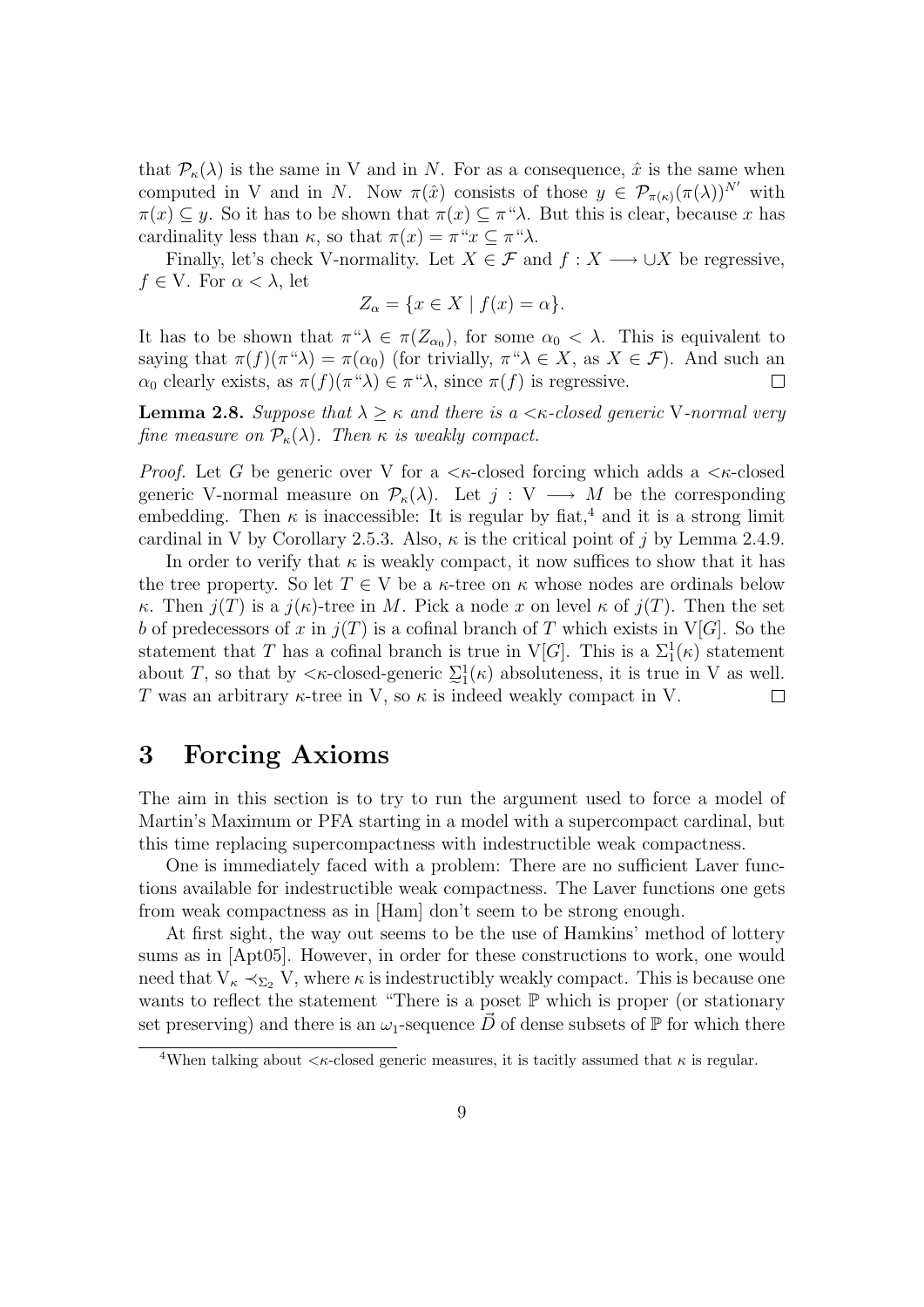is no D-generic filter" down to  $V_{\kappa}$ , and this statement can be expressed in a  $\Sigma_2$ fashion. If  $\kappa$  is supercompact or even just strong, then this is no problem, but the following fact, which is based on the work [AH99] of Apter and Hamkins, shows that this is not true in general for indestructibly weakly compact cardinals.

#### **Fact 3.1.** ([Fuc, Thm. 3.10]) If it is consistent that there is a supercompact cardinal, then it is consistent that the least weakly compact cardinal is indestructible.

Of course, the least weakly compact cardinal  $\kappa$  can never be  $\Sigma_2$ -correct in V, because the existence of a weakly compact cardinal is a  $\Sigma_2$ -truth in V which is false in  $V_{\kappa}$ . In more detail, the problem is the following. Suppose  $\kappa$  is indestructibly weakly compact and  $\mathbb{P} = \mathbb{P}_{\kappa}$  is an iteration designed to force **PFA**. Let G be  $\mathbb{P}$ generic over V and  $j: V \longrightarrow_{\mathcal{F}} M$  be an ultrapower of V by a  $\lt \kappa$ -closed generic weak compactness measure  $\mathcal{F} \in V[X]$  (X being generic over V for some collapse to  $\kappa$ ) and Q is a forcing which is proper in V[G] and a member of M[G]. Then it's not clear that  $\mathbb Q$  is also proper in  $M[G]$ .

So instead of shooting for Martin's Maximum or PFA, I aim at a type of forcing axioms which are a little weaker but still very useful. In order to formulate them, and also in the whole section 4, I shall need some basics on generalized stationary sets. What I refer to as "stationary" is sometimes called "weakly stationary". Correspondingly, the notion of club I use is sometimes referred to as "strong club".

**Definition 3.2.** Let  $X \neq \emptyset$  be a set. An *algebra* on X is a structure  $\langle X, \langle f_n |$  $n < \omega$ ), such that for each  $n < \omega$ , there is a nonzero  $m < \omega$  such that  $f_n : X^m \longrightarrow$ X is partial function, and the collection  $\{f_n \mid n < \omega\}$  of functions is closed under compositions. If  $\mathfrak{A} = \langle X, \langle f_n | n \langle \omega \rangle \rangle$  is an algebra on X, then a set  $Y \subseteq X$  is  $\mathfrak{A}-closed$  if for every  $n < \omega$ , if m is the arity of  $f_n$  and  $\langle x_0, \ldots, x_{m-1} \rangle \in \text{dom}(f_n)$ , then  $f_n(x_0, \ldots, x_{m-1}) \in Y$ . A collection  $a \subseteq \mathcal{P}(X)$  of nonempty sets is *club* (or closed and unbounded) in X if there is an algebra  $\mathfrak A$  on X such that a is the collection of nonempty subsets of X which are  $\mathfrak{A}$ -closed. A collection  $a \subseteq \mathcal{P}(X)$ of nonempty sets is *stationary* in  $X$  if it intersects every set which is club in  $X$ , or, equivalently, if for every algebra  $\mathfrak A$  on X, there is an  $x \in a$  which is  $\mathfrak A$ -closed. a is stationary (without further qualification) if it is stationary in  $\cup a$ .<sup>5</sup>

**Definition 3.3.** Let  $X \subseteq Y$ . If  $a \subseteq \mathcal{P}(X)$ , then set

$$
a \uparrow Y := \{ y \subseteq Y \mid y \cap X \in a \text{ and } \overline{y} \le \omega \}.
$$

This is the *(countable) lift of a to Y*. Vice versa, if  $b \subseteq \mathcal{P}(Y)$ , then I write

$$
b \downarrow X := \{ y \cap X \mid y \in b \}.
$$

This is the *projection* of b onto  $X$ .

<sup>&</sup>lt;sup>5</sup>This makes sense because if there is an X such that a is stationary in X, then  $X = \bigcup a$ .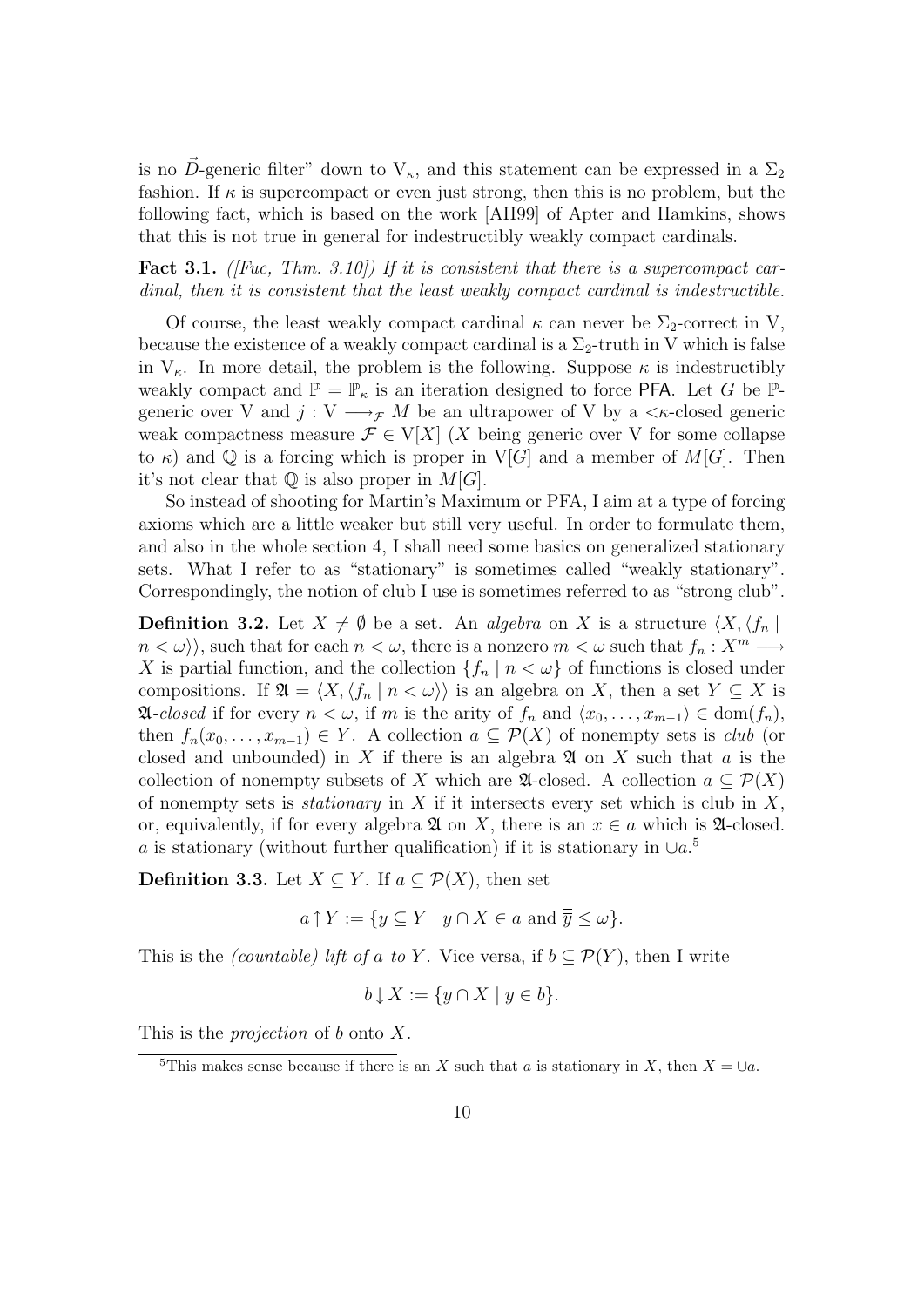#### Fact 3.4.

- 1. If  $a \subseteq [X]^\omega$  is stationary in X and  $X \subseteq Y$ , then  $a \uparrow Y$  is stationary in Y.
- 2. If  $b \subseteq [Y]^\omega$  is stationary and  $X \subseteq Y$ , then  $b \downarrow X$  is stationary in X.
- 3. If  $a \subset \mathcal{P}(\cup a)$  is stationary and  $f : a \longrightarrow \cup a$  is a choice function, then f is constant on a stationary subset of a.

*Proof.* Just to be on the safe side, I prove the first point: Let  $\mathfrak{A} = \langle Y, f_0, f_1, \ldots \rangle$  be an algebra on Y. Let  $\mathfrak{A}|X$  be its reduction to X. Let  $x \in a$  be closed under  $\mathfrak{A}|X$ . Let y be the closure of x under  $\mathfrak{A}$ . Then y is countable, since x was, and since the f's are closed under composition, it follows that  $y \cap X = x$ , so that  $y \in a \uparrow Y$ .  $\Box$ 

I shall be particularly interested in stationary sets which are preserved by certain closed forcings. To this end, I'll use terminology introduced in [For].

**Definition 3.5** ([For, Def. 8.26]). Let  $\mu$  be a regular cardinal. A stationary set is  $\mu$ -robust if it stays stationary in every forcing extension by a  $\lt \mu$ -closed forcing notion.

Note that  $\sigma$ -closed forcings, being proper, preserve arbitrary stationary sets consisting of countable sets, so every such set is  $\aleph_1$ -robust by fiat. This is not true for  $\mu > \aleph_1$ . Note also that if S is  $\mu$ -robust and G is P-generic for a  $\lt \mu$ -closed forcing, then S is not only stationary in V[G] but also  $\mu$ -robust.

I shall now introduce a generalization of the forcing axiom  $MA^+(\sigma\text{-closed})$  which first appears in the literature in [FMS88]. In its original form, it says that whenever  $\mathbb P$  is a  $\sigma$ -closed forcing,  $\vec D$  is an  $\omega_1$ -sequence of dense subsets of  $\mathbb P$  and  $\dot S$  is a  $\mathbb P$ -name for a stationary subset of  $\omega_1$ , then there is a  $\vec{D}$ -generic filter F such that  $\dot{S}^F$  is stationary. If one generalizes this notion to  $\lt\mu$ -closed forcings in the obvious way, some of the powerful consequences of the  $\omega_1$  case are lost. The right generalization seems to be the one given in the next definition.

**Definition 3.6.** Let  $\mu$  be a regular cardinal, and let  $\Gamma$  be a class of  $\lt \mu$ -closed forcings. Let  $MA^+(\Gamma,\mu)$ , the *strong Martin Axiom for forcings in*  $\Gamma$  *at*  $\mu$ , say that whenever  $\mathbb P$  is a forcing in  $\Gamma$ ,  $\langle D_\alpha | \alpha < \mu \rangle$  is a sequence of dense subsets of  $\mathbb P$  and S is a P-name such that P forces that S is a  $\mu$ -robust subset of  $\mathcal{P}_{\mu}(\mu)$ , then there is a filter F in  $\mathbb P$  such that  $F \cap D_\alpha \neq \emptyset$  for every  $\alpha < \mu$ , and the set

$$
\dot{S}^F = \{ x \in \mathcal{P}_\mu(\mu) \mid \exists p \in F \quad p \Vdash \check{x} \in \dot{S} \}
$$

is stationary. If  $\Gamma$  is the class of all  $\lt\mu$ -closed forcings, I just write  $MA^+$ ( $\lt\mu$ -closed) for  $MA^+(\Gamma,\mu)$ . In the case  $\mu = \omega_1$ , I'll write  $MA^+(\sigma\text{-closed})$  for the corresponding axiom.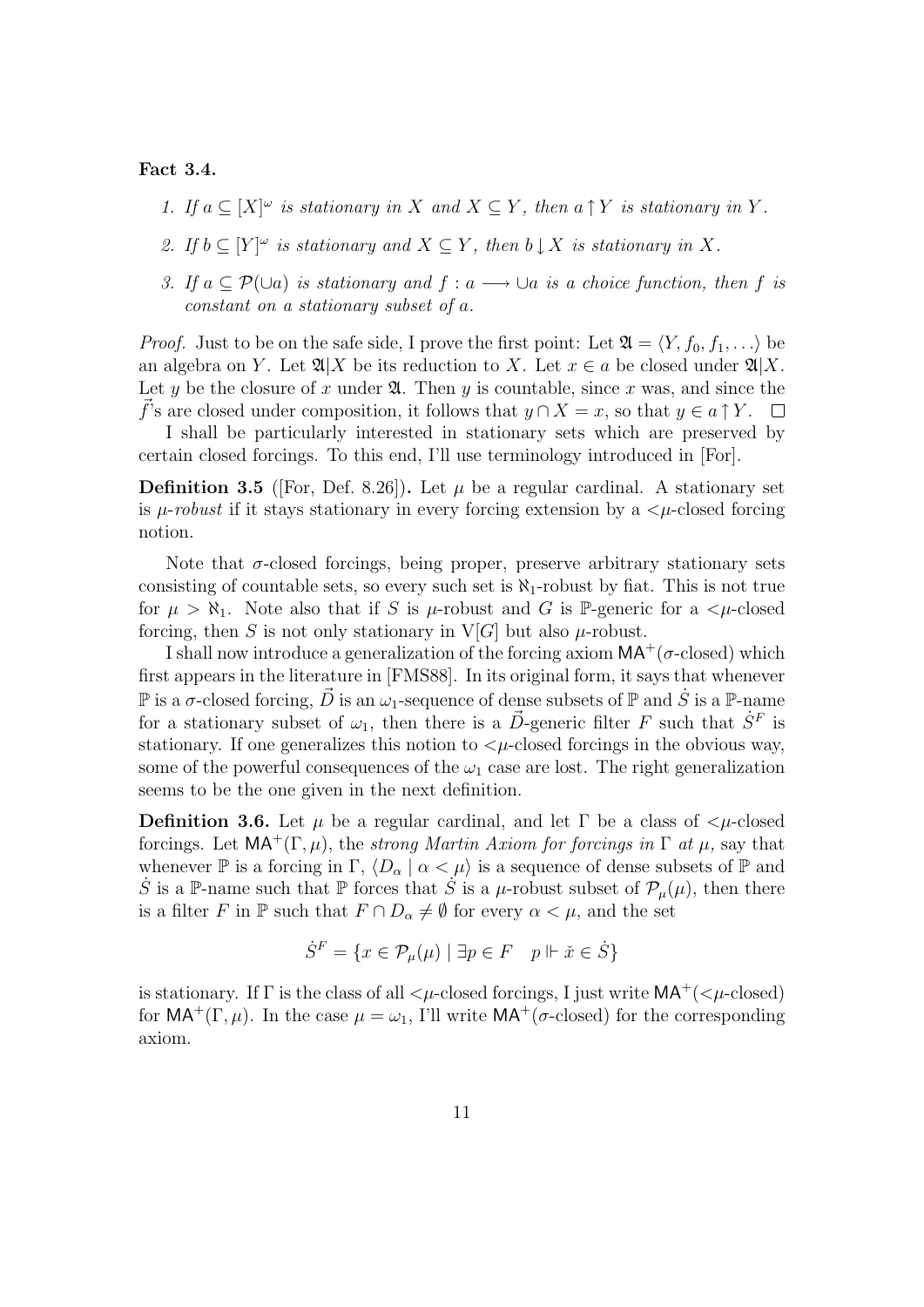Note that the existence of a filter F intersecting  $\mu$  many given dense subsets of a  $\lt \mu$ -closed poset is provable in ZFC. It is the stationarity of  $\dot{S}^F$  which makes  $MA^+$ ( $\lt \mu$ -closed) strong. Also,  $\mathcal{P}_{\mu}(\mu)^V = \mathcal{P}_{\mu}(\mu)^{V[G]}$ , if G is V-generic for a forcing which is  $\lt \mu$ -closed. Finally, if  $\mu = \aleph_1$ , then the present version of  $MA^+(\sigma$ -closed) is equivalent to the original one, since every stationary subset of  $\omega_1$  is also a stationary subset of  $\mathcal{P}_{\aleph_1}(\omega_1)$ , and vice versa, if  $S \subseteq \mathcal{P}_{\aleph_1}(\omega_1)$  is stationary, then  $S \cap \omega_1$  is a stationary subset of  $\omega_1$ .

I give the proof of the following lemma in some detail, because it is the key point that makes it possible to work without Laver functions when forcing  $MA^+(\mu\text{-closed})$ to hold.

**Lemma 3.7.** Let  $\mu$  be a regular cardinal. Then

$$
MA^+(<\mu\text{-}closed) \iff MA^+(\{\text{Col}(\mu,\lambda) \mid \lambda = \lambda^{<\mu}\},\mu).
$$

*Proof.* For the nontrivial direction, let P be  $\langle \mu$ -closed,  $\vec{D} = \langle D_{\alpha} | \alpha \langle \mu \rangle$  a sequence of dense open subsets of  $\mathbb{P}$ , and  $\dot{S}$  be a  $\mathbb{P}$ -name for a  $\mu$ -robust subset of  $\mathcal{P}_{\mu}(\mu)$ . Pick  $\lambda$  such that  $\mathbb{P} \times \text{Col}(\mu, \lambda)$  is forcing equivalent to  $\text{Col}(\mu, \lambda)$ . Let  $\Delta$ be dense in  $Col(\mu, \lambda)$ , D dense in  $\mathbb{P} \times \text{Col}(\mu, \lambda)$  and  $\pi : (\mathbb{P} \times \text{Col}(\mu, \lambda)) \upharpoonright D \stackrel{\sim}{\longleftrightarrow}$ Col( $\mu$ ,  $\lambda$ )  $\upharpoonright \Delta$ ; see [Fuc08, Lemma 2.2]. In fact,  $\Delta = \{p \in \text{Col}(\mu, \lambda) \mid \exists \gamma$  $\mu(\text{dom}(p) = \gamma + 1)$ . I want to translate  $\langle D_\alpha | \alpha < \mu \rangle$  into a sequence  $\langle \tilde{D}_\alpha |$  $\alpha < \mu$  of dense subsets of Col $(\mu, \lambda)$  and S into a Col $(\mu, \lambda)$ -name for a  $\mu$ -robust subset of  $\mathcal{P}_{\mu}(\mu)$ .

For  $\alpha < \mu$ , let  $D'_\alpha = D \cap (D_\alpha \times \text{Col}(\mu, \lambda))$ . Then  $D'_\alpha$  is a dense subset of  $(\mathbb{P} \times \mathrm{Col}(\mu, \lambda)) \upharpoonright D:$  Given  $\langle p, q \rangle \in (\mathbb{P} \times \mathrm{Col}(\mu, \lambda)) \upharpoonright D$ , pick  $p' \leq_{\mathbb{P}} p, p' \in D_{\alpha}$ , by density of  $D_{\alpha}$ . Then pick  $\langle p'', q'' \rangle \leq_{\mathbb{P} \times \text{Col}(\mu, \lambda)} \langle p', q \rangle$  such that  $\langle p'', q'' \rangle \in D$ , which is possible, since D is a dense subset of  $\mathbb{P} \times \text{Col}(\mu, \lambda)$ . Then  $p'' \leq_{\mathbb{P}} p' \in D_{\alpha}$ , so that  $p'' \in D_{\alpha}$  also, as  $D_{\alpha}$  is open. So  $\langle p, q \rangle \geq_{(\mathbb{P} \times \text{Col}(\mu, \lambda))\upharpoonright D} \langle p'', q'' \rangle \in D'_{\alpha}$ , showing that  $D'_{\alpha}$  is dense.

Set  $\tilde{D}_{\alpha} = \pi^{\alpha} D_{\alpha}^{\prime}$ , for  $\alpha < \mu$ . Clearly,  $\tilde{D}_{\alpha}$  is dense in Col $(\mu, \lambda)$ , since it is dense in Col $(\mu, \lambda) \upharpoonright \Delta$  and  $\Delta$  is dense in Col $(\mu, \lambda)$ .

Turning to translating  $\dot{S}$ , observe that  $p_0[D]$ , the projection of D onto the P-coordinate, is dense in  $\mathbb P$ . So one may assume that  $\dot{S}$  is a  $\mathbb P \restriction (p_0[D])$  name, since there is such a name  $\dot{S}'$  such that  $\mathbb{P} \Vdash \dot{S} = \dot{S}'$ . Let  $\dot{T}$  be the canonical  $(\mathbb{P}\times \text{Col}(\mu,\lambda))$ -name such that if  $G\times H$  is  $\mathbb{P}\times \text{Col}(\mu,\lambda)$ -generic, then  $\dot{T}^{G\times H} = \dot{S}^G$ . I.e.,  $\dot{T} = i_0(\dot{S})$ , where  $i_0$  is the canonical injection from  $\mathbb P$  into  $\mathbb P \times \text{Col}(\mu, \lambda)$ .

$$
\tau \downarrow B = \{ \langle \sigma \downarrow B, q \rangle \mid \exists p (\langle \sigma, p \rangle \in \tau \land p \geq_{\mathbb{P}} q \in B) \}.
$$

It is easy to check that  $\mathbb{P} \Vdash \tau = \tau \downarrow B$ .

<sup>&</sup>lt;sup>6</sup>In general, if  $\mathbb Q$  is a notion of forcing and  $B \subseteq \mathbb Q$  is dense, then there is a way of recursively translating any Q-name  $\tau$  to a  $\mathbb{Q} \restriction B$ -name  $\tau \downarrow B$ : One can define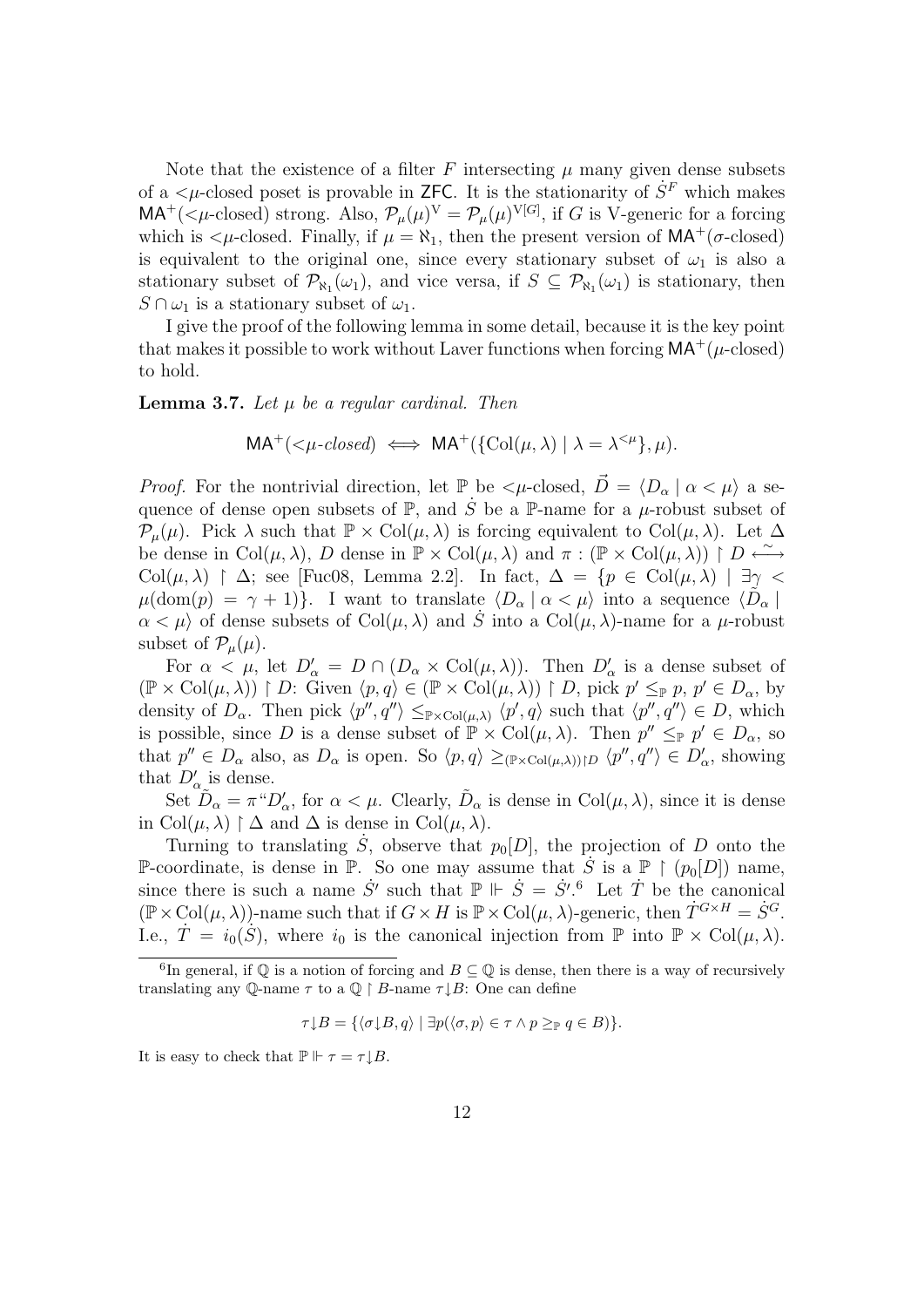Actually, we may pick  $\dot{T}$  in such a way that it is a  $(\mathbb{P} \times \text{Col}(\mu, \lambda))$   $\upharpoonright D$ -name, again using the translation described in footnote 6.

 $Col(\mu, \lambda)$  forces that  $\pi(T)$  is  $\mu$ -robust, where I use  $\pi$  also to denote the canonical transformation of names it induces: If G is generic for  $Col(\mu, \lambda)$ , then  $V[G] = V[H]$ , where  $H = \pi^{-1}$  "G is generic for  $(\mathbb{P} \times \text{Col}(\mu, \lambda))$  | D. Let H' be the filter in  $\mathbb{P} \times \text{Col}(\mu, \lambda)$  which is generated by H. Then H' is generic for  $\mathbb{P} \times \text{Col}(\mu, \lambda)$ , because given a dense open subset E of  $\mathbb{P} \times \text{Col}(\mu, \lambda)$ ,  $D \cap E$  is dense in  $(\mathbb{P} \times$ Col $(\mu, \lambda)$  | D, hence E has nonempty intersection with H. So H' is of the form  $H'_0 \times H'_1$ . Now  $\pi(\dot{T})^G = \pi(\dot{T})^{G \cap \Delta} = \dot{T}^H = \dot{T}^{H'} = \dot{S}^{H'_0}$ . The latter is  $\mu$ -robust in  $V[H_0']$ , by assumption. So since  $Col(\mu, \lambda)$  is  $\lt \mu$ -closed in  $V[H_0']$ , it follows that  $\dot{S}^{H_0'} = \pi(\dot{T})^G$  is  $\mu$ -robust in  $V[H_0'][H_1'] = V[H] = V[G]$ , as claimed (see the remark after Definition 3.5).

Now I apply the assumption to  $Col(\mu, \lambda)$ ,  $\langle \tilde{D}_{\alpha} | \alpha \langle \mu \rangle$  and  $\pi(\dot{T})$ . It is unproblematic to add the dense sets  $\langle \Delta_\alpha | \alpha \langle \mu \rangle$ , where  $\Delta_\alpha$  consists of those conditions  $p \in \text{Col}(\mu, \lambda)$  with  $\alpha \subseteq \text{dom}(p)$ . This gives a filter F intersecting each  $\tilde{D}_{\alpha}$  and  $\Delta_{\alpha}$ , such that  $(\pi(\dot{T}))^F$  is stationary in  $\mu$ . Let  $G = \pi^{-1}$  <sup>u</sup> $F$ . Then G is a filter in  $(\mathbb{P} \times \mathrm{Col}(\mu, \lambda)) \restriction D$ : First note that  $F' := F \cap \Delta$  is a filter in  $\mathrm{Col}(\mu, \lambda) \restriction \Delta$ . It is clearly nonempty, as F intersects the  $\Delta_{\alpha}$ 's, and it is clearly upward closed. To see that it is a filter, note that if  $p, q \in F'$ , then p and q have to be compatible, since they both are in  $F$ . But then one of them must extend the other, since the domains of the conditions in  $F'$  are linearly ordered by inclusion. Now it follows immediately that  $G = \pi^{-1}$  " $F = \pi^{-1}$ " $F'$  is a filter in  $(\mathbb{P} \times \text{Col}(\mu, \lambda)) \upharpoonright D$ .

Let G' be the filter generated by G in  $\mathbb{P} \times \text{Col}(\mu, \lambda)$ , and let  $H = p_0[G']$ . Then  $H$  is a filter in  $\mathbb P$ . I claim that  $H$  has the desired properties.

H intersects every  $D_{\alpha}$ , for  $\alpha < \mu$ : By assumption,  $F \cap \tilde{D}_{\alpha} \neq \emptyset$ . Since  $\tilde{D}_{\alpha} =$  $\pi^{\mu}D'_{\alpha}$ , this implies that  $G \cap D'_{\alpha} \neq \emptyset$ , so in particular that  $G' \cap D'_{\alpha} \neq \emptyset$ . Since  $D'_\alpha = (D_\alpha \times \text{Col}(\mu, \lambda)) \cap D$  and  $H = p_0[G']$ , this implies that  $H \cap D_\alpha \neq \emptyset$ .

Finally, I have to verify that  $\dot{S}^H$  is a stationary subset of  $\mathcal{P}_\mu(\mu)$ . For this, it suffices to prove that  $\pi(T)^F \subseteq S^H$ , as the former set is stationary, by the choice of F. So let  $x \in \pi(T)^F$ . Let  $q \in F$  force that  $\check{x} \in \pi(T)$ . Pick  $\check{\beta} < \mu$  such that dom $(q) \subseteq \beta$ . Choose  $q' \in F \cap \Delta_{\beta+1}$ . It follows that  $\tilde{q} := q' \upharpoonright (\beta+1)$  is an extension of q, and moreover that  $\tilde{q} \Vdash_{\text{Col}(\mu,\lambda)\upharpoonright\Delta} \tilde{x} \in \pi(\dot{T})$ , the point being that  $\tilde{q} \in F'.^7$  So  $p := \pi^{-1}(\tilde{q}) \Vdash_{(\mathbb{P} \times \text{Col}(\mu,\lambda))\upharpoonright D} \check{x} \in \check{T}$ . But then it also follows that  $p \Vdash_{\mathbb{P} \times \text{Col}(\mu,\lambda)} \check{x} \in \check{T}$ (again by footnote 7), and this means that  $p_0(p) \Vdash_{\mathbb{P}} \check{\alpha} \in \dot{S}$ , by the properties of  $\dot{T}$ . Since  $\tilde{q} \in F'$ , it follows that  $p \in G \subseteq G'$ , so that  $p_0(p) \in H = p_0[G']$ . So it follows that  $x \in \dot{S}^H$ , as wished.  $\Box$ 

This lemma makes it possible to work without any Laver function in the proof of the following theorem.

<sup>&</sup>lt;sup>7</sup>It is generally true that if  $E \subseteq \mathbb{Q}$  is dense,  $\tau$  is a  $\mathbb{Q} \restriction E$ -name,  $p \in E$  and  $\varphi(v)$  is a formula, then  $p \Vdash_{\mathbb{Q}} \varphi(\tau)$  if and only if  $p \Vdash_{\mathbb{Q}\upharpoonright E} \varphi(\tau)$ , as the reader will verify without difficulty.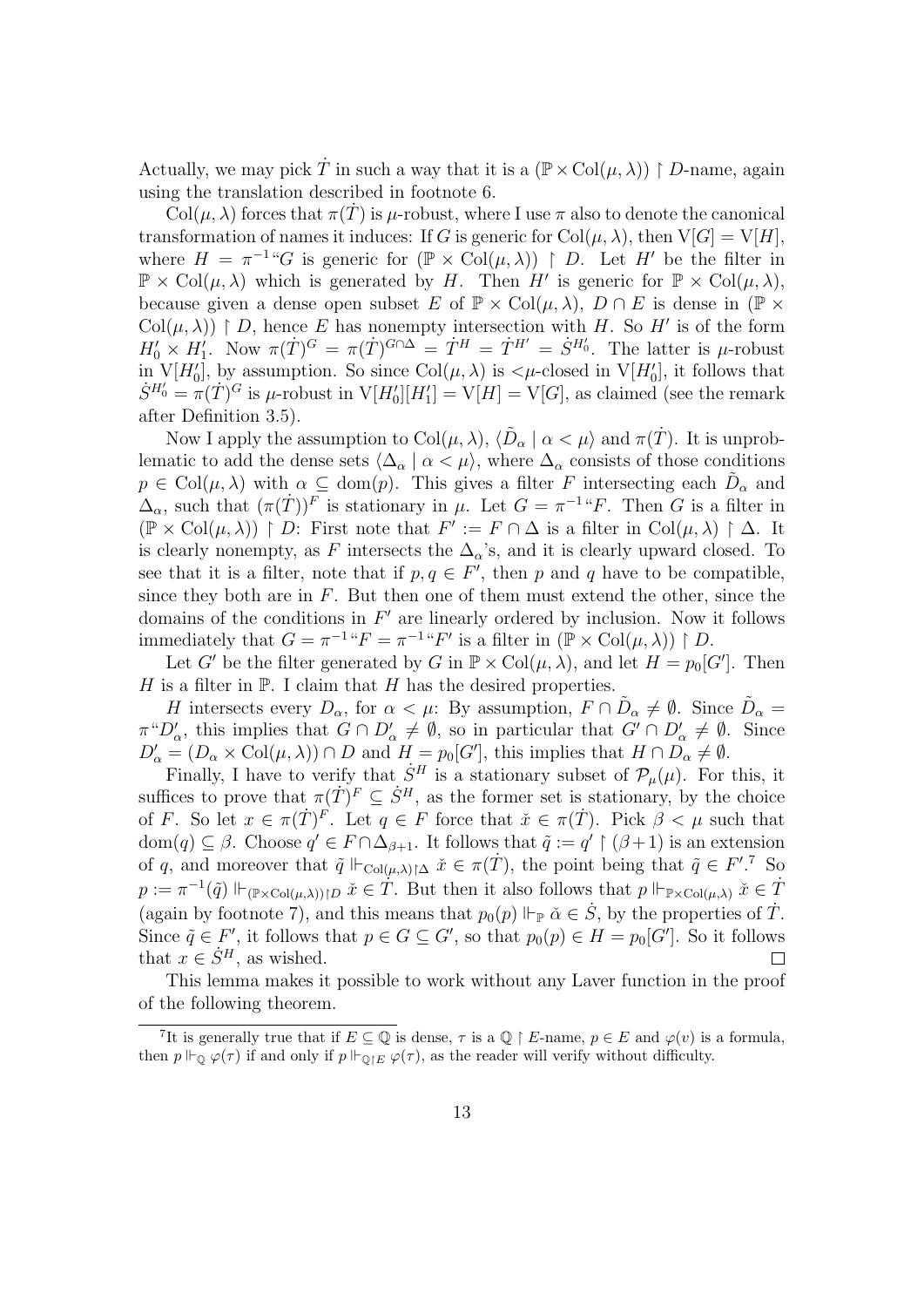**Theorem 3.8.** Let  $\kappa$  be an indestructibly weakly compact cardinal, and let  $\mu < \kappa$ be a regular uncountable cardinal. Let G be  $Col(\mu, \langle \kappa \rangle)$ -generic over V. Then

$$
V[G] \models MA^+(<\mu\text{-closed}).
$$

*Proof.* Let G be generic for  $Col(\mu, \langle \kappa \rangle)$  over V. In order to verify that  $MA^+$ ( $\lt \mu$ -closed) holds in V[G], it suffices by the previous lemma to consider forcings  $\mathbb{Q} \in V[G]$  of the form  $Col(\mu, \lambda)$ , for  $\lambda$  with  $\lambda = \lambda^{<\mu}$ . Fix such  $\lambda$ and Q, let  $\langle D_{\alpha} | \alpha \langle \mu \rangle$  be a sequence of dense subsets of Q in V[G], and let  $S \in V[G]$  be a Q-name such that Q forces over  $V[G]$  that S is a  $\mu$ -robust subset of  $\mathcal{P}_{\mu}(\mu)$ . Let  $\Omega \geq \Omega(\lambda)$ , as computed in V, and let X be Col $(\kappa, \Omega)^{\vee}$ -generic over V[G]. Note that of course,  $Col(\kappa, \Omega)^V$  is not the same as  $Col(\kappa, \Omega)^{V[G]}$ . Let  $j: V \longrightarrow_{\mathcal{F}} M$  be the elementary embedding induced by a suitable generic  $\lambda$ -weak compactness measure  $\mathcal F$  on  $\mathcal P_{\kappa}(\lambda)$ . So j and M are defined in V[X]. Observe that  $j(\kappa) = [\text{const}_{\kappa}]_{\mathcal{F}} > [x \mapsto \text{otp}(x)]_{\mathcal{F}} = \lambda.$ 

Note also that

$$
j(\mathrm{Col}(\mu,<\kappa)^{\mathrm{V}})=\mathrm{Col}(\mu,
$$

because M is closed under  $\langle \kappa$ -sequences in  $V[X]$ , and because  $\text{Col}(\kappa, \Omega)$  is more than sufficiently closed. Now let H be a  $Col(\mu, [\kappa, j(\kappa)))$ -generic filter over  $V[X][G]$ . Standard arguments show that j can be extended in  $V[X][G][H]$  to an embedding

$$
j': V[G] \longrightarrow M[G][H],
$$

the point being that  $j''G = G \subseteq G \times H$ , in the appropriate sense.

Since  $Col(\mu, \lambda)$  is forcing equivalent to  $Col(\mu, [\kappa, \lambda])$ , which is witnessed by a dense subset  $D_0 \subseteq \text{Col}(\mu, \lambda)$ , a dense subset  $D_1 \subseteq \text{Col}(\mu, [\kappa, \lambda])$  and an isomorphism  $\pi : \text{Col}(\mu, \lambda) \upharpoonright D_0 \stackrel{\sim}{\longleftrightarrow} \text{Col}(\mu, [\kappa, \lambda]) \upharpoonright D_1$  in V, it follows that there are filters G' and H' which are definable from H in any model containing  $\pi$  and  $Col(\mu, \lambda)$ , such that  $G \times G' \times H'$  is  $Col(\mu, \langle \kappa \rangle \times Col(\mu, \lambda) \times Col(\mu, (\lambda, j(\kappa)))$ -generic over  $V[X]$  and  $V[X][G][G'][H'] = V[X][G][H]$ .

Note that  $\lambda^{<\mu} = \lambda$  in V, so that the transitive closure of  $Col(\mu, \lambda)$  has size  $\lambda$ in V. It follows from point 2 of Corollary 2.5 that  $j \restriction \text{Col}(\mu, \lambda) \in M$ . Actually, it follows that  $Col(\mu, \lambda)$  has size at most  $\lambda$  in M, since any bijection between  $\lambda$ and  $Col(\mu, \lambda)$  that exists in V is also in M. For the same reason, the isomorphism  $\pi$  : Col $(\mu, \lambda)$  |  $D_0 \stackrel{\sim}{\longleftrightarrow}$  Col $(\mu, [\kappa, \lambda])$  |  $D_1$  is in M. So  $G' \in M[G][H]$ , and it follows that  $\bar{F} = j^{\mu}G \in M[G][H]$ .  $\bar{F}$  generates a filter in Col $(\mu, j(\lambda))$ , call it F. Let's verify the following points in  $M[G][H]$ :

- 1. For every  $\alpha < \mu$ ,  $F \cap j'(\vec{D})_{\alpha} \neq \emptyset$ ,
- 2.  $j'(\dot{S})^F$  is a stationary subset of  $\mathcal{P}_{\mu}(\mu)$ .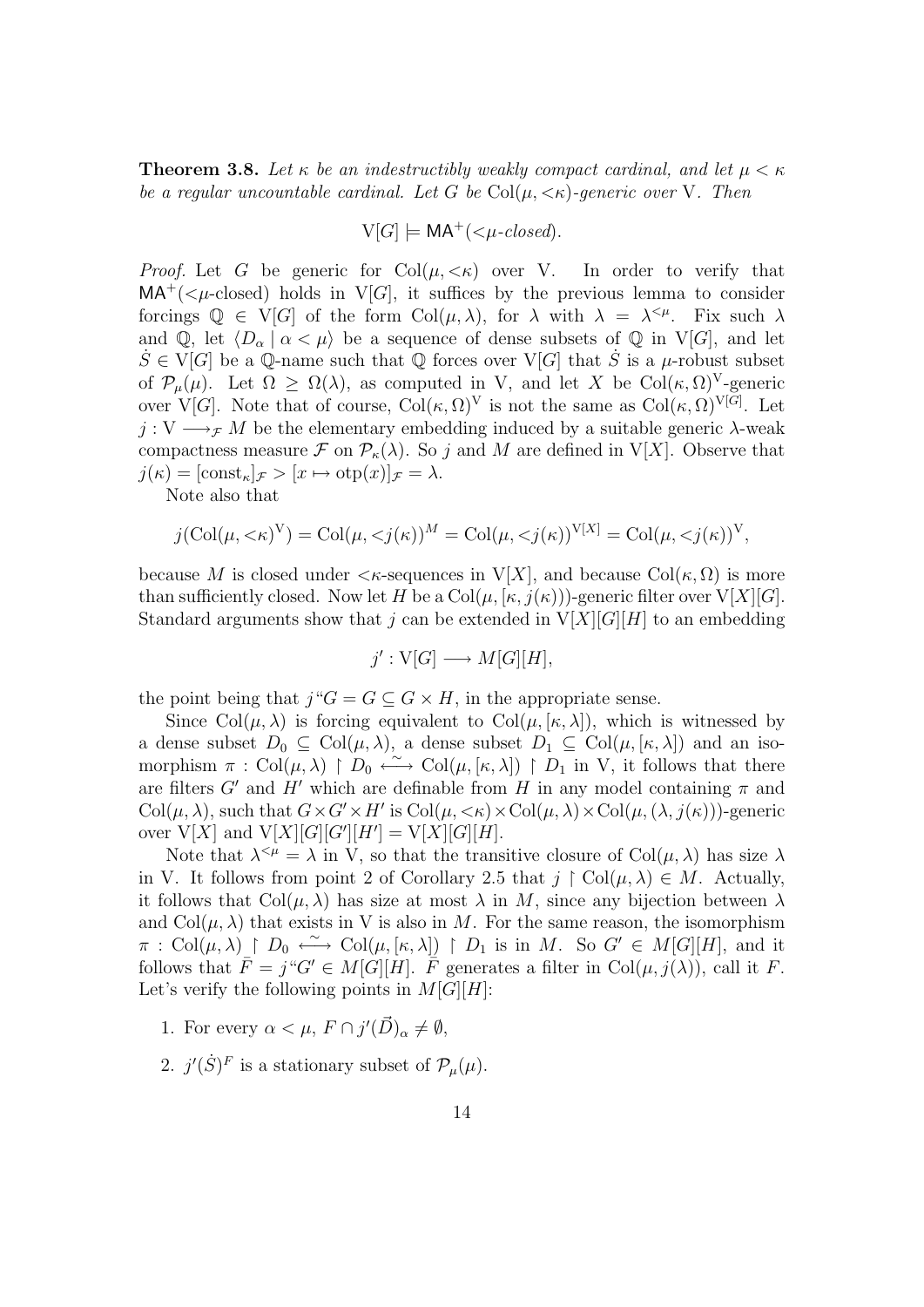Note that  $\mathcal{P}_{\mu}(\mu)$  is the same in each of the models at hand, because M is  $\lt$   $\lt$   $\lt$ -closed in V[X] and all the forcings considered are  $\lt$  $\mu$ -closed.

The first point follows, since  $j'(\vec{D})_{\alpha} = j'(D_{\alpha})$  (as  $\mu < \kappa = \text{crit}(j')$ ), and  $G' \cap D_{\alpha} \neq \emptyset$ , as  $G'$  is  $Col(\mu, \lambda)$ -generic over  $V[G]$ , where  $\vec{D}$  lives.

For the second one: Let  $C \in M[G][H]$  be a club subset of  $\mathcal{P}_{\mu}(\mu)$ . Let  $S =$  $\dot{S}^{G'}$ . Then S is a stationary subset of  $\mu$  in V[G][G'] by assumption, hence S is stationary in  $V[G][G'][X]$ , because  $Col(\kappa, \Omega)^V$  is still  $\lt \mu$ -closed in  $V[G][G']$  and hence preserves stationary subsets of  $\mu$ .

(\*)  $S \in M[G][G']$ .

*Proof of* (\*). There is a nice  $Col(\mu, \lambda)$ -name  $\dot{R} \in V[G]$  for a subset of  $\mathcal{P}_{\mu}(\mu)$  such that  $R^{G'} = S^{G'}$ . Note that in V,  $\mathcal{P}_{\mu}(\mu)$  has size  $\mu^{<\mu} \leq \lambda^{<\mu} = \lambda$ . So using a bijection between Col $(\mu, \lambda)$  and  $\lambda$ , and an injection from  $\mathcal{P}_{\mu}(\mu)$  into  $\lambda$ , which exist in V and hence in M, R can be viewed as a subset of  $\lambda$ . So there is a Col $(\mu, \langle \kappa \rangle)$ name  $\dot{R}'$  for  $\dot{R}$  in V. Again,  $\dot{R}'$  can be chosen to be a nice  $Col(\mu, \langle \kappa \rangle)$ -name for a subset of  $\lambda$ , and so,  $\dot{R}'$  can be viewed as a subset of  $\lambda$ , again using a bijection between  $Col(\mu, \langle \kappa \rangle) \times \lambda$  and  $\lambda$  which exists in V and hence in M. It follows that  $R' \in M$ . So  $R = (R')^G \in M[G]$  (more precisely, the subset of  $\lambda$  coding  $R$  is in M[G]. But the bijections used to encode  $\dot{R}$  are in M, and so, the subset of  $\lambda$  can be decoded in  $M[G]$ , so that  $R \in M[G])$ . So  $S = R^{G'} \in M[G][G']$  $\square_{(*)}$ 

Since  $M \subseteq V[X]$  and hence  $M[G][G'] \subseteq V[G][G'][X]$ , where S is stationary, it follows that S is stationary in  $M[G][G']$ , as well. Moreover, S is  $\mu$ -robust in  $V[G][G'][X]$  by assumption, which implies that S is  $\mu$ -robust also in  $M[G][G']$ . It is easiest to see this by realizing that it suffices to show that the stationarity of S is preserved by forcings of the form  $Col(\mu, \theta)$  over  $M[G][G']$ . These forcings are the same in all of the models considered, and in particular, the stationarity of S is preserved by forcing with  $Col(\mu, \theta)$  over  $V[G][G'][X]$ , which contains  $M[G][G']$ .

So since H' is generic over  $M[G][G']$  for a  $\lt \mu$ -closed forcing, S remains stationary in  $M[G][G'][H'] = M[G][H]$ . Since  $C \in M[G][H]$ , there is some  $x \in S \cap C$ . Continuing in  $V[G]$ , and remembering that  $S = \dot{S}^{G'}$ , let  $p \in G'$  now be such that p forces over  $V[G]$  with respect to  $Col(\mu, \lambda)$  that  $\check{x} \in \dot{S}$ . Then  $j'(p) \in F$  forces over  $M[G][H]$  that  $\check{x} \in j'(\check{S})$ . So  $x \in C \cap j'(\check{S})^F$ , which proves the second point.

So in  $M[G][H]$ , the statement that there exists a filter F in  $j'(\text{Col}(\mu, \lambda))$  satisfying the above points is true. This is a statement about the parameters  $j'(\text{Col}(\mu, \lambda)),$  $\mu = j'(\mu)$ ,  $j'(\vec{D})$  and  $j'(\dot{S})$ . Hence, by elementarity of j', the same statement is true in V[G] of Col $(\mu, \lambda)$ ,  $\mu$ ,  $\vec{D}$  and  $\dot{S}$ , showing that there is a  $\vec{D}$ -generic filter  $F' \subseteq \mathrm{Col}(\mu, \lambda)$  in  $\mathrm{V}[G]$  such that  $\dot{S}^{F'}$  is stationary in  $\mu$ .  $\Box$ 

Remark 3.9. The proof of the previous theorem goes through if  $\kappa$ 's indestructible weak compactness is replaced by the assumption that there are arbitrarily large  $\alpha$ such that there is a  $\langle \kappa \text{-closed very fine V-normal measure on } \mathcal{P}_{\kappa}(\alpha)$ .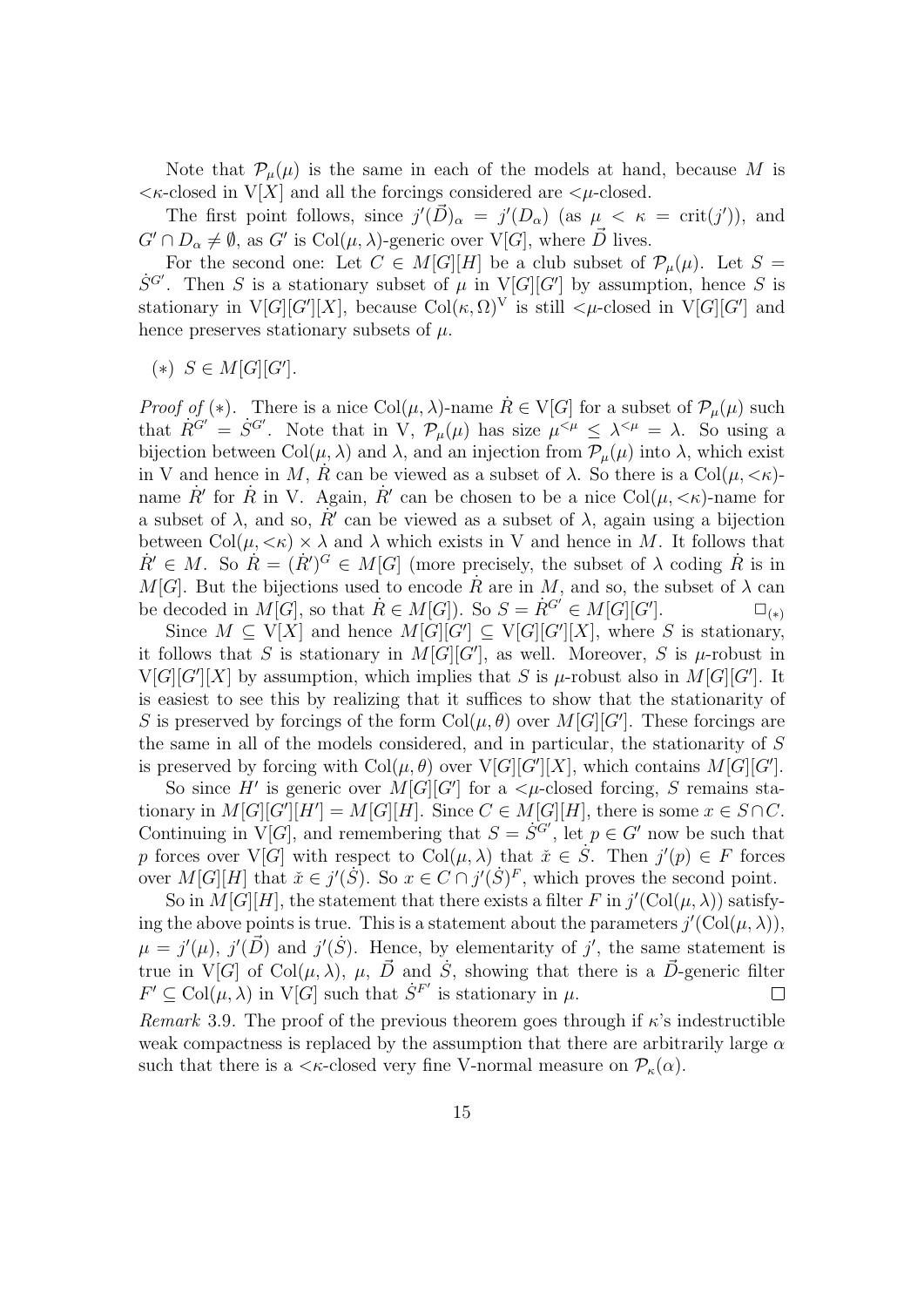There are natural strengthenings of the axiom  $MA^+(\Gamma,\mu)$ , called  $MA^{++}(\Gamma,\mu)$ , stating that given a poset  $\mathbb{P} \in \Gamma$ , a sequence  $\langle D_\alpha | \alpha \langle \mu \rangle$  of dense subsets of  $\mathbb{P}$ and now a *sequence* of names  $\langle S_\alpha | \alpha < \mu \rangle$  for  $\mu$ -robust subsets of  $\mathcal{P}_\mu(\mu)$ , there is a filter F in P which is  $\vec{D}$ -generic and has the property that for all  $\alpha < \mu$ , the set  $\dot{S}_{\alpha}^F$  is stationary in  $\mu$ . Using the same notational simplifications as before, a straightforward modification of the proof of Lemma 3.7 shows the following.

**Lemma 3.10.** Let  $\mu$  be a regular cardinal. Then

$$
MA^{++}(<\mu\text{-closed}) \iff MA^{++}(\{\text{Col}(\mu,\lambda) \mid \lambda = \lambda^{<\kappa}\},\mu).
$$

Using this, the proof of Theorem 3.8 is easily adapted to yield:

**Theorem 3.11.** Let  $\kappa$  be an indestructibly weakly compact cardinal, and let  $\mu < \kappa$ be a regular uncountable cardinal. Let G be  $Col(\mu, \langle \kappa \rangle)$ -generic over V. Then

 $V[G] \models MA^{++}(\leq \mu\textrm{-closed}).$ 

*Proof.* As before. Instead of  $\dot{S}$ , one has to work with a sequence  $\vec{S} = \langle \dot{S}_\alpha | \alpha \langle \mu \rangle$ this time. Running the proof as before, one now has to replace point 2 with the following:

2.' For all  $\alpha < \mu$ ,  $(j'(\vec{S})_{\alpha})^F$  is stationary in  $\mathcal{P}_{\mu}(\mu)$ .

The point is that fixing  $\alpha < \mu$ ,  $j'(\vec{S})_{\alpha} = j'(\dot{S}_{\alpha})$ , as  $\mu < \kappa = \text{crit}(j')$ . The original proof shows that  $j'(\dot{S}_{\alpha})^F$  is stationary in  $M[G][H]$ . Pulling back to V[G] finishes the proof.  $\Box$ 

**Definition 3.12** ([For, Def. 8.22]). If S is a stationary subset of  $\mathcal{P}(H_{\theta})$ , then it reflects to a set of size  $\mu$  if there is a set  $Y \subseteq H_{\theta}$  with  $\mu \subseteq Y$  of cardinality  $\mu$  such that  $S \cap \mathcal{P}(Y)$  is stationary in Y.

The following lemma is a generalization of an observation in [FMS88, p. 20]. It suggests that  $MA^+$ ( $\lt\mu$ -closed) seems to be the right generalization of  $MA^+$ ( $\sigma$ -closed) - see Theorem 3.16 for some consequences.

**Lemma 3.13.** Assume  $MA^+$ ( $\lt \mu$ -closed), where  $\mu$  is a regular cardinal. If  $\lambda > \mu$ and  $S \subseteq \mathcal{P}_{\mu}(H_{\lambda})$  is  $\mu$ -robust, then S reflects to a set of size  $\mu$ .

*Proof.* Let  $\mathbb{P} = \text{Col}(\mu, \overline{H_{\lambda}})$ . Let  $\dot{f}$  be a  $\mathbb{P}\text{-name}$  for a bijection between  $\mu$  and  $H_{\lambda}^{\text{V}}$ . Since S is  $\mu$ -robust, it is still stationary in V[G], whenever G is P-generic. So the set

$$
\{x\in\mathcal{P}_\mu(\mu)\mid (\dot{f}^G)\text{``}x\in S\}
$$

is a stationary subset of  $\mathcal{P}_{\mu}(\mu)$  in V[G]. Let  $\dot{T}$  be a name for this stationary set. Apply  $MA^+$ ( $\lt \mu$ -closed), to P, T, and the collection  $\mathcal{D} = \{D_\alpha \mid \alpha \lt \mu\}$  of dense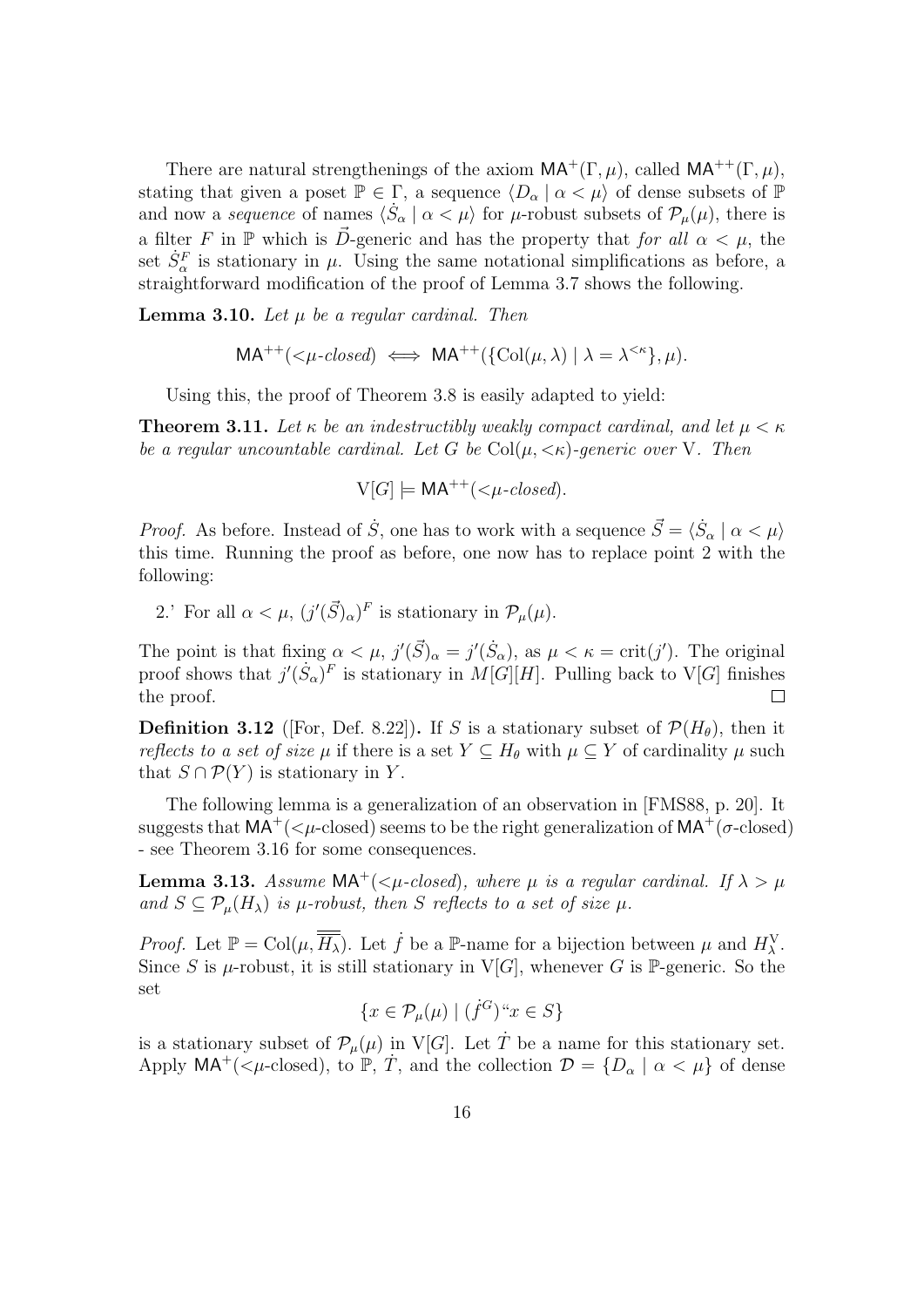sets, where  $D_{\alpha}$  consists of those conditions that decide the value of  $\dot{f}(\check{\alpha})$  and that force that  $\alpha$  is in the range of f. Working below a condition that forces that T is the set of all  $x \in \mathcal{P}_{\mu}(\mu)$  such that  $\dot{f}^*x \in \check{S}$  and that  $\dot{f}$  is injective, this gives a D-generic filter  $F \in V$  such that  $\dot{T}^F = \{ \alpha < \mu \mid \bar{f}^{\alpha} \alpha \in S \}$  is stationary. Let  $\bar{f}(\alpha) = (\dot{f}(\alpha))^F$ . It follows that S reflects to  $X := \bar{f}^{\mu} \mu$ : Let  $\bar{h} : [X]^{<\omega} \longrightarrow X$ . Let  $h: [\mu]^{<\omega} \longrightarrow \mu$  be induced by  $\bar{f}$ , i.e., let  $\bar{h}(s) = \bar{f}^{-1}(h(\bar{f}^s s))$ . Since  $\dot{T}^F$  is stationary in  $\mathcal{P}_{\mu}(\mu)$ , there is an  $x \in T^F$  which is closed under  $\bar{h}$ . It follows that  $\bar{f}''x$  is closed under h, and by the choice of F,  $\bar{f}''x \in S$ . Moreover,  $\mu \subseteq X$ , by the choice of  $D$ . So  $X$  is as wished.  $\Box$ 

Let's concentrate on the case  $\mu = \aleph_1$  for a while. Since every stationary set is  $\aleph_1$ -robust, the previous lemma shows that under  $MA^+(\sigma\text{-closed})$ , every stationary subset of  $\mathcal{P}_{\aleph_1}(X)$  reflects to a set of size  $\aleph_1$ . This property is sometimes referred to as the reflection principle (RP), and it is this special case of the previous lemma that is contained in [FMS88]. (RP), in turn, implies the principle (†) of [FMS88] which says that a forcing notion preserves stationary subsets of  $\omega_1$  if and only if it is semi-proper, see [Jec03, Ex. 37.13]. In [FMS88, p. 31, Thm. 26] it was shown that (†) implies that the nonstationary ideal on  $\omega_1$  is precipitous, and in Thm. 25 (on p. 29) of the same paper it was shown that  $MA^+(\sigma\text{-closed})$  implies that the nonstationary ideal on  $\omega_1$  is pre-saturated. So this gives yet another way to produce generic elementary embeddings. Abstracting from [Vel92, Section 3], let's say that a stationary set  $S \subseteq [H_{\theta}]^{\omega}$  strongly reflects if there exists an elementary chain  $\langle M_{\alpha} | \alpha < \omega_1 \rangle$  of countable elementary submodels of  $H_{\theta}$  such that the set  $\{\alpha < \omega_1 \mid M_\alpha \in S\}$  is stationary in  $\omega_1$ . It is shown in [Jec03, Exercise 37.23] that  $MA^+$ (< $\aleph_1$ -closed) implies that every stationary subset  $[H_\lambda]^\omega$  (where  $\lambda$  has uncountable cofinality) strongly reflects, and [Vel92, Theorem 3.2] shows that if every stationary subset of  $[H_\lambda]^\omega$  strongly reflects, where  $\lambda$  is regular, then  $\lambda^\omega = \lambda$ . So since under  $MA^+$ (< $\aleph_1$ -closed), this holds for every regular  $\lambda > \aleph_1$ , this implies the singular cardinal hypothesis: It suffices to prove for singular  $\lambda$  of countable cofinality with  $2^{\lambda} < \lambda$ , that  $\lambda^{\omega} = \lambda^{+}$ . This follows since  $\lambda^{+} \leq \lambda^{\omega} \leq (\lambda^{+})^{\omega} = \lambda^{+}$ . So putting these known results together with Theorem 3.8 results in the following.

**Corollary 3.14.** If  $\kappa$  is indestructibly weakly compact, and G is  $Col(\omega_1, \langle \kappa \rangle)$ generic over V, then in  $V[G]$ , the following hold:

- 1.  $MA^+(\sigma$ -closed),
- 2. the reflection principle (RP),
- 3. the principle (†),
- 4. the nonstationary ideal on  $\omega_1$  is pre-saturated,
- 5. SCH.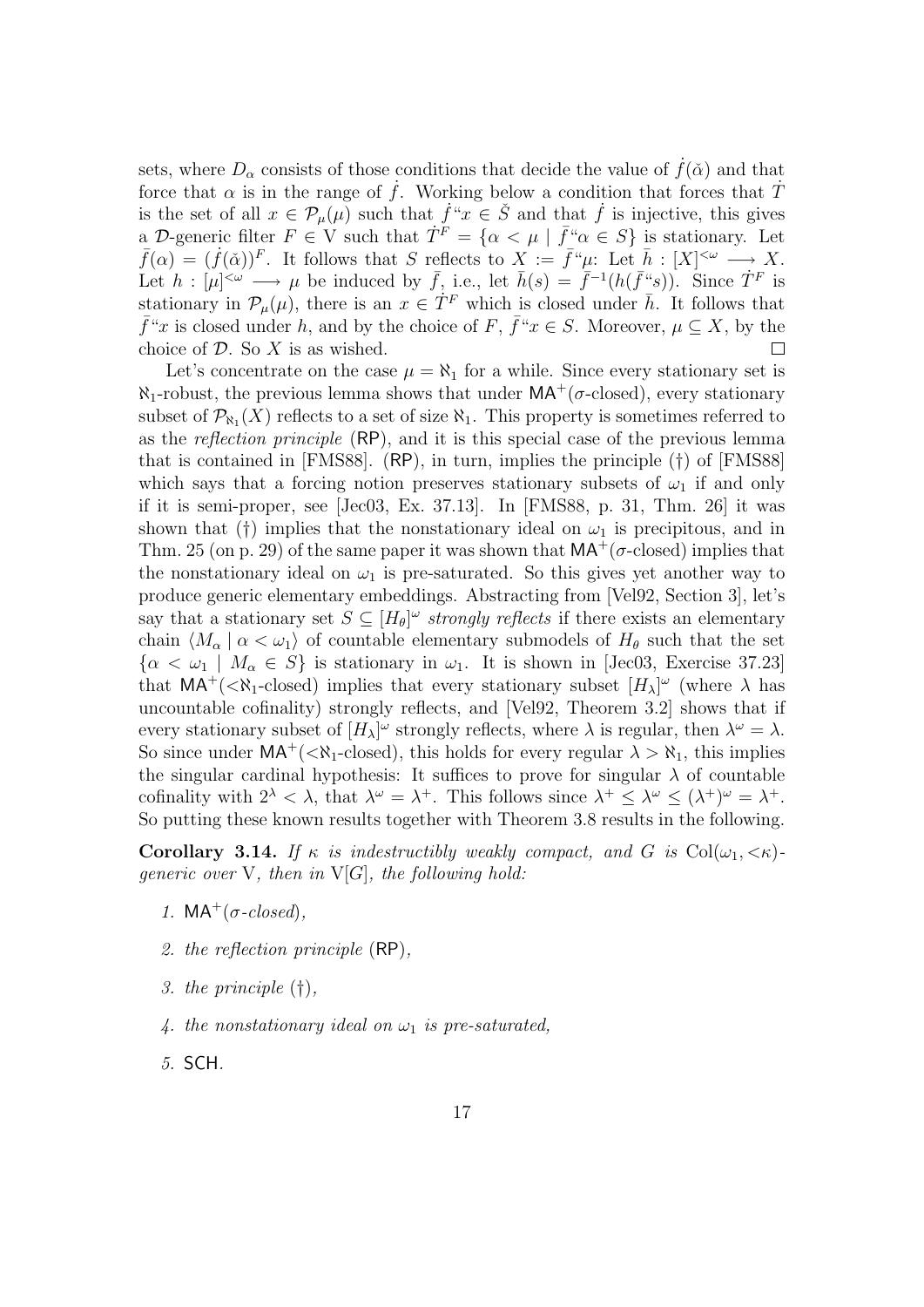In fact, these points follow from  $MA^+(\sigma$ -closed).

That SCH holds in  $V^{Col(\omega_1,\langle\kappa\rangle)}$  implies that a certain amount of SCH holds already in V:

Corollary 3.15. SCH holds above an indestructibly weakly compact cardinal, in the following sense: If  $\lambda$  is a singular cardinal larger than  $\kappa$  such that  $2^{cf(\lambda)} < \lambda$ , then  $\lambda^{\text{cf}(\lambda)} = \lambda^+$ .

*Proof.* Fix such  $\lambda$ , let  $\bar{\lambda} = cf(\lambda)$ , and let G be Col $(\omega_1, \langle \kappa \rangle)$ -generic over V. Since the forcing is  $\langle \kappa$ -c.c., it suffices to show that  $(\lambda^{\bar{\lambda}})^{\dot{V}[G]} = (\lambda^{\bar{\lambda}})^{V[G]}$ . For if  $\lambda^{\bar{\lambda}}$  were greater than  $\lambda^+ = (\lambda^+)^{V[G]}$ , then this would mean that  $\lambda^{\overline{\lambda}}$  is collapsed. And to see that  $(\lambda^{\bar{\lambda}})^{V[G]} = (\lambda^+)^{V[G]}$ , it suffices to show that in  $V[G], 2^{cf(\lambda)} < \lambda$ , since SCH holds in  $V[G]$ .

If  $\bar{\lambda} \geq \kappa$ , then cf( $\lambda$ )<sup>V[G]</sup> =  $\bar{\lambda}$ , because  $\bar{\lambda}$  is preserved as a regular cardinal. By the  $\langle \kappa$ -c.c., it follows that  $(2^{cf(\lambda)})^{V[G]} \leq \kappa^{\bar{\lambda}} \leq (2^{\kappa})^{\bar{\lambda}} = 2^{\bar{\lambda}} \langle \lambda, \mathrm{as} \rangle$  wished. If  $\bar{\lambda} = \omega$ , then since  $Col(\omega_1, <\kappa)$  is  $\sigma$ -closed, it follows that  $(2^{\omega})^{V[G]} \leq 2^{\omega} < \kappa < \lambda$ , so there is also no problem. If  $\bar{\lambda} \in [\omega_1, \kappa)$ , then  $\bar{\lambda}$  has cardinality  $\omega_1$  in  $V[G]$ , so  $cf(\lambda)^{V[G]} = \omega_1$ . It follows that in this case also,  $(2^{cf(\lambda)})^{V[G]} = (2^{\omega_1})^{V[G]} = \kappa < \lambda$ .  $\Box$ 

This is a striking parallel to strongly compact cardinals. The following version of [For, Theorem 8.37] highlights the relevance of reflection of robust sets.

**Theorem 3.16.** If  $\mu$  is a regular cardinal less than  $\kappa$  and for every  $\lambda > \mu$ , every  $\mu$ -robust subset of  $\mathcal{P}_{\mu}(H_{\lambda})$  reflects to a set of size  $\mu$ , then the nonstationary ideal, restricted to  $\mathcal{P}_{\mu}(\mu)$ , is precipitous. In particular,

- 1. NS  $\upharpoonright$   $\mu$  is precipitous,
- 2. NS  $\upharpoonright \mathcal{P}_{\gamma}(\mu)$  is precipitous, for every regular uncountable  $\gamma \leq \mu$ .

So by Lemma 3.13, these are consequences of  $MA^+$ ( $\lt \mu$ -closed), and hence true in  $V^{\text{Col}(\mu,<\kappa)}$ , if  $\kappa > \mu$  is indestructibly weakly compact.

Proof. The proof of Theorem 8.37 of [For] shows that the conclusion holds in  $V^{Col(\mu,<\kappa)}$ , where  $\kappa$  is supercompact. But it uses only the fact that every  $\mu$ -robust subset of  $\mathcal{P}_{\mu}(H_{\lambda})$  reflects to a set of size  $\mu$  there.  $\Box$ 

There is another consequence of indestructible weak compactness that will be of importance in connection with the countable stationary tower, in section 4. Here is a weak version of a completely Jónsson cardinal that's sufficiently strong to guarantee for the countable tower what completely Jónsson cardinals guaranteed for the full stationary tower; see Theorem 4.8.

**Definition 3.17.** Let  $\kappa$  be inaccessible. Then  $\kappa$  is countably completely  $\omega_1$ -Jónsson if for every nonempty, stationary set  $a \in V_{\kappa}$  which consists of countable sets, the set of  $X \in V_{\kappa}$  with  $X \cap (\cup a) \in a$  and  $otp(X \cap \kappa) \geq \omega_1$  is stationary.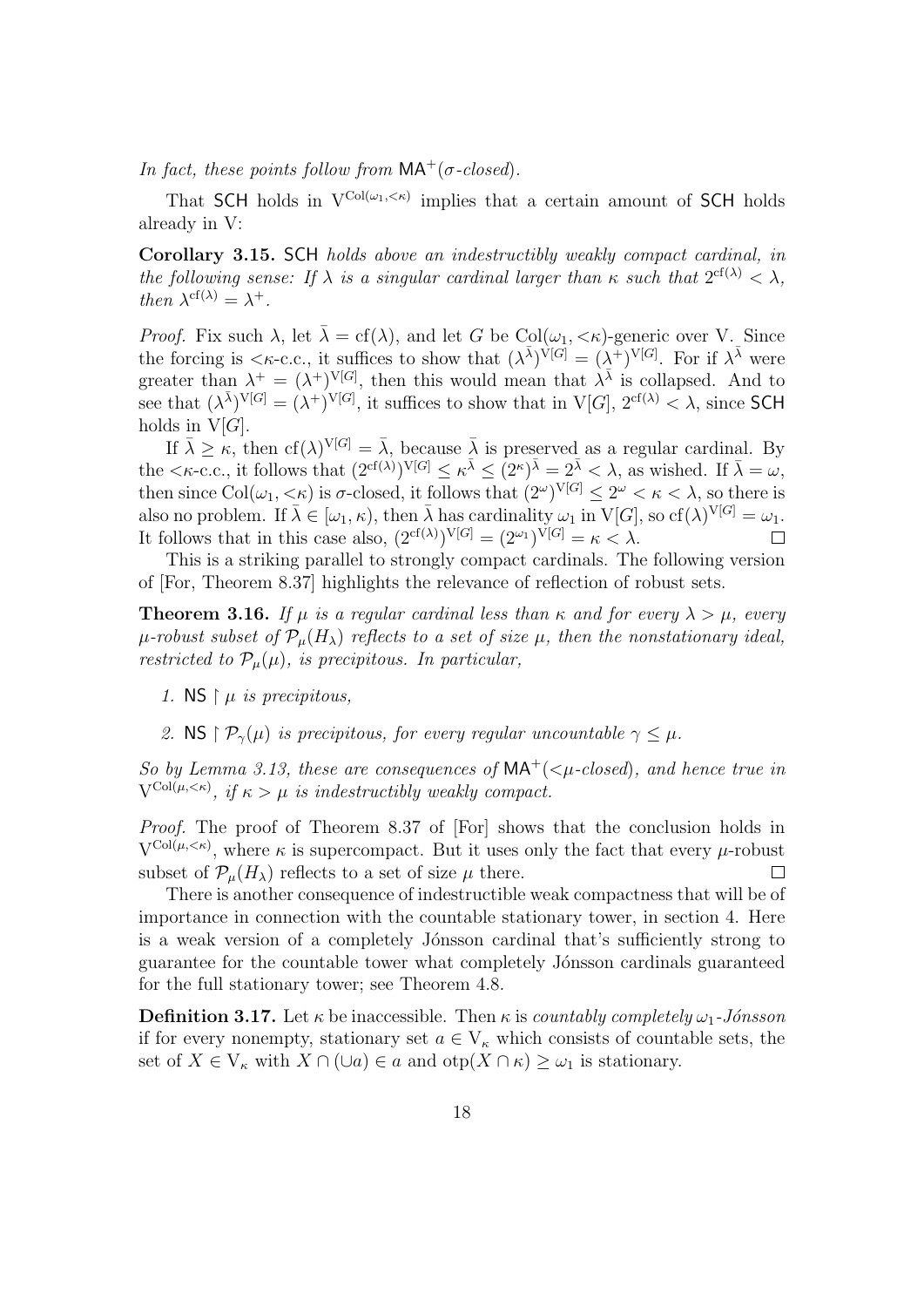**Observation 3.18.** If  $\kappa$  is a weakly compact cardinal which is countably completely  $ω_1$ -Jónsson, then the set of  $\bar{\kappa} < \kappa$  which are countably completely  $ω_1$ -Jónsson is stationary in κ.

*Proof.* The fact that  $\kappa$  is countably completely  $\omega_1$ -Jónsson is expressible as a  $\Pi_1^1$ statement about  $\kappa$ , so it reflects to a stationary set, by  $\kappa$ 's weak compactness.  $\Box$ 

**Observation 3.19.** If  $\kappa$  is regular and the set of countably completely  $\omega_1$ -Jónsson cardinals below κ is stationary in κ, then κ is countably completely  $\omega_1$ -Jónsson.

*Proof.* First observe that  $\kappa$  is inaccessible. So given a member a of  $\mathbb{Q}_{\leq \kappa}$  and an algebra  $\mathfrak A$  on  $V_{\kappa}$ , the set of  $\bar{\kappa} < \kappa$  such that  $V_{\bar{\kappa}}$  is closed under  $\mathfrak A$  is club in  $\kappa$ . So pick such a  $\bar{\kappa}$  which is completely  $\omega_1$ -Jónsson and which is large enough that  $a \in V_{\bar{\kappa}}$ . Pick  $X \in V_{\bar{\kappa}}$  such that  $otp(X \cap \bar{\kappa}) \geq \omega_1$ , X is closed under  $\mathfrak{A}|V_{\bar{\kappa}}$  and  $X \cap (\cup a) \in a$ , which is possible by the choice of  $\overline{\kappa}$ . But then X is also  $\mathfrak{A}$ -closed, as  $V_{\bar{\kappa}}$  is.  $\Box$ 

So in fact, for weakly compact  $\kappa$ ,  $\kappa$  is countably completely  $\omega_1$ -Jónsson iff the set of countably completely  $\omega_1$ -Jónsson cardinals below  $\kappa$  is stationary. I shall prove that if  $\kappa$  is indestructibly weakly compact, then it is also countably completely  $\omega_1$ -Jónsson. To this end, I shall use the following concept, introduced by Shelah.

Definition 3.20. The *strong Chang Conjecture (SCC)* says that for all large enough  $\lambda$  ( $\lambda > 2^{\aleph_2}$  will suffice), all models M with universe  $H_{\lambda}$ , all countable  $N \prec M$  and all  $\alpha < \aleph_2$ , there is a  $\beta \in (\alpha, \aleph_2)$  and a model N' such that

 $N \subseteq N' \prec M, \ \beta \in N'$  and  $N \cap \omega_1 = N' \cap \omega_1$ .

The following is due to Shelah:

**Theorem 3.21** (She98, Theorem 1.3). If Namba forcing is semi-proper, then (SCC) holds.

So since (†) holds in  $V^{Col(\omega_1,\langle\kappa\rangle)}$  if  $\kappa$  is indestructibly weakly compact, we get:

**Corollary 3.22.** If  $\kappa$  is indestructibly weakly compact, then  $V^{Col(\omega_1, \langle \kappa \rangle)} \models (SCC)$ .

This gives another consequence of indestructible weak compactness that will be of importance in section 4. The proof of the following theorem shows that if  $Col(\omega_1, \langle \kappa \rangle)$  forces (SCC) to be true, then  $\kappa$  is countably completely  $\omega_1$ -Jónsson.

**Theorem 3.23.** If (SCC) holds in  $V^{Col(\omega_1, \langle \kappa \rangle)}$ , then  $\kappa$  is countably completely  $\omega_1$ -Jónsson. So this is true, in particular, if  $\kappa$  is indestructibly weakly compact.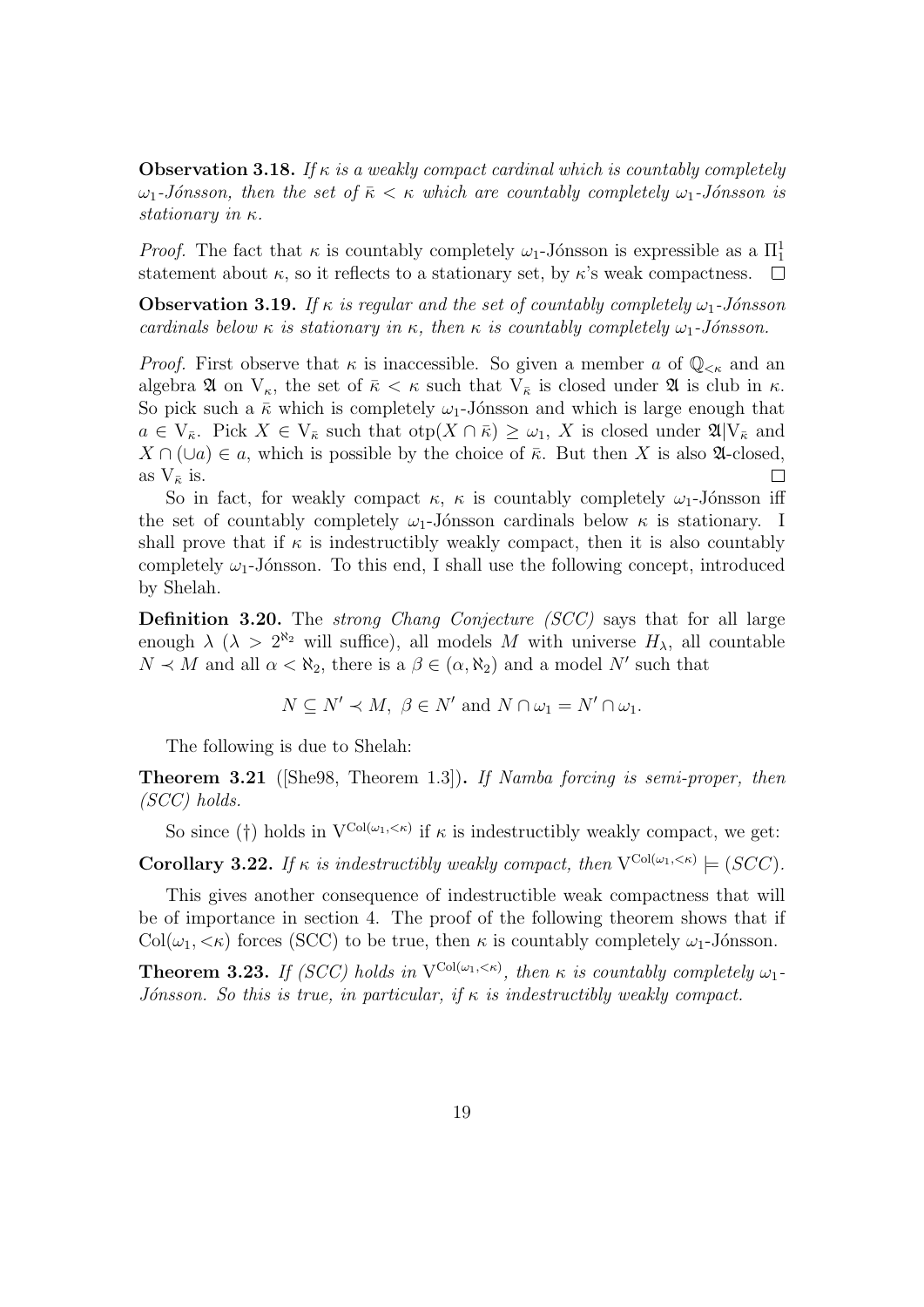*Proof.* Let  $a \in \mathbb{Q}_{\leq \kappa}$  be given. Fix an algebra  $\mathfrak{A} = \langle V_{\kappa}, \langle f_n | n \langle \omega \rangle \rangle$ . To show that  $\kappa$  is countably completely  $\omega_1$ -Jónsson, an  $\mathfrak{A}$ -closed set X with  $\text{otp}(X \cap \kappa) \geq \omega_1$ and  $X \cap (\cup a) \in a$  is needed.

To this end, let G be  $Col(\omega_1, \langle \kappa \rangle)$ -generic over V. Since a consists of countable sets, it follows that a is stationary in V[G]. Since  $a \in V_{\kappa}^{V}$ , it follows that  $\cup a$  has size at most  $\aleph_1$  in  $V[G]$ .

Work in V[G]. Consider the model  $M = \langle H_{\lambda}, \in, \lt^*, \mathfrak{A} \rangle$ , where  $\lt^*$  is a wellorder of  $H_{\lambda}$  (that one can do without). Since a is stationary, so is its countable lift  $b := a \uparrow H_\lambda$ . So let  $\cup a \in N_{-1} \prec M$  with  $N_{-1} \in b$ . This means that  $N_{-1}$  is countable and  $N_{-1} \cap (\cup a) \in a$ . Applying (SCC) in V[G]  $\aleph_1$  many times gives sequences  $\vec{N} = \langle N_{\alpha} \mid -1 \leq \alpha < \omega_1 \rangle$  and  $\vec{\theta} = \langle \theta_{\alpha} \mid \alpha < \omega_1 \rangle$  such that for  $-1 \leq \alpha < \beta < \omega_1$ , the following conditions hold:

- 1. For  $\alpha > 0$ ,  $\theta_{\alpha} < \theta_{\beta} < \omega_2$ ,
- 2.  $N_{-1} \subseteq N_{\alpha} \subseteq N_{\beta} \prec M$ ,
- 3.  $N_{\alpha} \cap \omega_1 = N_{-1} \cap \omega_1$ ,
- 4.  $N_{\alpha}$  is countable,
- 5.  $\theta_{\beta} \in N_{\beta}$ .

It follows that

$$
N_{\alpha} \cap (\cup a) = N_{-1} \cap (\cup a).
$$

To see this, only the inclusion from left to right is substantial. So let  $x \in N_\alpha \cap (\cup a)$ . Let  $\xi = \overline{\overline{Ua}}^{V[G]}$ , so either  $\xi = \aleph_1$  or  $\xi = \aleph_0$ . Since  $\xi$  is the cardinality of  $\cup a$  in M, the same is true in  $N_{-1}$ , so there is a g such that  $N_{-1}$  thinks that  $g: \xi \rightarrow \infty \cup a$ is a bijection. g is then really a bijection, since  $N_{-1} \prec M$ , and since  $N_{-1} \subseteq N_{\alpha}$ ,  $g \in N_\alpha$  as well, and g is a bijection between  $\xi$  and ∪a from the point of view of  $N_{\alpha}$ , as well. It follows that  $\gamma := g^{-1}(x) \in N_{\alpha}$ . This is a countable ordinal, so since  $N_{\alpha} \cap \omega_1 = N_{-1} \cap \omega_1$ , it follows that  $\gamma \in N_{-1}$ . But  $g \in N_{-1}$  as well, so that  $x = g(\gamma) \in N_{-1}.$ 

Define  $x_0 = N_{-1} \cap (\cup a)$ .

Now let  $M_{\alpha} = N_{\alpha} \cap V_{\kappa}^{V}$ , for  $\alpha < \omega_1$  (including  $\alpha = -1$ . Noting that  $\kappa =$  $(\aleph_2)^{V[G]}$ , it follows that  $\langle M_\alpha | \alpha < \omega_1 \rangle$  has the corresponding properties (for  $-1 \leq$  $\alpha < \beta < \omega_1$ ):

- 1. For  $\alpha > 0$ ,  $\theta_{\alpha} < \theta_{\beta} < \kappa$ ,
- 2.  $M_{-1} \subseteq M_{\alpha} \subseteq M_{\beta}$ , and  $M_{\alpha}$  is  $\mathfrak{A}\text{-closed}$ ,
- 3.  $M_{\alpha} \cap (\cup a) = M_{-1} \cap (\cup a) = x_0$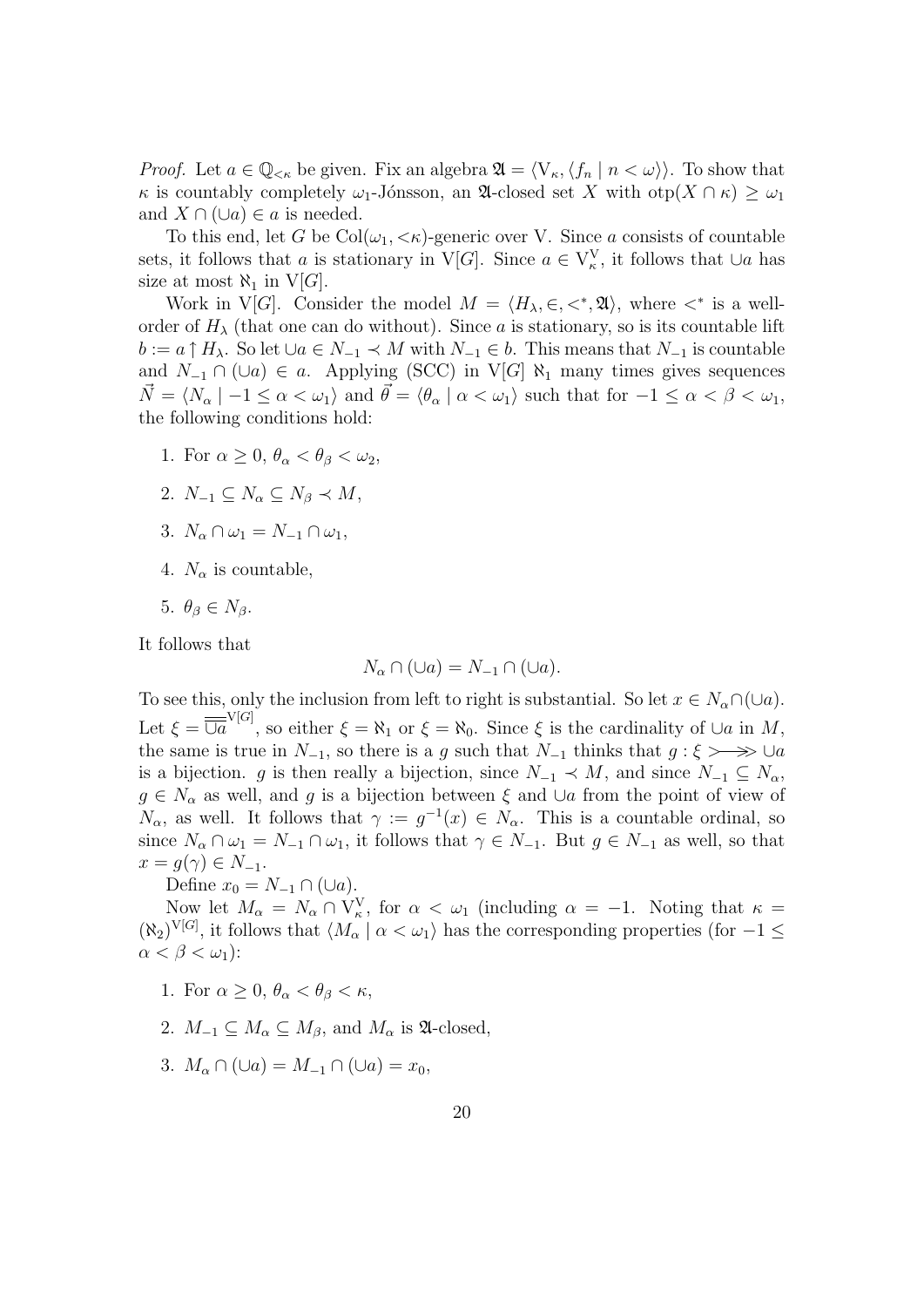- 4.  $M_{\alpha}$  is countable,
- 5.  $\theta_{\alpha} \in M_{\alpha}$ .

Note that  $M_{\alpha} \cap (\cup a) = (N_{\alpha} \cap V_{\kappa}^{V}) \cap (\cup a) = N_{\alpha} \cap (V_{\kappa}^{V} \cap (\cup a)) = N_{\alpha} \cap (\cup a) = x_{0}.$ That  $M_{\alpha}$  is  $\mathfrak A$ -closed is a standard argument: Fix  $\vec a \in M_{\alpha}$ ,  $\vec a$  having the arity of  $f_n$ , the *n*-th function in the algebra **A**. Note that since  $\mathfrak{A} \in N_\alpha$ , it follows that  $f_n \in N_\alpha$ . Also,  $\vec{a} \in N_\alpha$ , and so,  $f_n(\vec{a}) \in N_\alpha$ . Of course,  $f_n(\vec{a}) \in V_\kappa^V$ , so that  $f_n(\vec{a}) \in M_\alpha.$ 

Since  $M_{\alpha}$  is a countable subset of V and  $Col(\omega_1, \langle \kappa \rangle)$  is  $\sigma$ -closed, it follows that  $M_{\alpha} \in V$ , for every  $\alpha < \omega_1$ . And trivially,  $x_0 \in a \in V$ .

Now work in V. Pick a name  $\vec{M}$  for the sequence  $\vec{M}$  and a name  $\vec{\theta}$  for the sequence  $\theta$ . Pick a condition  $p \in Col(\omega, \langle \kappa \rangle)$  which forces the properties 1.-5. to hold of these names. Let  $D_{\alpha}$  be the set of conditions below p in Col $(\omega_1, \langle \kappa \rangle)$  which decide the value of  $\dot{M}_{\alpha}$  and  $\dot{\theta}_{\alpha}$ . Let  $\bar{G} \subseteq \text{Col}(\omega_1, \langle \kappa \rangle)$  be  $\{D_{\alpha} \mid \alpha \langle \omega_1 \rangle\}$ -generic. Let  $\bar{M}_{\alpha} = (\dot{\vec{M}})^{\bar{G}}$  and  $\bar{\theta}_{\alpha} = (\dot{\vec{\theta}})^{\bar{G}}$ . Then  $\langle \bar{M}_{\alpha} | \alpha < \omega_1 \rangle$  and  $\langle \bar{\theta}_{\alpha} | \alpha < \omega_1 \rangle$  have properties 1.-5. in V. So setting  $\bar{M} := \bigcup_{\alpha < \omega_1} \bar{M}_\alpha$  gives the desired model in V. For  $\overline{M} \cap (\cup a) = x_0 \in a$ , and  $\{\overline{\theta}_\alpha \mid \alpha < \omega_1\} \subseteq \overline{M} \cap \kappa$ , so  $otp(\overline{M} \cap \kappa) \geq \omega_1$ . This gives the answer to a question I had at one point:

Question 3.24. Is there a weakly compact cardinal below every countably completely  $\omega_1$ -Jónsson cardinal?

The answer is no, since it is consistent that the least weakly compact cardinal  $\kappa$  is indestructible (see [Fuc, Thm. 3.11]). By the previous theorem, it follows that  $\kappa$  is also countably completely  $\omega_1$ -Jónsson. By Observation 3.18, there are many countably completely  $\omega_1$ -Jónsson cardinals below  $\kappa$ , each of which has the property that there is no weakly compact cardinal below it.

### 4 The Countable Tower

In this section, I shall presuppose a certain acquaintance with stationary tower forcing and in particular with the countable tower. The monograph [Lar04] serves as my basic reference on this method. I introduced some notions and notations that will be needed in the present section already in Definition 3.2. I will recall some additional, relevant definitions (in the form that's most convenient) and facts when I need them. Since I will work only with the countable tower, in this section a stationary set a will always be a subset of  $[\cup a]^\omega$ .

**Definition 4.1.** Let  $\kappa$  be an inaccessible cardinal. Then the countable tower (below  $\kappa$ ) is the partial ordering  $\mathbb{Q}_{<\kappa} = \langle |\mathbb{Q}_{<\kappa}|, \leq \rangle$ , consisting of non-empty stationary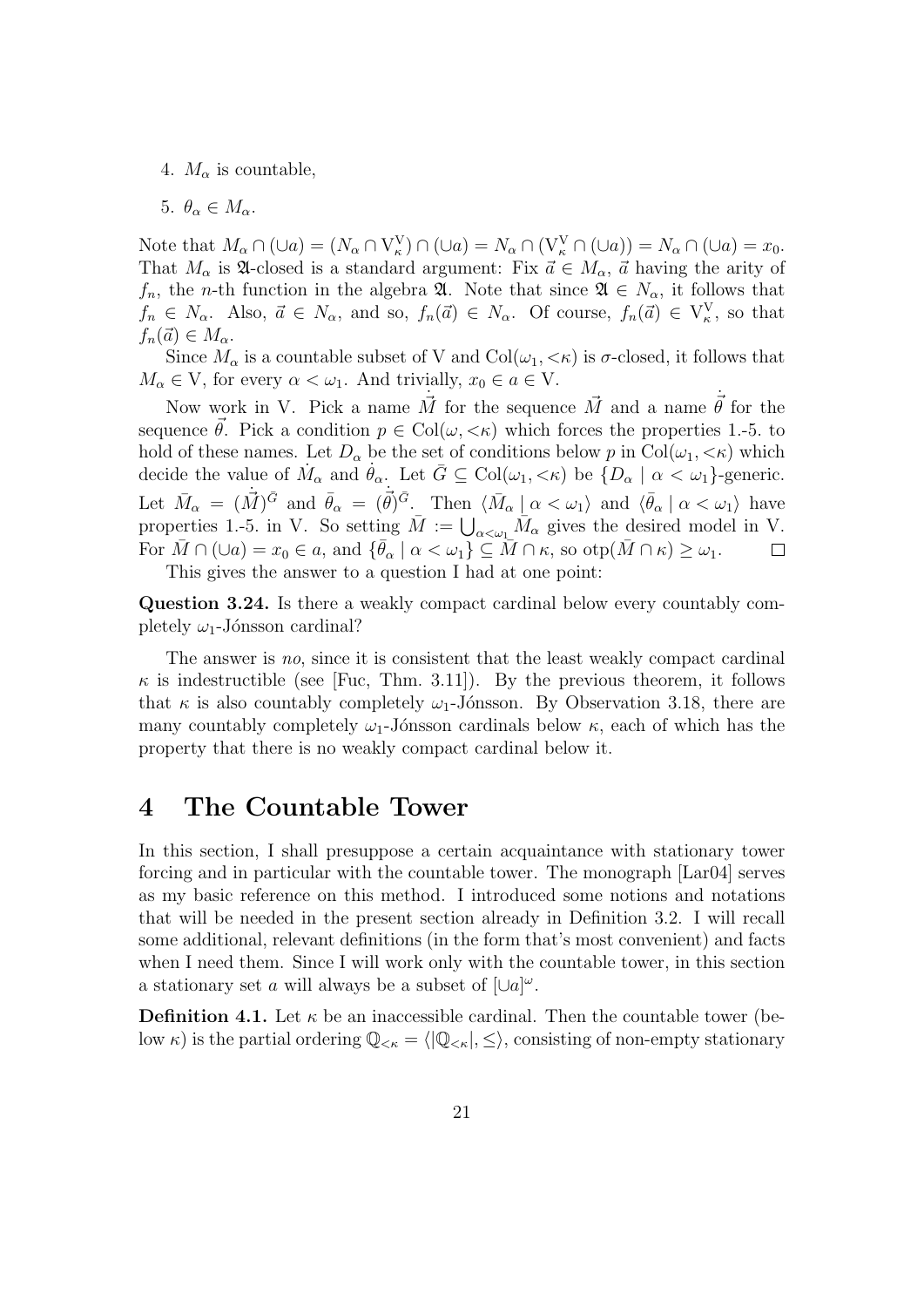sets which are members of  $V_{\kappa}$  and which consist of countable sets. The ordering is

$$
b \leq a \iff \cup a \subseteq \cup b \text{ and } b \downarrow (\cup a) \subseteq a.
$$

The projection  $b \downarrow (\cup a)$  was introduced in Definition 3.2.

**Definition 4.2.** Let x and y be sets. Then y end-extends x,  $x \leq_{\text{end}} y$ , if  $x =$  $y \cap V_{\text{rnk}(x)}$ , where  $\text{rnk}(x)$  is the rank of x, that is, the least  $\alpha$  such that  $x \subseteq V_{\alpha}$ .

**Definition 4.3.** Let D be a predense subset of  $\mathbb{Q}_{\leq\kappa}$ . Then  $sp_{\text{countable}}(D)$  is the set of countable  $X \prec V_{\kappa+1}$  such that there exists a countable  $Y \prec V_{\kappa+1}$  with the following properties:

- 1.  $X \subset Y$ ,
- 2.  $X \cap V_{\kappa} <_{\text{end}} Y \cap V_{\kappa}$ ,
- 3. *Y captures D*, i.e., there is an  $a \in Y \cap D$  such that  $Y \cap (\cup a) \in a$ .

The set D is said to be be (countably) semi-proper if  $sp_{\text{countable}}(D)$  contains a club subset of  $[V_{\kappa+1}]^{\omega}$ .

The following is the crucial technical lemma on countable semi-properness, extracted from [Lar04], see the proof of Lemma 2.5.6 there.

**Lemma 4.4.** Let  $\kappa$  be inaccessible,  $a \in \mathbb{Q}_{\leq \kappa}, \eta \leq \kappa$  and  $\langle D_{\alpha} \mid \alpha \leq \eta \rangle$  be a sequence of predense, countably semi-proper subsets of  $\mathbb{Q}_{\leq \kappa}$ . Let a be the set of  $X \prec V_{\kappa+1}$ such that

- 1.  $\overline{\overline{X}} = \omega$ ,
- 2.  $X \cap (\cup a_0) \in a_0$ .
- 3. for all  $\alpha \in X \cap \eta$ , X captures  $D_{\alpha}$ .

Then a is stationary in  $V_{\kappa+1}$ .

**Lemma 4.5.** Assume there is a  $\lt$  *k*-closed-generic V-normal very fine measure on  $\mathcal{P}_{\kappa}(2^{\kappa})$ . Then every predense subset of  $\mathbb{Q}_{\leq \kappa}$  is semi-proper. In particular, this is true if  $\kappa$  is weakly compact with  $\mathsf{ID}(\kappa) > \Omega(2^{\kappa}).$ 

*Proof.* Let  $\mathbb P$  be an adequate  $\lt k$ -closed partial order, G be V-generic for  $\mathbb P$ , and let  $\mathcal{F} \in V[G]$  be a V-normal very fine measure on  $\mathcal{P}_{\kappa}(2^{\kappa})$ . Let  $j: V \longrightarrow_{\mathcal{F}} M$  be the ultrapower and corresponding embedding. Let  $D \subseteq \mathbb{Q}_{<\kappa}$  be predense. Assuming that D is not countably semi-proper, it follows that  $a := ([V_{\kappa+1}]^{\omega} \setminus sp_{\text{countable}}(D))^V$ is stationary.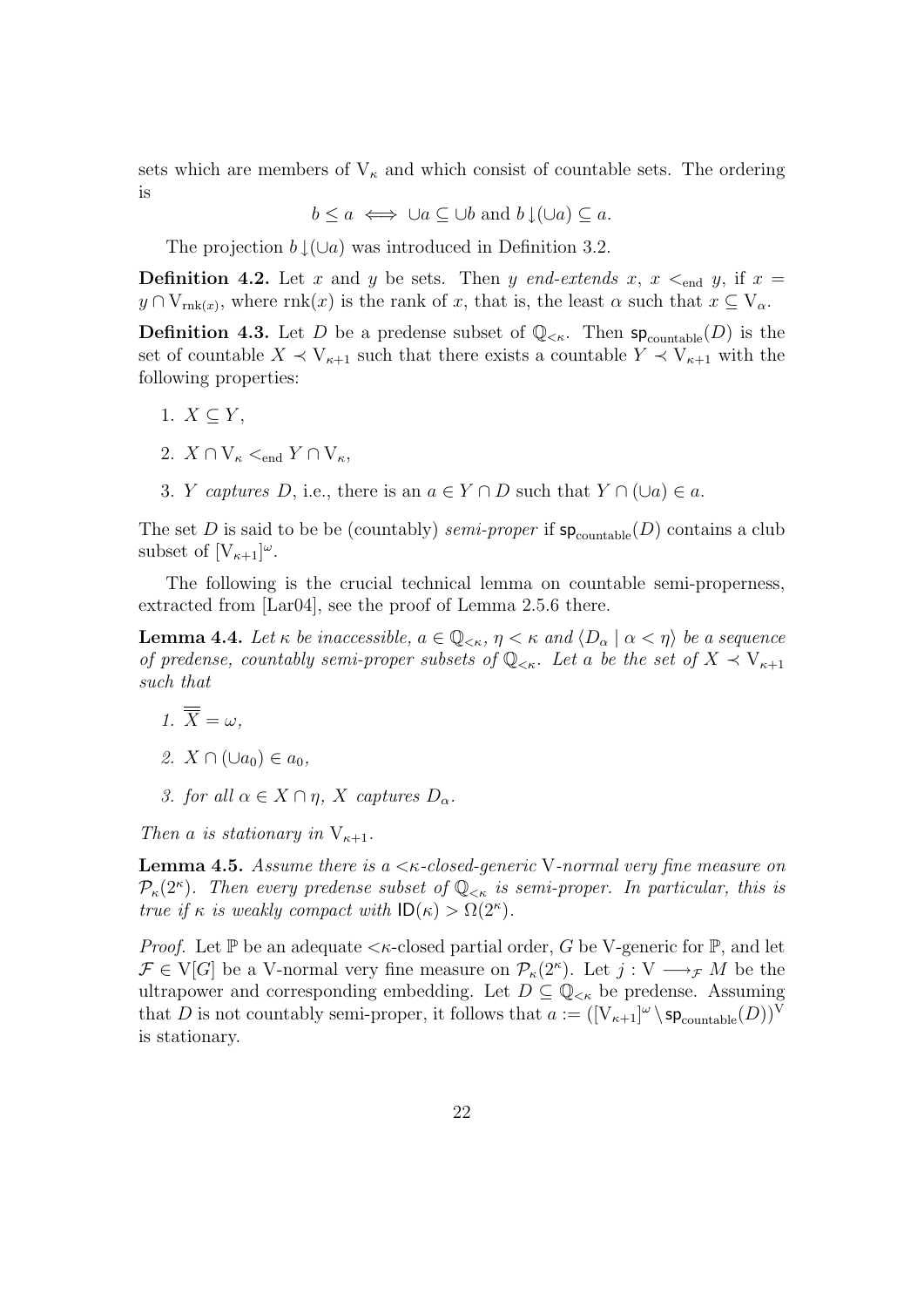By Corollary 2.5, item 2 (take  $T = V_{\kappa+1} \cup [V_{\kappa+1}]^{\omega}$ , which is allowed as T has size  $2^{\kappa}$ ), it's clear that  $j \restriction V_{\kappa+1} \in M$  and that  $j \restriction a \in M$ . In particular,  $a \in M$ . Moreover, a is stationary in M: Since  $\mathbb P$  is  $\sigma$ -closed and hence proper, it follows that a is stationary in  $V[G]$ , and stationarity obviously is downward absolute, so that  $a$  is also stationary in  $M$ . Also, note that by item 3 of the same corollary,  $V_{\kappa}^V = V_{\kappa}^M = V_{\kappa}^{V[G]}$ , so that I'll just write  $V_{\kappa}$  for any of the three.

Since a is stationary in M, it follows that  $a \in j(\mathbb{Q}_{< \kappa})$ . So since  $j(D)$  is a predense subset of  $j(\mathbb{Q}_{<\kappa})$  in M, there is some  $b \in j(D)$  such that a and b are compatible in  $j(\mathbb{Q}_{<\kappa})$ . Work in M now, where b is stationary, since  $b \in j(D) \subseteq$  $(Q_{\leq j(\kappa)})^M$ . Fix  $\eta$  such that  $j \restriction V_{\kappa+1}^V \in V_{\eta}^M$ . That a and b are compatible means that there is some countable  $X \prec V_{\eta}^M$  with

- 1.  $\{a, b, j \restriction V_{\kappa+1}^V, V_{j(\kappa)+1}^M\} \subseteq X$ ,
- 2.  $X \cap (\cup a) \in a$  and  $X \cap (\cup b) \in b$ .

Let  $Y = X \cap V^V_{\kappa+1}$ . Note that  $Y \prec V^V_{\kappa+1}$ , because  $V^V_{\kappa+1} \in X \prec V^M_{\eta}$ . Since  $\bigcup a = \mathcal{V}_{\kappa+1}^{\mathcal{V}},$  it follows by 2. that  $Y \in a$ . So  $j(Y) \in j(a)$ . Since in  $\mathcal{M}, j(a) =$  $[V_{j(\kappa)+1}]^{\omega} \setminus sp_{\text{countable}}(j(D))$ , this means that  $j(Y) \notin sp_{\text{countable}}(j(D))^M$ . This will yield a contradiction, since

$$
\bar{X} := X \cap j(V^{\mathbf{V}}_{\kappa+1}) = X \cap V^M_{j(\kappa)+1} \text{ withesses that } j(Y) \in \mathsf{sp}_{\text{countable}}(j(D))^M,
$$

which I will verify in the rest of the proof. First note that  $j(Y) \prec V^M_{j(\kappa)+1}$ , because  $Y \prec V^V_{\kappa+1}$ . Also, since by 1.,  $V^M_{j(\kappa)+1} \in X$ , and since  $X \prec V^M_{\eta}$ , it follows that  $\bar{X} \prec V_{j(\kappa)+1}^M$ . Now let's go through the points that need verification, according to Definition 4.3:

1) It must be verified that  $j(Y) \subseteq \overline{X}$ . Since  $\overline{\overline{Y}} < \kappa$  (it's even countable), it follows that  $j(Y) = j^{\alpha}Y$ . So since  $Y \subseteq X$  and  $j \restriction V_{\kappa+1}^V \in X$ , as a consequence,  $j(Y) = j "Y \subseteq X$ . Of course,  $Y \subseteq V^V_{\kappa+1}$ , so  $j(Y) \subseteq V^{M}_{j(\kappa)+1}$ , so that  $j(Y) \subseteq \overline{X}$ .

2) It has to be shown that  $\bar{X} \cap V^M_{j(\kappa)+1}$  end-extends  $j(Y) \cap j(V_{\kappa})$ . Remembering that  $V_{\kappa}$  is the same, no matter which of the three models at hand it is computed in, first note that

$$
j(Y) \cap j(V_{\kappa}) = j\text{``}Y \cap j(V_{\kappa}) = Y \cap V_{\kappa}.
$$

But continuing this,

$$
Y \cap \mathcal{V}_{\kappa} = (X \cap \mathcal{V}_{\kappa+1}^{\mathcal{V}}) \cap \mathcal{V}_{\kappa} = X \cap \mathcal{V}_{\kappa}.
$$

Putting this together gives the desired conclusion.

3) D is captured by  $\bar{X}$ : The set b is a witness. For  $b \in X \cap V^M_{j(\kappa)+1} \cap j(D) =$  $\bar{X} \cap j(D)$  and  $\bar{X} \cap (\cup b) = X \cap V_{j(k)+1}^M \cap (\cup b) = X \cap (\cup b) \in b$ , by the choice of X.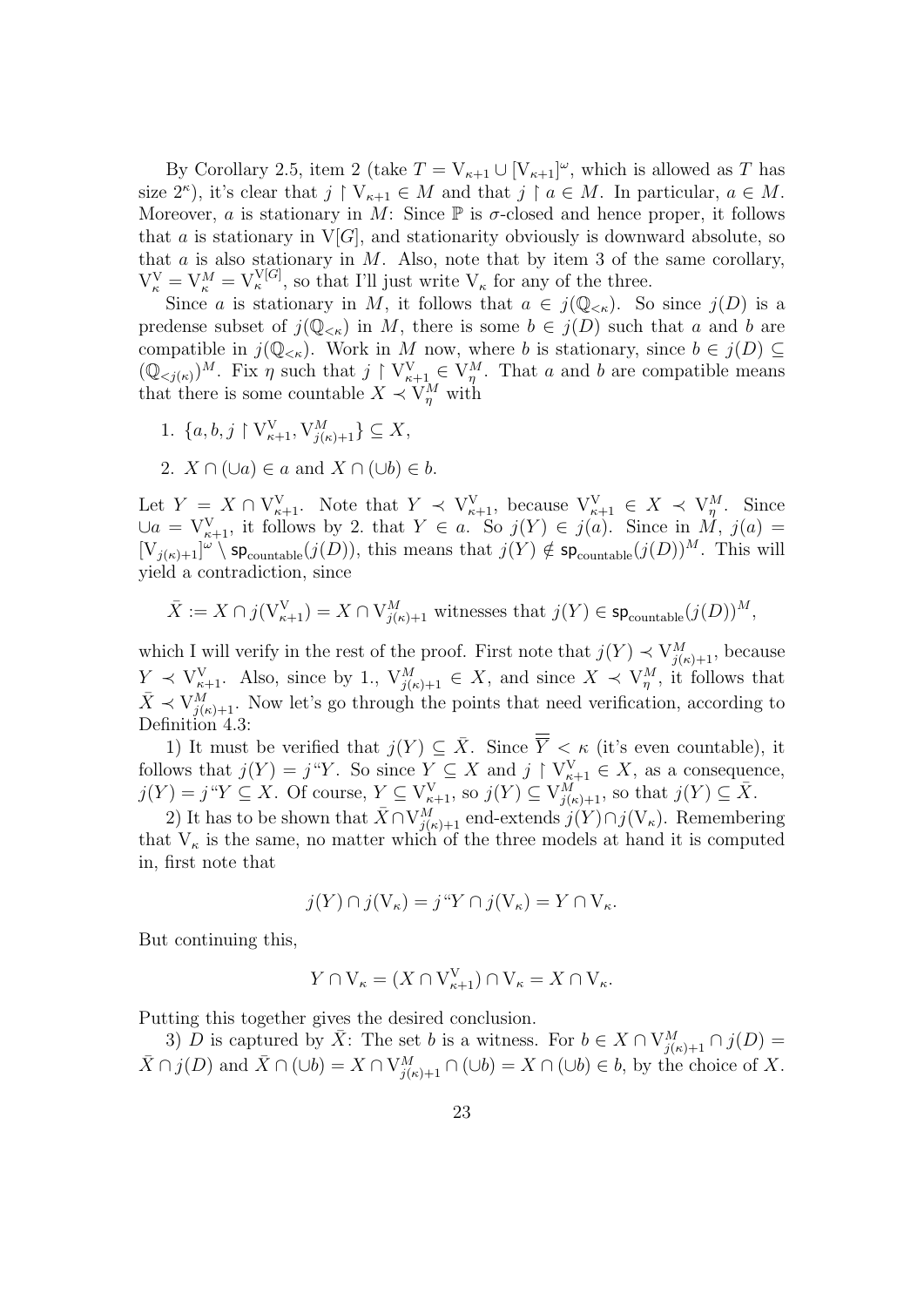So this shows that  $j(Y) \in \mathsf{sp}_{\text{countable}}(j(D))$  after all, which is a contradiction.  $\Box$ 

The following is the version of [Lar04, Lemma 2.5.15] for the countable tower. For completeness, I give at least a proof sketch here, which is organized a bit differently. Note that the assumption of the lemma is satisfied if  $\kappa$  is weakly compact with  $ID(\kappa) > \Omega(2^{\kappa})$ , by the previous lemma.

**Lemma 4.6.** If  $\kappa$  is weakly compact and every predense subset of  $\mathbb{Q}_{\leq \kappa}$  is semiproper, then the  $\mathbb{Q}_{\leq \kappa}$ -generic ultrapower is  $\leq \kappa$ -closed in the generic extension.

*Proof.* If  $\gamma$  is inaccessible,  $\eta < \gamma$ ,  $\vec{D} = \langle D_\alpha | \alpha < \eta \rangle$  is a sequence of predense subsets of  $\mathbb{Q}_{\leq \gamma}$  and  $a_0 \in \mathbb{Q}_{\leq \gamma}$ , then define the set  $S_{a_0, \vec{D}, \gamma}$  to consist of all countable  $X \prec V_{\gamma+1}$  such that  $X \cap (\cup a_0) \in a_0$  and for every  $\widetilde{\xi} \in X \cap \eta$ , X captures  $D_{\xi}$ .

Under the assumption that every predense subset of  $\mathbb{Q}_{\leq \kappa}$  is semi-proper, the following statement is a consequence of  $\kappa$ 's weak compactness:

(1) If  $a_0 \in \mathbb{Q}_{\leq \kappa}, \eta \leq \kappa$ , and  $\vec{D} = \langle D_\alpha \mid \alpha \leq \eta \rangle$  is a sequence of predense subsets of  $\mathbb{Q}_{\leq\kappa}$ , then there is an inaccessible  $\gamma<\kappa$  such that  $a_0, \eta\in V_{\gamma}$ , for all  $\alpha < \eta$ ,  $D_{\alpha} \cap V_{\gamma}$  is predense in  $\mathbb{Q}_{\leq \gamma}$ , and  $S_{a_0, \vec{D} \cap V_{\gamma}, \gamma}$  is stationary in  $V_{\gamma+1}$ .

In fact, it follows that the set of  $\gamma$  as in (1) is stationary in  $\kappa$ , by the reflection properties of  $\kappa$ . To see this, let  $C \subseteq \kappa$  be club, and let  $a_0, \eta$  and  $\overrightarrow{D}$  be as in (1). The point is that by Lemma 4.4, the set  $S_{a_0,\vec{D},\kappa}$  is stationary in  $V_{\kappa+1}$ , since each  $D_{\alpha}$  is (countably) semiproper, by assumption. Now let  $\lambda$  be a regular cardinal greater than  $\kappa$ , and let N be the transitive collapse of an elementary submodel of  $V_{\lambda}$  of size  $\kappa$  which is closed under  $\langle \kappa$ -sequences and contains  $\hat{D}$  as an element. If  $j: N \longrightarrow N'$  is a weakly compact embedding which is an ultrapower embedding (so that N' is also closed under  $\langle \kappa$ -sequences), it follows that N' believes that  $j(\vec{D}) \cap V_{\kappa}$  is a sequence of predense subsets of  $\mathbb{Q}_{<\kappa}$  and that  $S_{j(a_0),j(\vec{D}) \cap V_{\kappa},\kappa}$  is a stationary subset of  $[V_{\kappa+1}]^{\omega}$ : Let  $\mathfrak{A}$  be an algebra on  $V_{\kappa+1}^{N'}$  such that whenever a subset of  $V^{N'}_{\kappa+1}$  is 24-closed, it is an elementary submodel of  $V^{N'}_{\kappa+1}$ . Since  $S_{a_0,\vec{D},\kappa}$ is stationary in V, there is an  $X \prec V_{\kappa+1}$  which is closed under  $\mathfrak A$  such that  $X \in S_{a_0,\vec{D},\kappa}$ , in particular, X is countable. So  $X' := X \cap N' \in N'$ , by the closedness of N', and X' is countable in N'. X' is  $\mathfrak{A}\text{-closed}$ , so that  $X' \prec V_{\kappa+1}^{N'}$ , and since  $V_{\kappa} = V_{\kappa}^N = V_{\kappa}^{N'}$ , it follows that  $X' \cap V_{\kappa}^{N'} = X \cap V_{\kappa}$ . In particular,  $X' \cap (\cup a_0) \in a_0 = j(a_0)$  and X' captures  $D_{\xi} = j(D_{\xi}) \cap V_{\kappa}$  whenever  $\xi \in X' \cap \eta$ , and hence also  $j(D_{\xi})$ . Of course, it is also in N' the case that  $D_{\alpha}$  (which is the same as  $j(\vec{D})_{\alpha} \cap V_{\kappa}^{N'}$  is predense in  $\mathbb{Q}_{\leq \kappa}$ . This shows that  $X' \in S_{j(a_0),j(\vec{D}) \cap V_{\kappa},\kappa}$ . Moreover,  $\kappa \in j(C)$ , as  $j(C) \cap \kappa = C$ , so that  $\kappa$  is a limit point of  $j(C)$  and hence a member of  $j(C)$ , as  $j(C)$  is closed in  $j(\kappa)$ .

<sup>&</sup>lt;sup>8</sup>I wrote  $\vec{D} \cap V_{\gamma}$  here for the sequence  $\langle D_{\alpha} \cap V_{\gamma} | \alpha \langle \eta \rangle$ .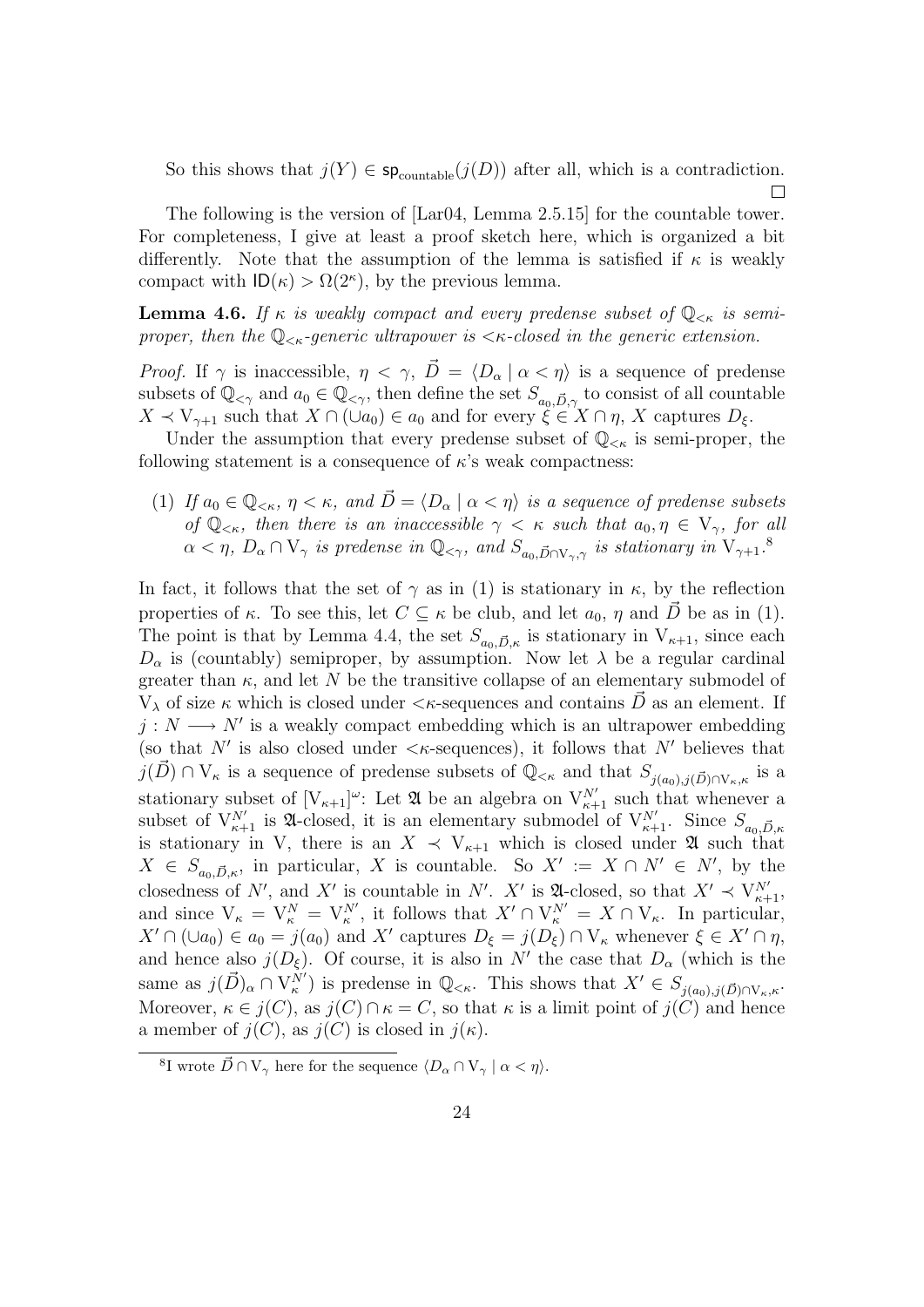So this means that N' believes that there is an inaccessible  $\gamma < j(\kappa)$  such that  $\gamma \in j(C)$ ,  $j(\vec{D}) \cap V_{\gamma}$  is a sequence of predense subsets of  $\mathbb{Q}_{\leq \gamma}$  and  $S_{a_0,j(\vec{D}) \cap V_{\gamma},\gamma}$  is a stationary subset of  $[V_{\gamma+1}]^{\omega}$ . Pulling this statement back to N shows that there is a  $\gamma \in C$  which satisfies (1) there, and since  $V_{\kappa}^{N} = V_{\kappa}$ , it holds in V as well.

Using (1), the lemma can now be proved using the original argument, so I only sketch how to argue. Let  $a_0$  be a condition in  $\mathbb{Q}_{<\kappa}$  forcing that  $\tau$  is a name for an η-sequence of ordinals in the generic tower ultrapower of V,  $η < κ$ . It has to be shown that there is a stronger condition a and a function  $f \in V^{\Gamma_a}$  which is forced by a to represent  $\tau$ . For  $\alpha < \eta$ , let  $A_{\alpha}$  be a maximal antichain of conditions p in  $\mathbb{Q}_{\leq \kappa}$  such that  $p \Vdash \tau(\check{\alpha}) = [f]_{\Gamma}$ , where  $\Gamma$  is the canonical name for the generic filter. By (1), there is a  $\gamma < \kappa$  which is inaccessible, such that  $a_0 \in V_{\gamma}$ ,  $\eta < \gamma$  and  $A_{\alpha} \cap \mathbb{Q}_{\leq \gamma}$  is predense and semi-proper, and  $a := S_{a_0, \vec{D} \cap V_{\gamma}, \gamma}$  is stationary in  $V_{\gamma+1}$ . It follows that a extends  $a_0$ . The function which will be forced to represent  $\tau$  is defined as follows. Given  $X \in a$  and  $\alpha \in X \cap \eta$ , there is a unique  $b_X \in X \cap A_\alpha \cap V_\gamma$ such that  $X \cap (\cup b_X) \in b_X$ . Since  $b_X \in A_\alpha$ , there is a function  $f_{(b_X,\alpha)} : b \longrightarrow 0$ n such that  $b_X \Vdash [\check{f}_{(b_X,\alpha)}]_{\Gamma} = \tau(\check{\alpha})$ . Defining  $f(X)(\alpha) = f_{(b_X,\alpha)}(X \cap (\cup b))$  will do.  $\Box$ 

**Theorem 4.7.** Assume that there is a  $\lt$   $\lt$   $\lt$ -closed-generic V-normal measure on  $\mathcal{P}_{\kappa}(2^{\kappa})$ . Then the  $\mathbb{Q}_{\leq \kappa}$ -generic ultrapower is  $\leq \kappa$ -closed in the  $\mathbb{Q}_{\leq \kappa}$ -generic extension. In particular, this is true if  $\kappa$  is weakly compact with  $\mathsf{ID}(\kappa) > \Omega(2^{\kappa})$ .

*Proof.* Note that by Lemma 2.8,  $\kappa$  is weakly compact. The theorem follows by  $\Box$ putting Lemma 4.6 and Lemma 4.5 together.

Recall the notion of a countably completely  $\omega_1$ -Jónsson cardinal introduced in Definition 3.17. The following is the *raison d'être* of this notion. The proof of [Lar04, Theorem 2.7.7] goes through.

**Theorem 4.8.** If  $\kappa$  is a limit of completely  $\omega_1$ -Jónsson cardinals and j is the generic embedding added by  $\mathbb{Q}_{<\kappa}$ , then  $j(\omega_1^V) = \kappa$ . This is the case, in particular, if  $\kappa$  is indestructibly weakly compact, by Theorem 3.23 and Observation 3.18.

*Proof.* It is a general fact that forcing with  $\mathbb{Q}_{< \kappa}$  collapses every ordinal less than  $\kappa$ to be countable in the generic ultrapower. So it is enough to show that  $j(\omega_1) \leq \kappa$ . Given  $a \in \mathbb{Q}_{<\kappa}$  and  $f: a \longrightarrow \omega_1$ , I want to find  $b \leq a$  in  $\mathbb{Q}_{<\kappa}$  and  $a \gamma \in \cup b$  such that b forces that  $[f] \leq \gamma$ . This will be the case if  $f(X \cap (\cup a)) \leq \text{otp}(X \cap \gamma)$ for all  $X \in b$ , since  $\gamma = [X \mapsto \text{otp}(X \cap \gamma)]$ . Now let  $\gamma < \kappa$  be a completely  $\omega_1$ -Jónsson cardinal with  $a \in V_{\gamma}$ . Let b be the set of countable  $X \subseteq V_{\gamma}$  with  $a \in X$ ,  $X \cap (\cup a) \in a$  and  $f(X \cap (\cup a)) \leq \text{otp}(X \cap \gamma)$ . The point is that b is stationary in  $[V_\gamma]^\omega$ : Let  $H : [V_\gamma]^\omega \longrightarrow V_\gamma$ . Since  $\gamma$  is completely  $\omega_1$ -Jónsson, there is a  $Y \subseteq V_\gamma$ closed under H, with  $a \in Y$ ,  $Y \cap (\cup a) \in a$  and  $\overline{Y \cap \gamma} \ge \omega_1$ . Let z be a countable subset of  $Y \cap \gamma$  of order type greater than  $f(Y \cap (\cup a)) < \omega_1$ . Let z' be the closure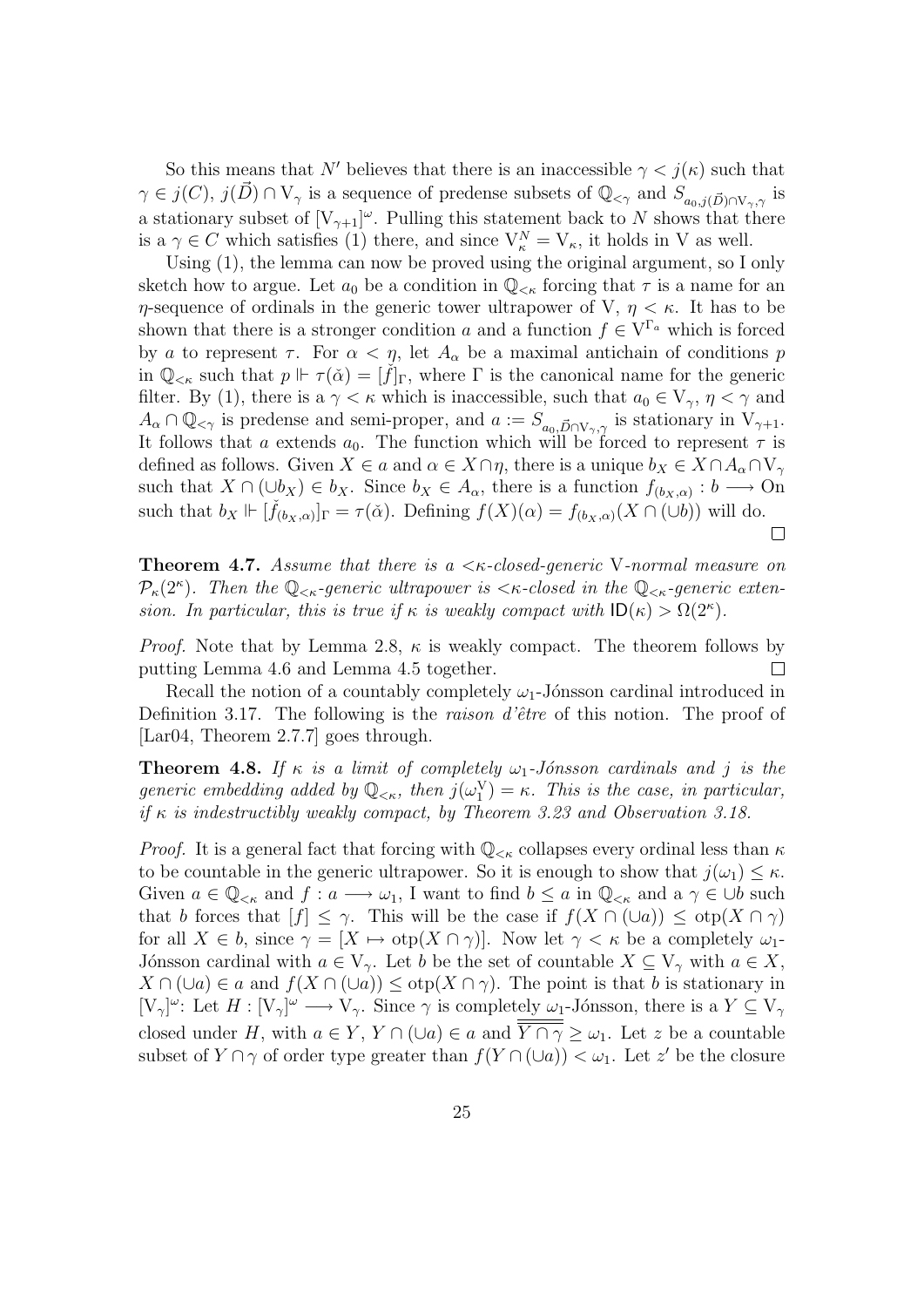of  $(Y \cap (\cup a)) \cup z$  under H. Then as z' is countable, z' is in b, showing that b is stationary. By design,  $b \leq a$ , so the proof is complete.  $\Box$ 

**Definition 4.9.** Let  $\kappa$  be inaccessible. Then  $C^{\omega}(\kappa)$  is the set of all countable  $X \prec V_{\kappa+1}$  that capture every predense  $D \subseteq \mathbb{Q}_{<\kappa}$  with  $D \in X$ .

The importance of  $C^{\omega}(\kappa)$  is the following Lemma, which is a slight reformulation of [Lar04, Lemma 2.7.14]:

**Lemma 4.10.** Let  $\delta_1 < \delta_2$ , both inaccessible cardinals. If  $C^{\omega}(\delta_1)$  is stationary, then  $C^{\omega}(\delta_1)$  forces in  $\mathbb{Q}_{<\delta_2}$  that  $\Gamma \cap \mathbb{Q}_{<\delta_1}^{\sim}$  is  $\mathbb{Q}_{<\delta_1}^{\sim}$ -generic over  $\check{V}$ , where  $\Gamma$  is a canonical name for the  $\mathbb{Q}_{<\delta_2}$ -generic.

*Proof.* Let  $G \subseteq \mathbb{Q}_{< \delta_2}$  be generic with  $C^{\omega}(\delta_1) \in G$ . Let  $D \subseteq \mathbb{Q}_{< \delta_1}$  be predense. It has to be shown that  $G \cap D \neq \emptyset$ . Let  $a_D = \{X \in [V_{\delta_1+1}]^{\omega} \mid D \in X\}$ . Then  $a_D$  is club in  $[V_{\delta_1+1}]^{\omega}$ . Since  $C^{\omega}(\delta_1)$  is stationary in  $[V_{\delta_1+1}]^{\omega}$  and is in G, it follows by a standard forcing argument that  $a_D \cap C^{\omega}(\delta_1) \in G$ . Let  $F_D : a_D \cap C^{\omega}(\delta_1) \longrightarrow D$  be such that  $F_D(X)$  witnesses that X captures D. So  $X \cap (\cup F_D(X)) \in F_D(X)$  and  $F_D(X) \in X$ . By normality and genericity, there is some  $d \in D$  such that  $a_{D,d}$ , the set of all  $X \in a_D \cap C^{\omega}(\delta_1)$  with  $F_D(X) = d$ , is in G and  $\cup a_{D,d} = V_{\delta_1+1}$ . But then  $d \ge a_{D,d} \in G$ , so that  $d \in G$ .  $\Box$ 

The following is a slight modification of Corollary 2.7.12, according to Remark 2.7.13, both of [Lar04]:

**Lemma 4.11.** Assume that  $\delta$  is inaccessible and every predense subset of  $\mathbb{Q}_{\leq \delta}$  is semi-proper. Let  $\zeta$  be an ordinal and  $\kappa$  a limit ordinal with  $\zeta < \delta < \kappa$ . Let  $Y \prec V_{\kappa}$ be countable with  $\zeta, \delta \in Y$ , and either  $Y \cap \overline{\mathrm{On}}$  is cofinal in  $V_{\kappa}$ , or  $cf(\kappa) > \delta$ . Then there exists a countable  $Y' \prec V_{\kappa}$  such that

- 1.  $Y \subseteq Y'$ ,
- 2.  $Y' \cap V_{\zeta} = Y \cap V_{\zeta}$ ,
- 3.  $Y' \cap V_{\delta+1} \in C^{\omega}(\delta)$ .

*Proof.* One builds an  $\omega$ -chain of elementary submodels of  $V_{\kappa}$ , such that the  $n +$ 1st one captures a predense subset in the nth model, using a straightforward bookkeeping device to ensure that in the end all predense subsets in the union of the models are captured. In the induction step one can use Lemma 2.5.4 of  $[Lar04]$ .  $\Box$ 

**Lemma 4.12.** If  $\kappa$  is weakly compact and every predense subset of  $\mathbb{Q}_{<\kappa}$  is semiproper, and C is club in  $\kappa$ , then the set

 $\{C^{\omega}(\delta) \mid \delta \in C, \delta \text{ is inaccessible and } C^{\omega}(\delta) \text{ is stationary}\}\$ 

is predense in  $\mathbb{Q}_{\leq \kappa}$ .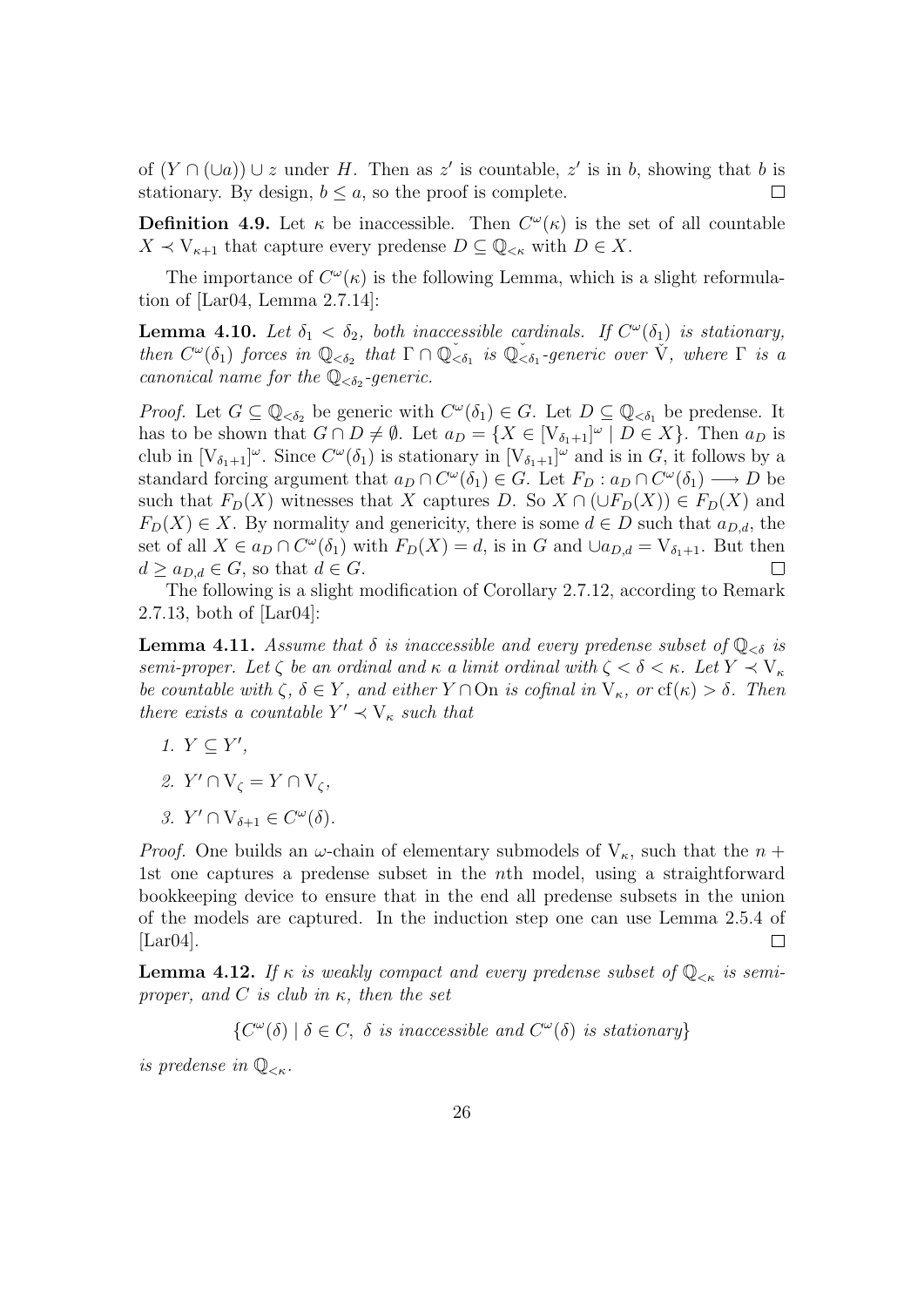*Proof.* Let  $p \in \mathbb{Q}_{<\kappa}$  be given, w.l.o.g.  $\cup p = V_\zeta$ , for some  $\zeta < \kappa$ . Let N be a transitive model of  $ZFC - (Replacement)$  that's closed under  $\langle \kappa\text{-sequences} \rangle$  (so that  $V_{\kappa} \subseteq N$ ), is of size  $\kappa$ , and that has  $C \in N$ . Let  $j : N \longrightarrow N'$  be a weakly compact embedding which is an ultrapower of  $N$  by some  $N$ -normal ultrafilter. Then  $N'$  is also closed under  $\langle \kappa$ -sequences.

The point is now:  $N' \models C^{\omega}(\kappa)$  is stationary in  $[V_{\kappa+1}]^{\omega}$  and compatible with p. To see this, let  $F \in N'$ ,  $F : [V_{\kappa+1}^{N'}]^{<\omega} \longrightarrow V_{\kappa+1}^{N'}$  such that, if  $Y \subseteq V_{\kappa+1}^{N'}$  is closed under F, then  $Y \prec V^{N'}_{\kappa+1}$ . I have to show that there is some  $Z \in (C^{\omega}(\kappa))^{N'}$  that's closed under F and that satisfies  $Z \cap V_{\zeta} \in p$ . Pick  $\lambda$  such that  $cf(\lambda) > \kappa$ . Pick  $Y \prec V_\lambda$  so that  $Y \cap V_\zeta \in p$ ,  $F \in Y$  and Y is countable. By the previous Lemma, there is some  $Y' \prec V_{\lambda}$  such that  $Y \subseteq Y', Y \cap V_{\zeta} = Y' \cap V_{\zeta}$  and  $Y' \cap V_{\kappa+1} \in C^{\omega}(\kappa)$ . Set  $Z = Y' \cap V_{\kappa+1} \cap N'$ . I claim that  $Z \in (C^{\omega}(\delta))^{N'}$ .

First, note that  $Z \in N'$ , since this is a countable subset of N' and N' is closed even under  $\lt \kappa$ -sequences. Moreover, Z is closed under F, so that  $Z \prec V^{N'}_{\kappa+1}$ . To see that  $Z \in C^{\omega}(\kappa)^{N'}$ , let  $D \in \mathbb{Z}$  be such that N' believes that D is predense in  $\mathbb{Q}_{\leq \kappa}$ . Then D is really predense in  $\mathbb{Q}_{<\kappa}$ , since  $V_{\kappa} = V_{\kappa}^{N'}$ . So since  $Y' \cap V_{\kappa+1} \in C^{\omega}(\kappa)$ (in V), there is some  $d \in D \cap (Y' \cap V_{\kappa+1})$  such that  $\cup d \cap Y' \cap V_{\kappa+1} \in d$ . But then this d is in  $D \cap Z$ , too, and since  $\cup d \cap Y' \cap V_{\kappa+1} = \cup d \cap Y' \cap V_{\kappa+1}^{N'} = \cup d \cap Z$ , this shows that  $Z \in C^{\omega}(\kappa)$  in N'.

So in N', the statement that there is an inaccessible  $\gamma \in C$  such that  $C^{\omega}(\gamma)$ is stationary and compatible with  $p = j(p)$ , is true (as witnessed by  $\kappa$ ). So the same must be true in N of C. Since  $V_{\kappa}^{N} = V_{\kappa}$ , this shows that the same is true in V.  $\Box$ 

**Theorem 4.13.** If  $\kappa$  is weakly compact with  $ID(\kappa) > \Omega(2^{\kappa})$ , and G is  $\mathbb{Q}_{\leq \kappa}$ -generic over V, then the set of inaccessible  $\delta < \kappa$  such that  $G \cap \mathbb{Q}_{\leq \delta}$  is  $\mathbb{Q}_{\leq \delta}$ -generic over V is unbounded in  $\kappa$ .

*Proof.* Fix  $\xi < \kappa$ . Then by Lemma 4.12, there is some inaccessible  $\delta > \xi$  with  $C^{\omega}(\delta) \in G$ . By Lemma 4.10, this implies that  $G \cap \mathbb{Q}_{\leq \delta}$  is  $\mathbb{Q}_{\leq \delta}$ -generic over V.

The conclusion of the following theorem is proven in [Lar04] under the assumption of a Woodin limit of Woodin cardinals.

**Theorem 4.14.** If  $\kappa$  is indestructibly weakly compact, then every set of reals in the Chang model is Lebesgue-measurable, has the Baire Property, the Perfect Set Property and the Ramsey property. In fact, writing  $L(\text{On}^{\omega})$  for the Chang model, it follows that

$$
L(\mathrm{On}^{\omega}) \equiv L(\mathrm{On}^{\omega})^{\mathrm{Col}(\omega,<\kappa)}.
$$

*Proof.* (Sketch.) I follow the argument of [Lar04, Theorem 3.1.2]. Writing  $L(\text{On}^{\omega})$ for the Chang model, it suffices to show that there is a filter G which is  $Col(\omega, <\kappa)$ generic over V and an elementary embedding  $j: L(\text{On}^{\omega}) \longrightarrow L(\text{On}^{\omega})^{\text{V}[G]}$  in a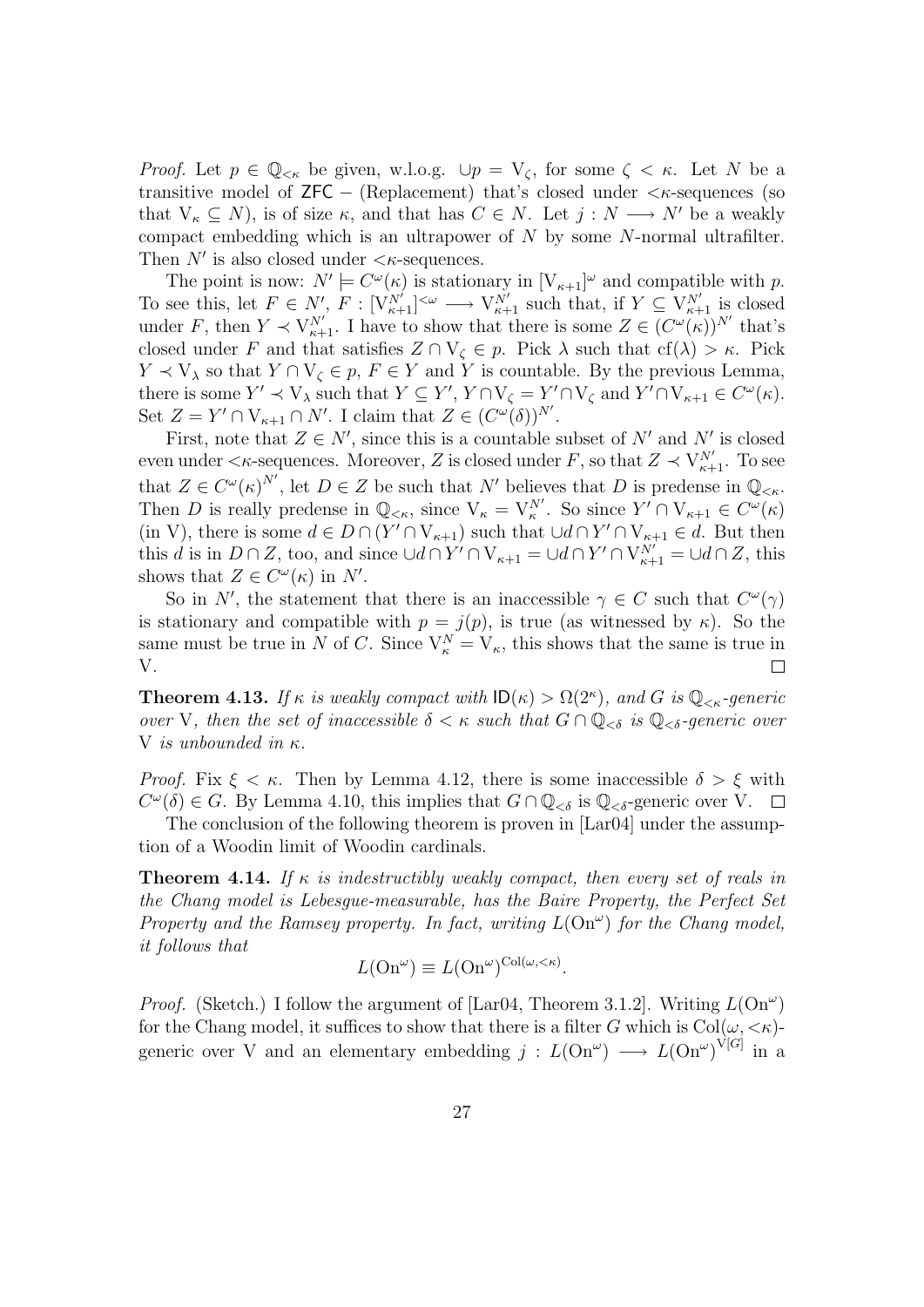forcing extension. Since by [Sol70] and [Mat77], every set of reals in  $L(\text{On}^{\omega})^{\text{V}[G]}$ has the desired regularity properties, it follows that the same is true in  $L(\text{On}^{\omega})^{\text{V}}$ . Let H be  $\mathbb{Q}^V_{\leq \kappa}$ -generic over V. The main claim is that there is a filter G in  $V[H]$ which is  $Col(\omega, <\kappa)$ -generic over V, such that

$$
({}^{\omega} \text{On})^{\text{V}[H]} = \bigcup \{ \text{On}^{\omega} \cap \text{V}[G \restriction \alpha] \mid \alpha < \kappa \}.
$$

By [Lar04, Lemma 3.1.5], it suffices to show that each  $x \in ({}^{\omega}On)^{V[H]}$  is V-generic for some forcing in  $V_{\kappa}$  and  $\kappa = \sup \{\omega_1^{V[x]}$  $\binom{V[x]}{1}$  |  $x \in {\binom{\omega}{0}}$   $\binom{V[H]}{1}$ .

Let  $j: V \longrightarrow M$  be the stationary tower embedding added by H. We know M is  $\lt \kappa$ -closed in V[H] under the current assumptions by Lemma 4.6, and  $j(\omega_1) = \kappa$ , by Theorem 4.8. It follows from these two properties that  $\kappa = \omega_1^M = \omega_1^{V[H]}$  $\int_1^{\sqrt{H}}$ , in other words,  $\kappa = \sup \{ \omega_1^{\mathbf{V}[x]} \}$  $\mathbb{1}^{\mathcal{N}[x]} \mid x \in \mathcal{V}[H] \cap \omega \text{On}$ , which is one of the two requirements needed to prove. For the other one, let  $x \in (\text{On}^{\omega})^{V[H]}$ . Pick a sequence of antichains  $\langle A_i | i < \omega \rangle$  in  $\mathbb{Q}_{\leq \kappa}$  (in V) deciding the members of x. By Theorem 4.13, pick an inaccessible  $\delta < \kappa$  in such a way that  $A_i \cap \mathbb{Q}_{\leq \delta}$  is a maximal antichain in  $\mathbb{Q}_{\leq \delta}$ , for every  $i < \omega$ , and such that  $H \cap \mathbb{Q}_{\leq \delta}$  is  $\mathbb{Q}_{\leq \delta}$ -generic over V. So  $H \cap \mathbb{Q}_{\leq \delta}$  meets every antichain  $A_i$ , and hence decides the *i*-th member of x, so that  $x \in V[H \cap \mathbb{Q}_{< \delta}]$ . This proves the existence of G as above. It follows that  $V({}^{\omega}On)^{V[H]} = V({}^{\omega}On)^{V[G]}$ , since  $\kappa$  is regular, so that  $j \restriction L({}^{\omega} \text{On})^{\text{V}} : L({}^{\omega} \text{On})^{\text{V}} \longrightarrow_{\Sigma_{\omega}} L({}^{\omega} \text{On})^{\text{V}[G]}$ .

I would like to close the paper with the following question.

Question 4.15. If  $\kappa$  is indestructibly weakly compact, does it follow that the theory of the Chang model is invariant under set forcing in  $V_{\kappa}$ ?

The reason why the usual proof from a Woodin limit of Woodin cardinals does not go through is that the indestructibility of  $\kappa$  is destructible by small forcing. See [Ham98] for more on this phenomenon.

It would be a promising line of research to investigate the effect of indestructible weak compactness on certain internally approachable towers. I leave an elaboration of these matters for a future project. There is a wide range of possibilities for using indestructible weak compactness in supercompactness arguments.

# References

- [AH99] Arthur W. Apter and Joel David Hamkins. Universal indestructibility. Kobe Journal of Mathematics, 16(2):119–130, 1999.
- [AH01] Arthur W. Apter and Joel David Hamkins. Indestructible weakly compact cardinals and the necessity of supercompactness for certain proof schemata. Mathematical Logic Quarterly, 47(4):563–571, 2001.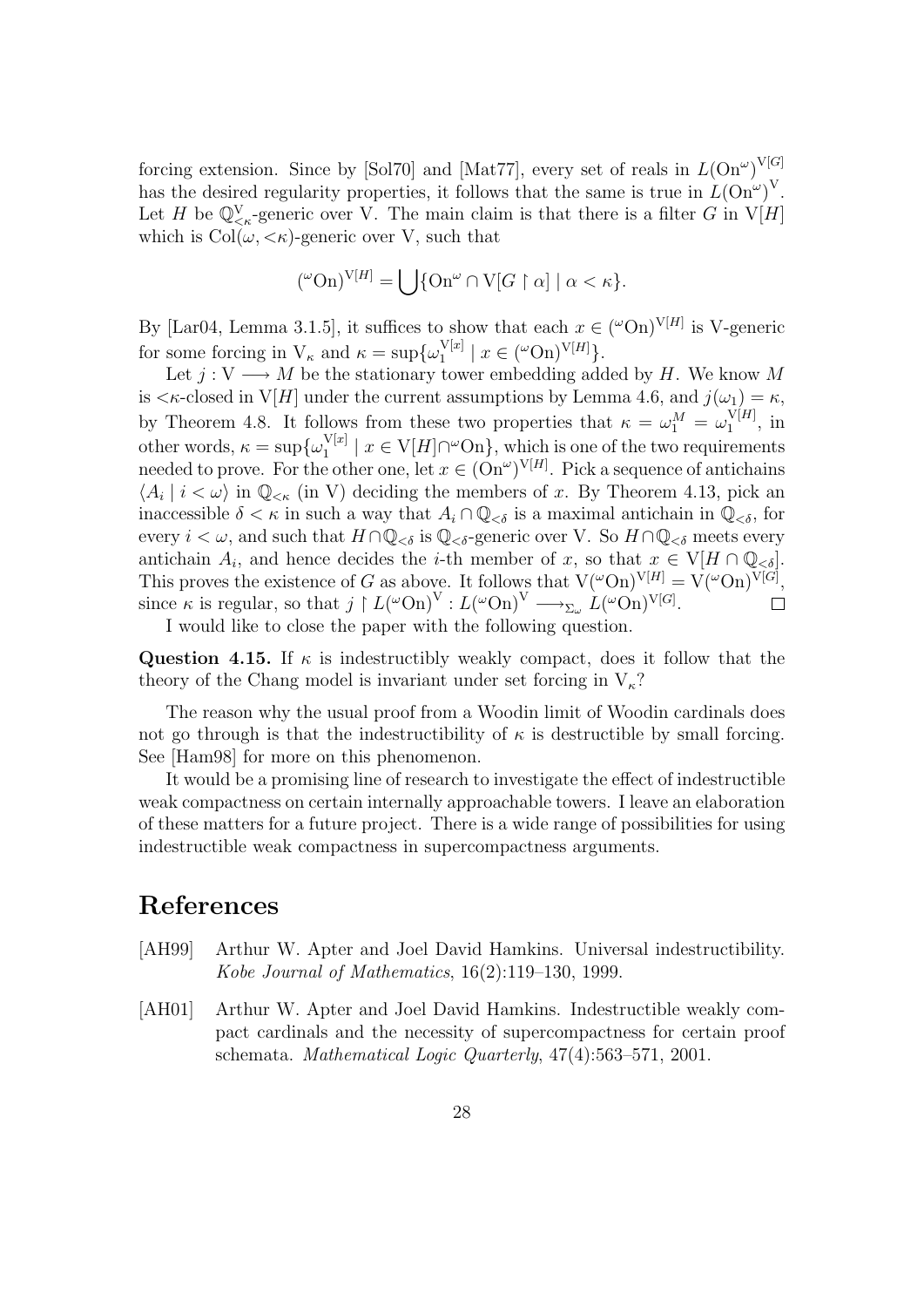- [Apt05] Arthur Apter. Removing laver functions from supercompactness arguments. Mathematical Logic Quarterly, 51:154–156, 2005.
- [FMS88] Matthew Foreman, Menachem Magidor, and Saharon Shelah. Martin's maximum, saturated ideals, and non-regular ultrafilters. Part I. Annals of Mathematics, 127(1):1–47, 1988.
- [For] Matthew Foreman. Handbook of Set Theory, chapter Ideals and Generic Elementary Embeddings. Springer.
- [Fuc] Gunter Fuchs. Combined maximality principles up to large cardinals. pages 1–40. Accepted for publication in the Journal of Symbolic Logic.
- [Fuc08] Gunter Fuchs. Closed maximality principles: Implications, separations and combinations. Journal of Symbolic Logic, 73(01):276–308, March 2008.
- [Ham] Joel David Hamkins. A class of strong diamond principles. arXiv:math.LO/0211419.
- [Ham98] Joel David Hamkins. Small forcing makes any cardinal superdestructible. Journal of Symbolic Logic, 63(1):51–58, 1998.
- [Jec03] Thomas Jech. Set Theory. The Third Millenium Edition. Springer monographs in mathematics. Springer, Berlin, 2003.
- [JSSS07] Ronald B. Jensen, Ernest Schimmerling, Ralf Schindler, and John R. Steel. Stacking mice. 2007. In preparation.
- [Kan03] Akihiro Kanamori. The Higher Infinite. Springer Monographs in Mathematics. Springer, 2 edition, 2003.
- [Kun80] Kenneth Kunen. Set Theory. An Introduction To Independence Proofs. North Holland, 1980.
- [Lar04] Paul Larson. The Stationary Tower: Notes on a Course by W. Hugh Woodin, volume 32 of University Lecture Notes. American Mathematical Society, 2004.
- [Lav78] Richard Laver. Making the supercompactness of  $\kappa$  indestructible under κ-directed closed forcing. Israel Journal of Mathematics, 29(4):385–388, 1978.
- [Mat77] Adrian R. D. Mathias. Happy families. Annals of Mathematical Logic, 12:59–111, 1977.